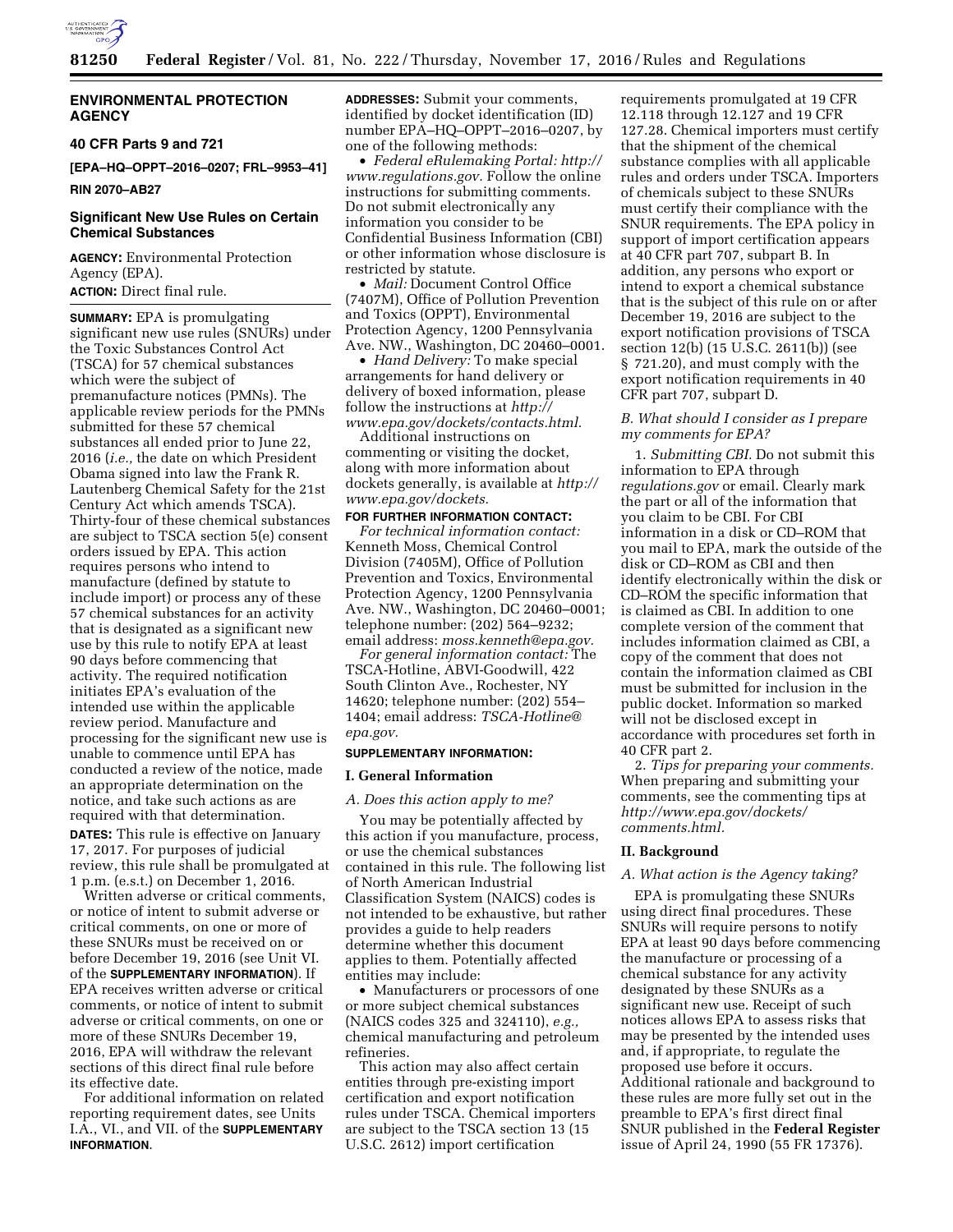Consult that preamble for further information on the objectives, rationale, and procedures for SNURs and on the basis for significant new use designations, including provisions for developing test data.

## *B. What is the Agency's authority for taking this action?*

Section 5(a)(2) of TSCA (15 U.S.C. 2604(a)(2)) authorizes EPA to determine that a use of a chemical substance is a ''significant new use.'' EPA must make this determination by rule after considering all relevant factors, including the four bulleted TSCA section 5(a)(2) factors listed in Unit III. Once EPA determines that a use of a chemical substance is a significant new use, TSCA section 5(a)(1)(B) requires persons to submit a significant new use notice (SNUN) to EPA at least 90 days before they manufacture or process the chemical substance for that use (15 U.S.C. 2604(a)(1)(B)(i)). TSCA furthermore prohibits such manufacturing or processing from commencing until EPA has conducted a review of the notice, made an appropriate determination on the notice, and taken such actions as are required in association with that determination  $(15 \text{ U.S.C. } 2604(a)(1)(B)(ii))$ . As described in Unit V., the general SNUR provisions are found at 40 CFR part 721, subpart A.

#### *C. Applicability of General Provisions*

General provisions for SNURs appear in 40 CFR part 721, subpart A. These provisions describe persons subject to the rule, recordkeeping requirements, exemptions to reporting requirements, and applicability of the rule to uses occurring before the effective date of the rule. Provisions relating to user fees appear at 40 CFR part 700. According to § 721.1(c), persons subject to these SNURs must comply with the same SNUN requirements and EPA regulatory procedures as submitters of PMNs under TSCA section 5(a)(1)(A). In particular, these requirements include the information submission requirements of TSCA section 5(b) and 5(d)(1), the exemptions authorized by TSCA sections  $5(h)(1)$ ,  $(h)(2)$ ,  $(h)(3)$ , and  $(h)(5)$ , and the regulations at 40 CFR part 720. Once EPA receives a SNUN, EPA must either determine that the significant new use is not likely to present an unreasonable risk of injury or take such regulatory action as is associated with an alternative determination before the manufacture or processing for the significant new use can commence. If EPA determines that the significant new use is not likely to present an unreasonable risk, EPA is required

under TSCA section 5(g) to make public, and submit for publication in the **Federal Register**, a statement of EPA's findings.

# **III. Significant New Use Determination**

Section 5(a)(2) of TSCA states that EPA's determination that a use of a chemical substance is a significant new use must be made after consideration of all relevant factors, including:

• The projected volume of manufacturing and processing of a chemical substance.

• The extent to which a use changes the type or form of exposure of human beings or the environment to a chemical substance.

• The extent to which a use increases the magnitude and duration of exposure of human beings or the environment to a chemical substance.

• The reasonably anticipated manner and methods of manufacturing, processing, distribution in commerce, and disposal of a chemical substance.

In addition to these factors enumerated in TSCA section 5(a)(2), the statute authorized EPA to consider any other relevant factors.

To determine what would constitute a significant new use for the 57 chemical substances that are the subject of these SNURs, EPA considered relevant information about the toxicity of the chemical substances, likely human exposures and environmental releases associated with possible uses, and the four bulleted TSCA section 5(a)(2) factors listed in this unit.

## **IV. Substances Subject to This Rule**

EPA is establishing significant new use and recordkeeping requirements for 57 chemical substances in 40 CFR part 721, subpart E. In this unit, EPA provides the following information for each chemical substance:

• PMN number.

• Chemical name (generic name, if the specific name is claimed as CBI).

• Chemical Abstracts Service (CAS) Registry number (if assigned for nonconfidential chemical identities).

• Basis for the TSCA section 5(e) consent order or, for non-section 5(e) SNURs, the basis for the SNUR (*i.e.,*  SNURs without TSCA section 5(e) consent orders).

• Tests recommended by EPA to provide sufficient information to evaluate the chemical substance (see Unit VIII. for more information).

• CFR citation assigned in the regulatory text section of this rule.

The regulatory text section of this rule specifies the activities designated as significant new uses. Certain new uses, including production volume limits

(*i.e.,* limits on manufacture volume) and other uses designated in this rule, may be claimed as CBI. Unit IX. discusses a procedure companies may use to ascertain whether a proposed use constitutes a significant new use.

This rule includes 34 PMN substances that are subject to ''risk-based'' consent orders under TSCA section 5(e)(1)(A)(ii)(I) where EPA determined that activities associated with the PMN substances may present unreasonable risk to human health or the environment. Those consent orders require protective measures to limit exposures or otherwise mitigate the potential unreasonable risk. The socalled ''TSCA section 5(e) SNURs'' on these PMN substances are promulgated pursuant to § 721.160, and are based on and consistent with the provisions in the underlying consent orders. The TSCA section 5(e) SNURs designate as a ''significant new use'' the absence of the protective measures required in the corresponding consent orders.

Where EPA determined that the PMN substance may present an unreasonable risk of injury to human health via inhalation exposure, the underlying TSCA section 5(e) consent order usually requires, among other things, that potentially exposed employees wear specified respirators unless actual measurements of the workplace air show that air-borne concentrations of the PMN substance are below a New Chemical Exposure Limit (NCEL) that is established by EPA to provide adequate protection to human health. In addition to the actual NCEL concentration, the comprehensive NCELs provisions in TSCA section 5(e) consent orders, which are modeled after Occupational Safety and Health Administration (OSHA) Permissible Exposure Limits (PELs) provisions, include requirements addressing performance criteria for sampling and analytical methods, periodic monitoring, respiratory protection, and recordkeeping. However, no comparable NCEL provisions currently exist in 40 CFR part 721, subpart B, for SNURs. Therefore, for these cases, the individual SNURs in 40 CFR part 721, subpart E, will state that persons subject to the SNUR who wish to pursue NCELs as an alternative to the § 721.63 respirator requirements may request to do so under § 721.30. EPA expects that persons whose § 721.30 requests to use the NCELs approach for SNURs are approved by EPA will be required to comply with NCELs provisions that are comparable to those contained in the corresponding TSCA section 5(e) consent order for the same chemical substance.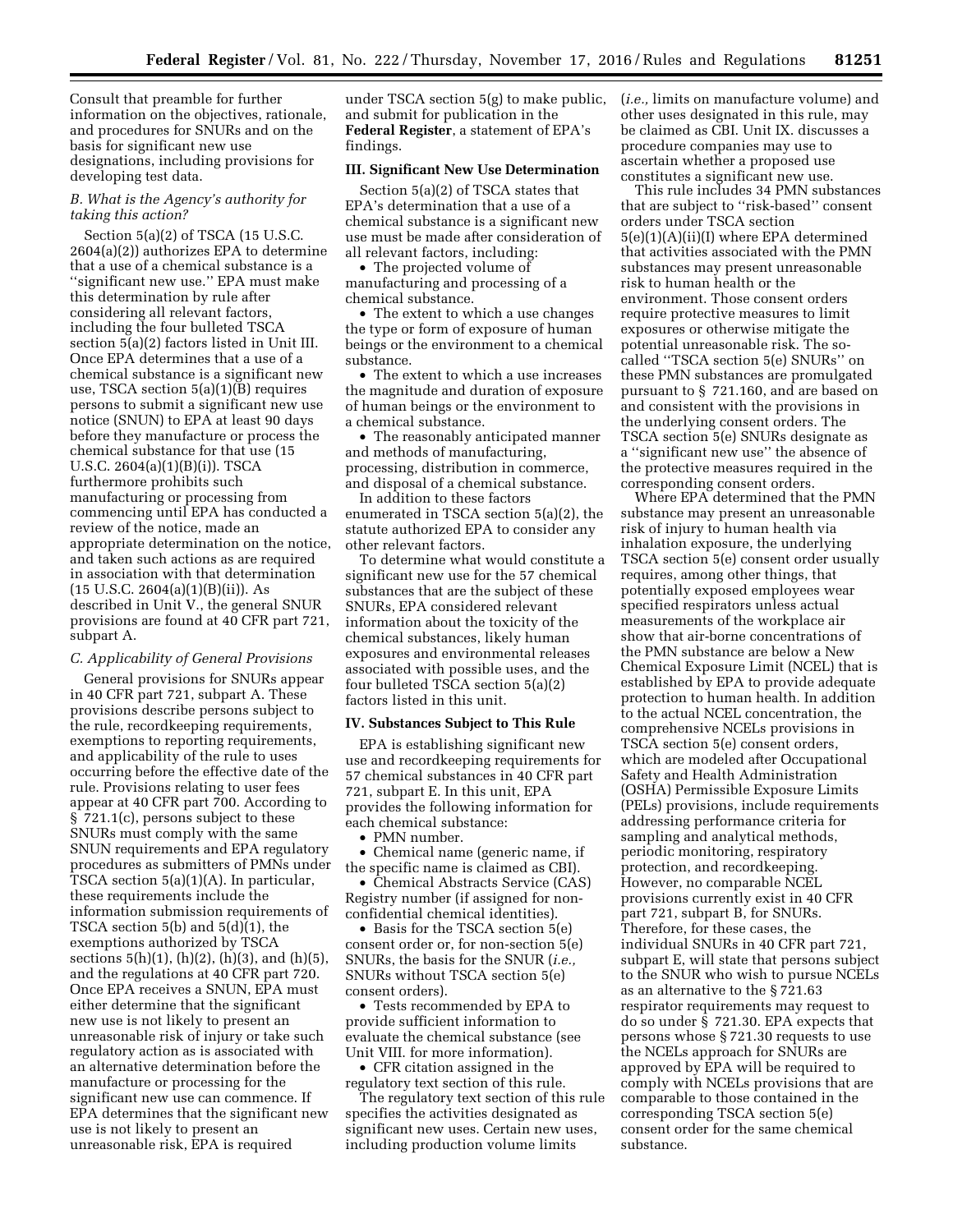This rule also includes SNURs on 23 PMN substances that are not subject to consent orders under TSCA section 5(e). These cases completed Agency review prior to June 22, 2016. Under TSCA, prior to the enactment of the Frank R. Lautenberg Chemical Safety for the 21st Century Act on June 22, 2016, EPA did not find that the use scenario described in the PMN triggered the determinations set forth under TSCA section 5(e). However, EPA does believe that certain changes from the use scenario described in the PMN could result in increased exposures, thereby constituting a ''significant new use.'' These so-called ''non-TSCA section 5(e) SNURs'' are consistent with the determination made at the time and are promulgated pursuant to § 721.170. EPA has determined that every activity designated as a ''significant new use'' in all non-TSCA section 5(e) SNURs issued under § 721.170 satisfies the two requirements stipulated in § 721.170(c)(2), *i.e.,* these significant new use activities, ''(i) are different from those described in the premanufacture notice for the substance, including any amendments, deletions, and additions of activities to the premanufacture notice, and (ii) may be accompanied by changes in exposure or release levels that are significant in relation to the health or environmental concerns identified'' for the PMN substance.

# *PMN Number P–11–482*

*Chemical name:* Bimodal mixture consisting of multi-walled carbon nanotubes and other classes of carbon nanotubes (generic).

*CAS number:* Claimed confidential. *Effective date of TSCA section 5(e) consent order:* September 30, 2015.

The PMN states that the generic use of the PMN substance will be as a specialty additive. Based on test data on analogous respirable, poorly soluble particulates and nanocarbon materials, EPA identified concerns for pulmonary toxicity and oncogenicity. Based on test data for other nanocarbon materials EPA identified concerns for environmental toxicity. The Order was issued under TSCA sections 5(e)(1)(A)(i) and  $5(e)(1)(A)(ii)(I)$ , based on a finding that the substance may present an unreasonable risk of injury to human health and the environment. To protect against these risks, the consent order requires:

1. Use of personal protective equipment involving impervious gloves and protective clothing (where there is a potential for dermal exposures) and a National Institute for Occupational Safety and Health (NIOSH)-certified air purifying, tight-fitting full-face

respirator equipped with N–100, P–100, or R–100 cartridges, or power air purifying particulate respirator with an Assigned Protection Factor (APF) of at least 50 (where there is a potential for inhalation exposures).

2. Submission of a dustiness test within six months of notice of commencement of manufacture (NOC).

3. Submission of certain physicalchemical properties data within the time limits specified in the consent order.

4. Processing and use of the PMN substance only for the use specified in the consent order, including no application method that generates a vapor, mist or aerosol unless the application method occurs in an enclosed process.

5. No use of the PMN substance resulting in releases to surface waters and disposal of the PMN substance only by landfill or incineration.

The SNUR would designate as a ''significant new use'' the absence of these protective measures.

*Recommended testing:* EPA has determined that the development of data on certain physical-chemical properties, as well as certain human health and environmental toxicity testing would help characterize possible effects of the substance. The submitter has agreed to provide a dustiness test (European Standard EU 15051) by six months from commencement of manufacture. In addition, the submitter has agreed to provide certain physicalchemical property testing as required in the consent order after the commencement of manufacture. Although the order does not require a 90-day inhalation toxicity test (OPPTS Test Guideline 870.3465 or Organisation for Economic Co-operation and Development (OECD) Test Guideline 413) in rats with a post-exposure observation period of up to 9 months (including BALF analysis, a determination of cardiovascular toxicity (clinically-based blood/plasma protein analyses), and histopathology of the heart), a two-year inhalation bioassay (OPPTS Test Guideline 870.4200), a daphnid chronic toxicity test (OPPTS Test Guideline 850.1300), a fish earlylife stage toxicity test (OPPTS Test Guideline 850.1400), or an algal toxicity test (OCSPP Test Guideline 850.4500), the Order's restrictions on manufacture, processing, distribution in commerce, and disposal will remain in effect until the Order is modified or revoked by EPA based on submission of this or other relevant information.

*CFR citation:* 40 CFR 721.10927.

## *PMN Number P–12–292*

*Chemical name:* Coke (coal), secondary pitch.

*Definition:* A carbon-containing residue from the coking of air blown pitch coke oil and/or pitch distillate. Composed primarily of isotropic carbon, it contains small amounts of sulfur and ash constituents.

*CAS number:* 94113–91–4. *Effective date of TSCA section 5(e)* 

*consent order:* July 1. 2015. *Basis for TSCA section 5(e) consent order:* The PMN states that the generic (non-confidential) use of the substance will be in the carbon graphite industry. Based on SAR analysis of test data on analogous respirable, poorly soluble particulates, subcategory carbon black, EPA identified concerns for lung effects and cancer to workers exposed to the PMN substance by the inhalation route. The Order was issued under TSCA sections  $5(e)(1)(A)(i)$  and  $5(e)(1)(A)(ii)(I)$ based on a finding that the substance may present an unreasonable risk of injury to human health. To protect against these risks, the consent order requires:

1. Use of personal protective equipment including a NIOSH-certified respirator with an APF of at least 50 or compliance with a NCEL of 0.0025 mg/ m3 as an 8-hour time-weighted average, when there is a potential for inhalation exposures.

2. Hazard communication. Establishment and use of a hazard communication program, including human health precautionary statements on each label and in the Material Safety Data Sheet (MSDS).

3. No domestic manufacture of the PMN substance.

4. Use of the PMN substances only for the confidential uses specified in the consent order.

5. Submission of certain toxicity testing on the PMN substance prior to exceeding the confidential production volume limit as specified in the consent order of the PMN substance.

The SNUR designates as a ''significant new use'' the absence of these protective measures.

*Recommended testing:* EPA has determined that the development of data on certain physical-chemical properties, as well as certain human health toxicity testing would help characterize possible effects of the substance. The submitter has agreed to provide the physical/chemical properties data and a 90-day inhalation toxicity test (OPPTS Test Guideline 870.3465) in rats with a post-exposure observation period of 60 days (including BALF analysis) before exceeding the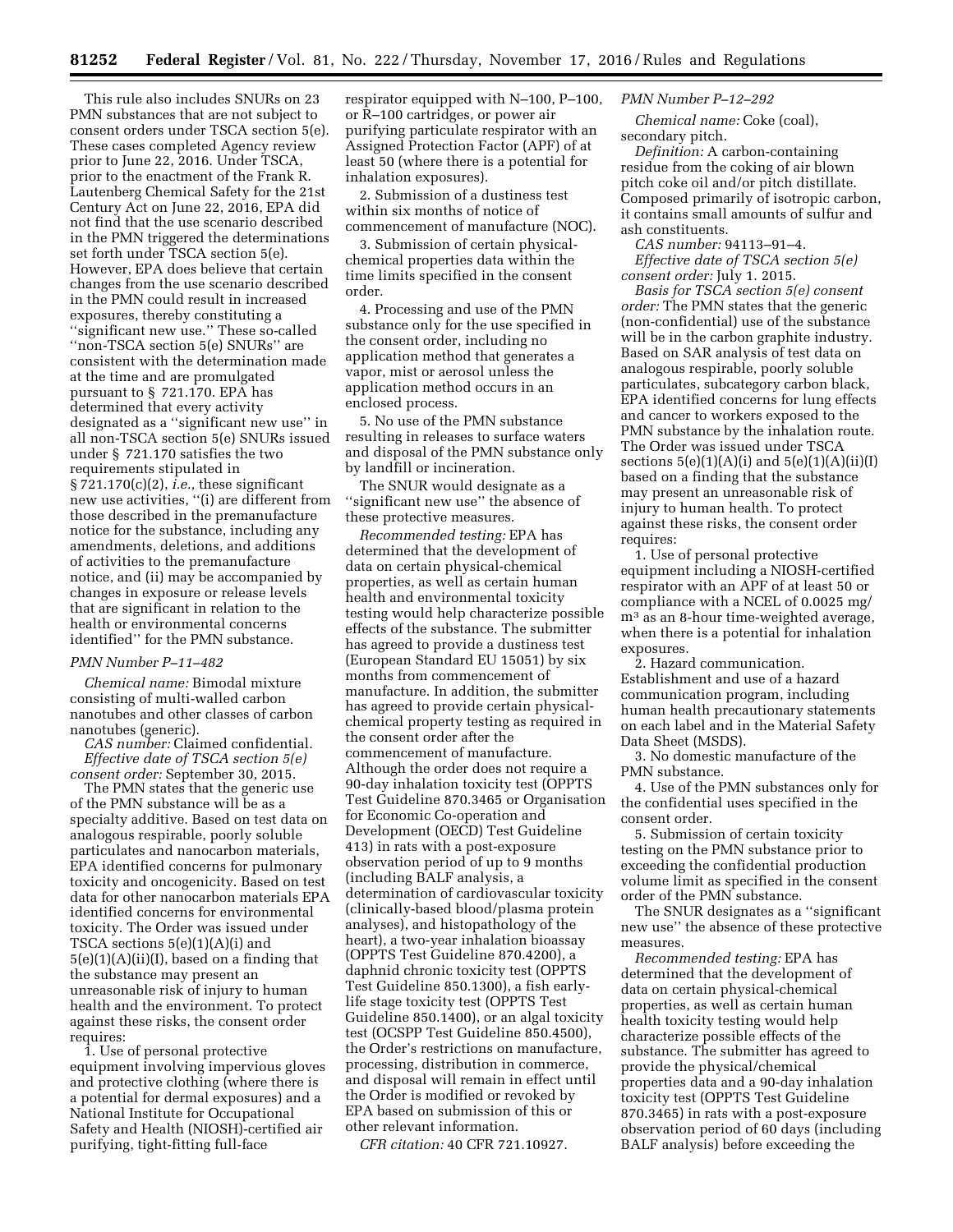production volume limits in the consent order. Although the order does not require a two-year inhalation bioassay (OPPTS Test Guideline 870.4200), the Order's restrictions on manufacture, processing, distribution in commerce, and disposal will remain in effect until the Order is modified or revoked by EPA based on submission of this or other relevant information

*CFR citation:* 40 CFR 721.10928.

## *PMN Numbers P–13–718, P–13–719, P– 13–720, P–13–721, P–14–655, P–14–656, P–14–657, and P–14–658*

*Chemical name:* Single-walled carbon nanotubes (generic).

*CAS number:* Claimed confidential. *Effective date of TSCA section 5(e) consent order:* July 1. 2015.

*Basis for TSCA section 5(e) consent order:* The PMNs state that the use of the PMN substances will be as: a semiconductor, conductive, or resistive element in electronic circuitry and devices; an electro-mechanical switch in electronic circuitry and devices; a film laminate to improve structural, electrical or electro-chemical properties of composite materials; a film laminate to improve conductivity in batteries, capacitors and fuels cells; with composite materials to improve their mechanical properties and electrical conductivities; catalyst support for use in fuel cells; in a nanoporous network in gas diffusion layers; for separation of chemicals; an additive to improve corrosion resistance of metals; an additive in lubricants and greases to improve wear resistance; an additive for transparency and conductivity in electronic devices; an additive for fibers in structural and electrical applications; an additive for fibers in fabrics and as a chemical intermediate. Based on test data on analogous respirable, poorly soluble particulates and other carbon nanotubes, EPA identified concerns for pulmonary toxicity and oncogenicity. Based on test data for other carbon nanotubes, EPA identified concerns for environmental toxicity. The Order was issued under TSCA sections 5(e)(1)(A)(i) and  $5(e)(1)(A)(ii)(I)$ , based on a finding that the substances may present an unreasonable risk of injury to human health and the environment. To protect against these risks, the consent order requires:

1. Use of personal protective equipment involving impervious gloves and protective clothing (where there is a potential for dermal exposures) and a National Institute for Occupational Safety and Health (NIOSH)-certified air purifying, tight-fitting full-face respirator equipped with N–100, P–100, or R–100 cartridges, or power air

purifying particulate respirator with an Assigned Protection Factor (APF) of at least 50 (where there is a potential for inhalation exposures).

2. Submission of certain physicalchemical data for the PMN substances within the time triggers specified in the consent order.

3. Submission of certain human health testing prior to exceeding the confidential production volume limit specified in the consent order.

4. Establishment of a medical surveillance program as specified in the consent order.

5. Processing and use of the PMN substances only for the uses specified in the consent order, including no application method that generates a vapor, mist or aerosol unless the application method occurs in an enclosed process.

6. No use of the PMN substances resulting in releases to surface waters and disposal of the PMN substances only by landfill or incineration.

The SNUR would designate as a ''significant new use'' the absence of these protective measures.

*Recommended testing:* EPA has determined that the development of data on certain physical-chemical properties, as well as certain human health and environmental toxicity testing would help characterize possible effects of the substance. The submitter has agreed to provide the physical/ chemical properties data within the specified time limits. In addition, the submitter has agreed not to exceed the confidential production limit without performing a 90-day inhalation toxicity test (OPPTS Test Guideline 870.3465 or OECD Test Guideline 413) in rats with a post-exposure observation period of up to 9 months (including BALF analysis, a determination of cardiovascular toxicity (clinically-based blood/plasma protein analyses), and histopathology of the heart). Although the order does not require a two-year inhalation bioassay (OPPTS Test Guideline 870.4200), a daphnid chronic toxicity test (OPPTS Test Guideline 850.1300), a fish early-life stage toxicity test (OPPTS Test Guideline 850.1400), or an algal toxicity test (OCSPP Test Guideline 850.4500), the Order's restrictions on manufacture, processing, distribution in commerce, and disposal will remain in effect until the Order is modified or revoked by EPA based on submission of this or other relevant information.

*CFR citation:* 40 CFR 721.10929.

## *PMN Numbers P–14–150, P–14–151, P– 14–152, P–14–165, and P–14–166*

*Chemical name:* Fatty acid amides (generic).

*CAS number:* Claimed confidential. *Basis for Action:* The PMNs states that these substances will be used as chemical intermediates, additives for flotation products, and adhesion promoters for use in asphalt applications. Based on SAR analysis of test data on analogous amides and aliphatic amines, EPA expects toxicity to aquatic organisms may occur at concentrations that exceed 1 ppb of PMNs P–14–150 and P–14–165, 2 ppb of PMN P–16–166, and 4 ppb of PMNs P– 14–151 and P–14–152 in surface waters. For the uses described in the PMNs, releases of the substances are not expected to result in surface water concentrations that exceed their respective concern concentration levels. Therefore, EPA has not determined that the proposed manufacturing, processing, or use of the substances may present an unreasonable risk. EPA has determined, however, that any use of the substances, excluding the uses described in the PMNs, resulting in releases to surface waters exceeding 1 ppb (P–15–150 and P–14–165), 2 ppb (P–16–166), or 4 ppb (P–15–151 and P– 15–152) may result in significant adverse environmental effects. Based on this information, the PMN substances meet the concern criteria at § 721.170(b)(4)(ii).

*Recommended testing:* EPA has determined that the results of a fish acute toxicity test, freshwater and marine (OPPTS Test Guideline 850.1075); an aquatic invertebrate acute toxicity test (OPPTS Test Guideline 850.1010); and an algal toxicity test (OCSPP Test Guideline 850.4500) would help characterize the environmental effects of the PMN substances P–14– 150, P–14–151, and P–14–152. Further, EPA has determined results of a fish early-life stage toxicity test (OPPTS Test Guideline 850.1400); a daphnid chronic toxicity test (OPPTS Test Guideline 850.1300); an algal toxicity test (OCSPP Test Guideline 850.4500); log Kow and water solubility measurements, as well as either the fish acute toxicity mitigated by humic acid test (OPPTS Test Guideline 850.1085) or the whole sediment acute toxicity invertebrates, freshwater test (OPPTS Test Guideline 850.1735) would help characterize the environmental effects of the PMN substances P–14–165 and P–14–166. EPA also recommends that the guidance document on aquatic toxicity testing of difficult substances and mixtures (OECD Test Guideline 23) be followed to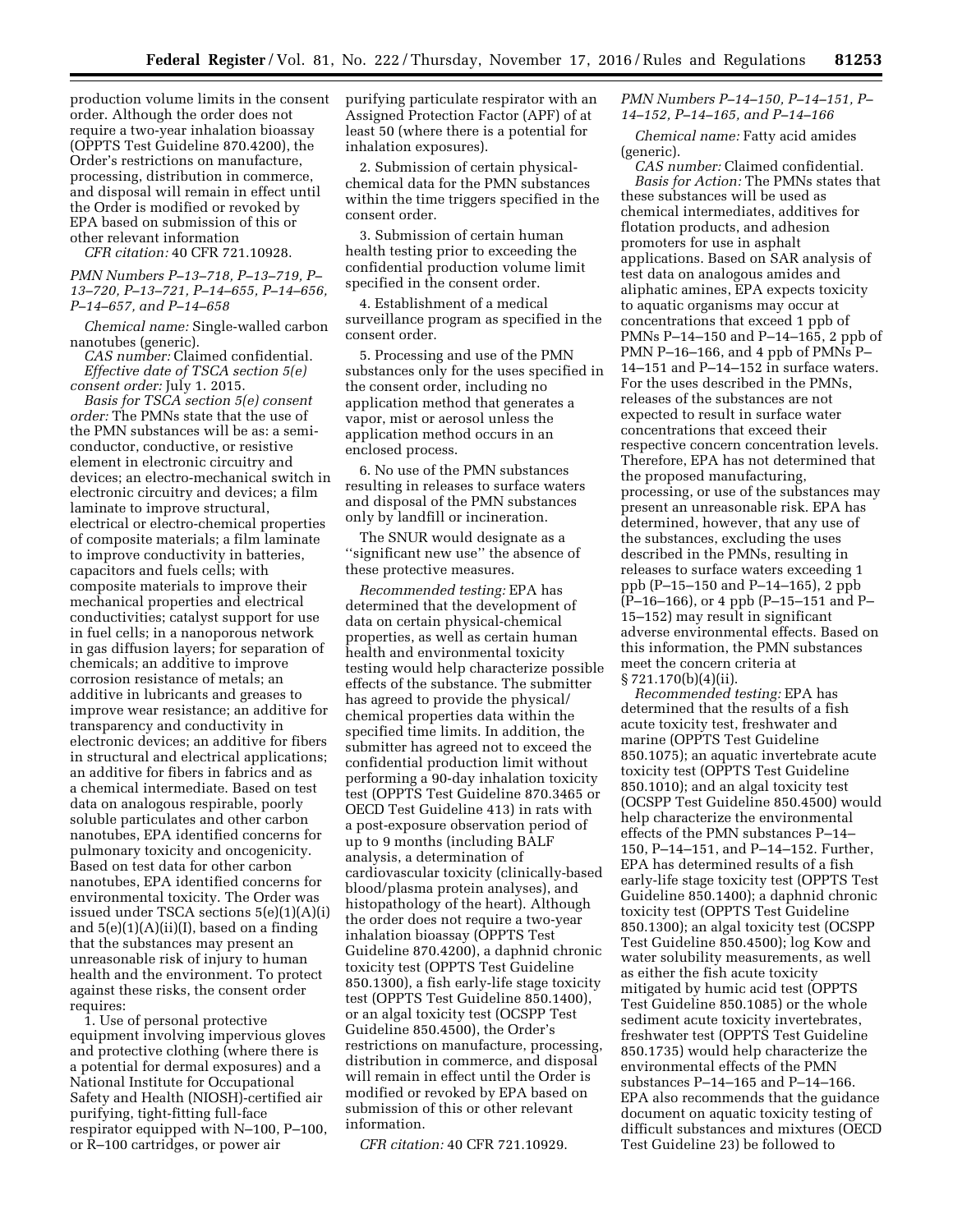facilitate solubility in the test media, because of the low water solubility of the PMNs. EPA recommends conducting the water solubility and log Kow measurements testing first as the results may mitigate the need for further toxicity testing or change the testing recommendations.

*CFR citation:* 40 CFR 721.10930.

## *PMN Number P–14–413*

*Chemical name:* Kaolin, reaction products with polysiloxane (generic).

*CAS number:* Claimed confidential. *Effective date of TSCA section 5(e) consent order:* October 22, 2015.

*Basis for TSCA section 5(e) consent order:* The PMN states that the generic (non-confidential) use of the substance will be as an insulator. Based on SAR analysis of test data on analogous respirable, poorly soluble particulates, EPA identified concerns for lung effects to workers exposed to the PMN substance by the inhalation route. The Order was issued under TSCA sections  $5(e)(1)(A)(i)$  and  $5(e)(1)(A)(ii)(I)$  based on a finding that the substance may present an unreasonable risk of injury to human health. To protect against these risks, the consent order requires:

1. Use of personal protective equipment including a NIOSH-certified respirator with an APF of at least 1,000 or compliance with a NCEL of 0.1 mg/ m<sup>3</sup> as an 8-hour time-weighted average, when there is a potential for inhalation exposures.

2. Establishment and use of a hazard communication program, including human health precautionary statements on each label and in the MSDS.

3. Submission of a 90-day inhalation study on the PMN substance prior to exceeding the confidential production volume limit as specified in the consent order of the PMN substance.

The SNUR designates as a ''significant new use'' the absence of these protective measures.

*Recommended testing:* The submitter has agreed to provide a 90-day inhalation toxicity test (OPPTS Test Guideline 870.3465) in rats with a postexposure observation period of 60 days (including BALF analysis) before exceeding the production volume limit in the consent order. Although the order does not require a two-year inhalation bioassay (OPPTS Test Guideline 870.4200), the Order's restrictions on manufacture, processing, distribution in commerce, and disposal will remain in effect until the Order is modified or revoked by EPA based on submission of this or other relevant information.

*CFR citation:* 40 CFR 721.10931.

# *PMN Numbers P–14–428, P–14–429, P–14–430, and P–14–431*

*Chemical name:* Fatty acid amides (generic).

*CAS number:* Claimed confidential. *Basis for Action:* The consolidated PMN states that the substances will be used as adhesion promoters and emulsifier intermediates for use in asphalt applications. Based on SAR analysis of test data on analogous aliphatic amines, EPA predicts toxicity to aquatic organisms may occur at concentrations that exceed 1 ppb of P–14–428 and P–14–430, and 2 ppb of P–14–429 and P–14–431 in surface waters. For the uses described in the PMNs, releases of the substances are not expected to result in surface water concentrations that exceed their respective concentration values. Therefore, EPA has not determined that the proposed manufacturing, processing, or use of the substances may present an unreasonable risk. EPA has determined, however, that any use of the substances, excluding the uses described in the PMNs, resulting in releases to surface waters exceeding 1 ppb of P–14–428 and P–14–430, and 2 ppb of P–14–429 and P–14–431, may cause significant adverse environmental effects. Based on this information, the PMN substances meet the concern criteria at § 721.170(b)(4)(ii).

*Recommended testing:* EPA has determined that the results of a fish early-life stage toxicity test (OPPTS Test Guideline 850.1400); a daphnid chronic toxicity test (OPPTS Test Guideline 850.1300); and an algal toxicity test (OCSPP Test Guideline 850.4500) would help characterize the environmental effects of the PMN substances.

*CFR citation:* 40 CFR 721.10932.

## *PMN Numbers P–14–523, P–14–524, P–14–525, P–14–526, and P–14–527*

*Chemical name:* Copolymers of perfluorinated and alkyl methacrylates (generic).

*CAS number:* Claimed confidential. *Effective date of TSCA section 5(e) consent order:* August 24, 2015.

*Basis for TSCA section 5(e) consent order:* The PMNs state that the generic (non-confidential) use of the substances will be as additives for textile finishing. Based on physical-chemical properties data, as well as test data on analogous perfluorinated chemicals and potential perfluorinated degradation products, EPA identified concerns for irritation to skin, eyes, lungs, mucous membranes, lung toxicity, liver toxicity, blood toxicity, male reproductive toxicity, immunosupression, and oncogenicity. EPA has concerns that these degradation

products will persist in the environment, could bioaccumulate or biomagnify, and could be toxic (PBT) to people, wild mammals, and birds. The Order was issued under TSCA sections  $5(e)(1)(A)(i), 5(e)(1)(A)(ii)(I), and$ 5(e)(1)(A)(ii)(II) based on a finding that the substances may present an unreasonable risk of injury to the environment and human health, the substances may be produced in substantial quantities and may reasonably be anticipated to enter the environment in substantial quantities, and there may be significant (or substantial) human exposure to the substances and their potential degradation products. To protect against these exposures and risks, the consent order requires:

1. Use of personal protective equipment including a NIOSH-certified respirator when there is a potential for inhalation exposures.

2. Risk notification. If as a result of the test data required, the company becomes aware that the PMN substances may present a risk of injury to human health or the environment, the company must incorporate this new information, and any information on methods for protecting against such risk into an MSDS, within 90 days.

3. Manufacture of the PMN substances: (a) According to the chemical composition section of the consent order, including analyzing and reporting certain starting raw material impurities to EPA; and (b) within the maximum established limits of certain fluorinated impurities of the PMN substance as stated in the consent order.

4. Submission of certain toxicity, physical-chemical property, and environmental fate testing on the PMN substance prior to exceeding the confidential production volume limits as specified in the consent order.

5. Use of the PMN substances only for water and oil repellent use on military protective clothing.

6. No distribution of the PMN substances for consumer use.

7. No manufacture of the PMN substances in the United States.

8. No water releases of the PMN substances exceeding 17 ppb.

*Recommended testing:* EPA has determined that the results of certain toxicity and environmental fate testing would help characterize the PMN substance. The submitter has agreed to complete the testing identified in the testing section of the consent order by the confidential limits specified. In addition, EPA has determined that the results of a 90-day inhalation toxicity test in rats (OPPTS Test Guideline 870.3465/OECD Test Guideline 413)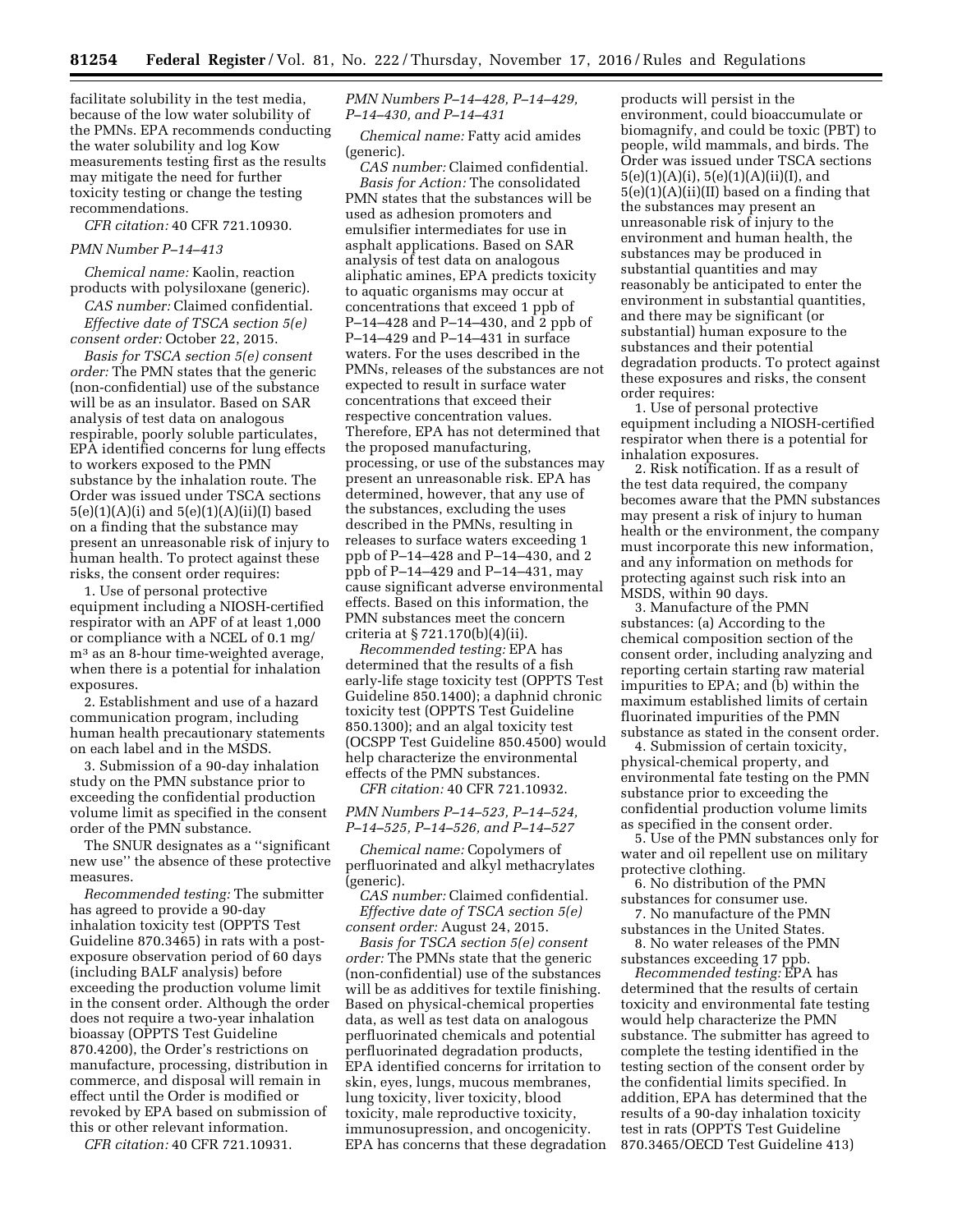with a 60-day holding period, and an avian reproduction test (OECD Test Guideline 206) in mallard ducks would help characterize potential human health and environmental effects of the PMN substances. The Order does not require this testing at any specified time or production volume. However, the Order's restrictions on manufacture, processing, distribution in commerce, use, and disposal of the PMN substances will remain in effect until the Order is modified or revoked by EPA based on submission of that or other relevant information.

*CFR citation:* 40 CFR 721.10933.

#### *PMN Number P–14–580*

*Chemical name:* Alkenoic acid, polymer with alkyl alkenoate, alkylalkylalkenoate, alkenoic acid and tridecafluoro alkylalkenoate, compds. with alkylaminoalcanol (generic).

*CAS number:* Claimed confidential. *Effective date of TSCA section 5(e) consent order:* October 21, 2015.

*Basis for TSCA section 5(e) consent order:* The PMN states that the generic (non-confidential) use of the substance will be as a coating additive. Based on physical chemical properties data, as well as test data on analogous perfluorinated chemicals and potential perfluorinated degradation products, EPA identified concerns for irritation to skin, eyes, lungs, mucous membranes, lung toxicity, liver toxicity, blood toxicity, male reproductive toxicity, immunosupression, and oncogenicity. EPA has concerns that these degradation products will persist in the environment, could bioaccumulate or biomagnify, and could be toxic (PBT) to people, wild mammals, and birds. The Order was issued under TSCA sections  $5(e)(1)(A)(i), 5(e)(1)(A)(ii)(I), and$ 5(e)(1)(A)(ii)(II) based on a finding that the substance may present an unreasonable risk of injury to the environment and human health, the substance may be produced in substantial quantities and may reasonably be anticipated to enter the environment in substantial quantities, and there may be significant (or substantial) human exposure to the substance and its potential degradation products. To protect against these exposures and risks, the consent order requires:

1. Use of a NIOSH-certified respirator when there is a potential for inhalation exposures.

2. Use of impervious gloves where there is a potential for dermal exposures.

3. Risk notification. If as a result of the test data required, the company becomes aware that the PMN substances

may present a risk of injury to human health or the environment, the company must incorporate this new information, and any information on methods for protecting against such risk into an MSDS, within 90 days.

4. Manufacture of the PMN substance: (a) According to the chemical composition section of the consent order, including analyzing and reporting certain starting raw material impurities to EPA; and (b) within the maximum established limits of certain fluorinated impurities of the PMN substance as stated in the consent order.

5. Submission of certain toxicity, physical-chemical property, and environmental fate testing on the PMN substance prior to exceeding the confidential production volume limits as specified in the consent order.

6. Use of the PMN substance only for the confidential uses specified in the consent order.

*Recommended testing:* EPA has determined that the results of certain toxicity and environmental fate testing would help characterize the PMN substance. The submitter has agreed to complete the testing identified in the testing section of the consent order by the confidential limits specified. In addition, EPA has determined that the results of a hydrolysis as a function of pH and temperature (OPPTS Test Guideline 835.2130); an indirect photolysis screening test (OPPTS Test Guideline 835.5270); a modified semicontinuous activated sludge (SCAS) test (OPPTS Test Guideline 835.5045 or OECD Test Guideline 302A) with analysis of degradation products; a simulation test-aerobic sewage treatment (activated sludge units) OECD Test Guideline OECD 303A); a phototransformation of chemicals in soils surfaces (Draft OECD Test Guideline Jan. 2002); an acute inhalation toxicity test (OPPTS Test Guideline 870.1300); and a fish shortterm reproduction test (OPPTS Test Guideline 890.1350) would help characterize potential human health and environmental effects of the PMN substances. The Order does not require this testing at any specified time or production volume. However, the Order's restrictions on manufacture, processing, distribution in commerce, use, and disposal of the PMN substances will remain in effect until the Order is modified or revoked by EPA based on submission of that or other relevant information.

*CFR citation:* 40 CFR 721.10934.

## *PMN Number P–14–643*

*Chemical name:* Titanium oxide compound (generic).

*CAS number:* Claimed confidential. *Effective date of TSCA section 5(e) consent order:* July 15, 2015.

*Basis for TSCA section 5(e) consent order:* The PMN states that the generic (non-confidential) use of the substance will be as a physical characteristics modifier for composite articles. Based on SAR analysis of test data on analogous respirable, poorly soluble particulates, EPA identified concerns for lung effects to workers exposed to the PMN substance by the inhalation route. The Order was issued under TSCA sections  $5(e)(1)(A)(i)$  and  $5(e)(1)(A)(ii)(I)$ based on a finding that the substance may present an unreasonable risk of injury to human health. To protect against these risks, the consent order requires:

1. Use of personal protective equipment including a NIOSH-certified respirator with an APF of at least 10 or compliance with a NCEL of 2.4 mg/m3 as an 8-hour time-weighted average, when there is a potential for inhalation exposures.

2. Establishment and use of a hazard communication program, including human health precautionary statements on each label and in the MSDS.

3. Submission of a 90-day inhalation study on the PMN substance prior to exceeding the production volume limit specified in the consent order of the PMN substance.

The SNUR designates as a ''significant new use'' the absence of these protective measures.

*Recommended testing:* The submitter has agreed to provide a 90-day inhalation toxicity test (OPPTS Test Guideline 870.3465) in rats with a postexposure observation period of 60 days (including BALF analysis) before exceeding the production volume limit in the consent order. Although the order does not require a two-year inhalation bioassay (OPPTS Test Guideline 870.4200), the Order's restrictions on manufacture, processing, distribution in commerce, and disposal will remain in effect until the Order is modified or revoked by EPA based on submission of this or other relevant information.

*CFR citation:* 40 CFR 721.10935.

#### *PMN Numbers P–14–688, P–14–689, P–14–690, and P–14–691*

*Chemical name:* Fatty acid amide hydrochlorides (generic).

*CAS number:* Claimed confidential. *Basis for Action:* The PMNs state that the substances will be used as surfactants for use in asphalt emulsions. Based on SAR analysis of test data on analogous aliphatic amines, EPA predicts toxicity to aquatic organisms may occur at concentrations that exceed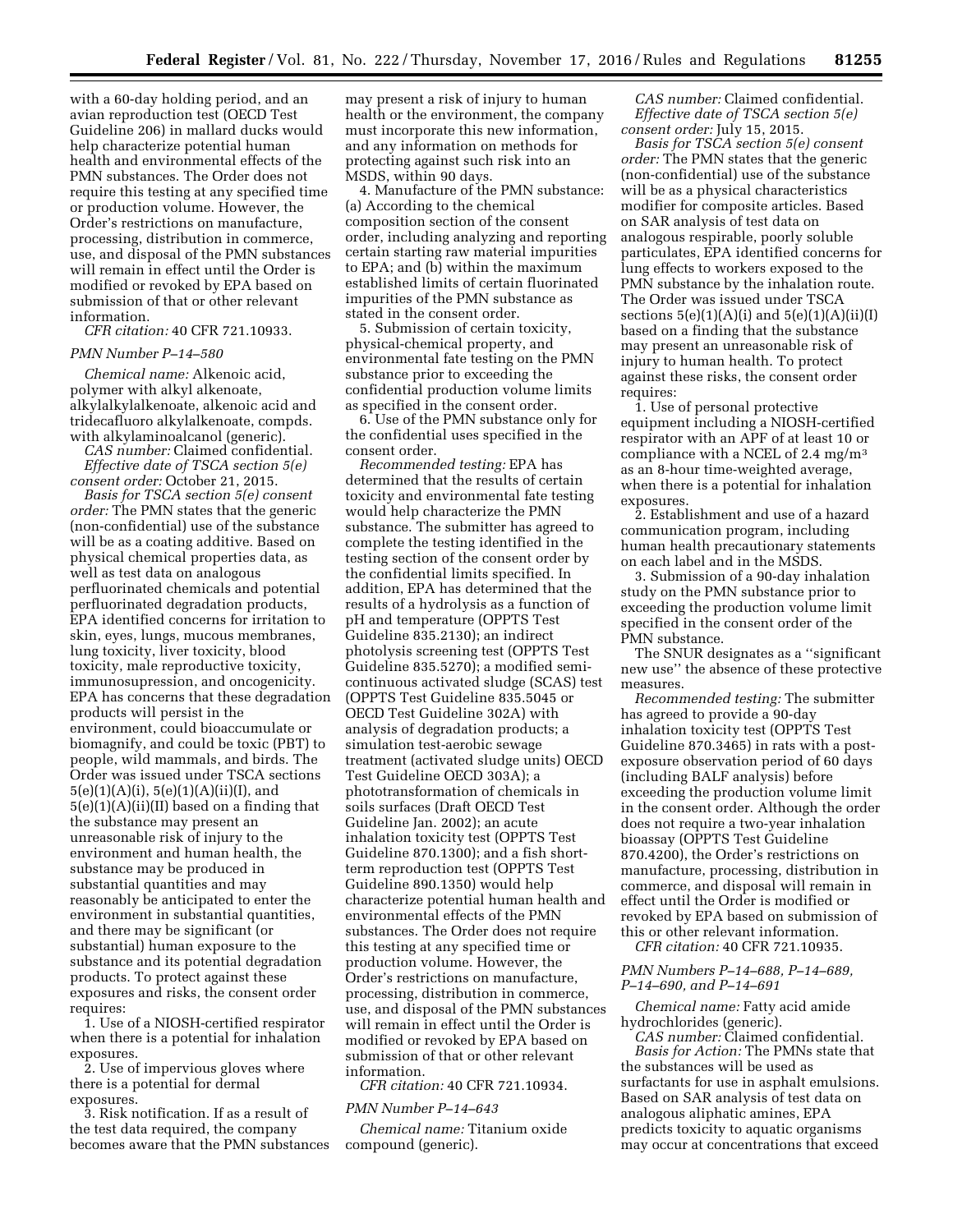1 ppb for P–14–688, P–14–689, P–14– 690, and 2 ppb for P–14–691 in surface waters. For the uses described in the PMNs, releases of the substances are not expected to result in surface water concentrations that exceed their respective concern concentration levels. Therefore, EPA has not determined that the proposed manufacturing, processing, or use of the substances may present an unreasonable risk. EPA has determined, however, that any use of the substances, excluding the uses described in the PMNs, resulting in releases to surface waters exceeding 1 ppb for P–14–688, P–14–689, P–14–690, and 2 ppb for P–14–691, may result in significant adverse environmental effects. Based on this information, the PMN substances meet the concern criteria at § 721.170(b)(4)(ii).

*Recommended testing:* EPA has determined that the results of a fish early-life stage toxicity test (OPPTS Test Guideline 850.1400); a daphnid chronic toxicity test (OPPTS Test Guideline 850.1300); and an algal toxicity test (OCSPP Test Guideline 850.4500) would help characterize the environmental effects of the PMN substances. EPA recommends that testing be conducted on P–14–688.

*CFR citation:* 40 CFR 721.10936.

*PMN Numbers P–14–712, P–14–713, P–14–714, and P–14–715* 

*Chemical names:* Plastics, wastes, pyrolyzed, bulk pyrolysate (generic) (P–14–712); Plastics, wastes, pyrolyzed, light distillate (generic) (P–14–713); Plastics, wastes, pyrolyzed, middle distillate (generic) (P–14–714); and Plastics, wastes, pyrolyzed, heavy distillate (generic) (P–14–715).

*CAS numbers:* Claimed confidential. *Effective date of TSCA section 5(e) consent order:* July 27, 2015.

*Basis for TSCA section 5(e) consent order:* The PMNs state that the generic (non-confidential) use of P–14–712 is a petroleum blend stock, of P–14–713 and P–14–714 is a fuel blend stock, and of P–14–715 is a component of grease or wax products. Based on the presence of benzene and naphthalene, EPA identified concerns for oncogenicity, immunotoxicity, liver toxicity, and blood toxicity. There is also a concern that polychlorinated dibenzo-p-dioxins and dibenzofurans could be present in the PMN substances. The Order was issued under TSCA sections 5(e)(1)(A)(i) and  $5(e)(1)(A)(ii)(I)$ , based on a finding that the substances may present an unreasonable risk of injury to human health and the environment. To protect against these risks, the consent order requires:

1. Use of a NIOSH-certified respirator with an APF of at least 10 (where there is a potential for inhalation exposures) or, as an alternative, maintaining workplace airborne concentrations of the chemical substances identified in the consent order at a level below the specified Exposure Limit (EL) of 0.1 ppm and 10 ppm respectively for an 8-hour time weighted average.

2. Use of the PMN substances only for the uses specified in the consent order.

3. Manufacture P–14–712 only as described in the PMN.

4. Provide personal protective equipment to workers to prevent dermal exposure, where there is a potential for dermal exposures.

5. Establishment and use of a hazard communication program, including human health precautionary statements on each label and in the MSDS.

6. Record and report on a quarterly basis polychlorinated dibenzo-p-dioxin and dibenzofuran levels for P–14–712.

*Recommended testing:* EPA has determined that quarterly testing of polychlorinated dibenzo-p-dioxin and dibenzofuran levels for P–14–712 will characterize potential health effects of the PMN substances.

*CFR citations:* 40 CFR 721.10937 (P–14–712); 40 CFR 721.10938 (P–14– 713); 40 CFR 721.10939 (P–14–714); and 40 CFR 721.10940 (P–14–715).

#### *PMN Number P–15–28*

*Chemical name:* Carbon silicon oxide. *CAS number:* 39345–87–4. *Effective date of TSCA section 5(e)* 

*consent order:* September 22, 2015. *Basis for TSCA section 5(e) consent* 

*order:* The PMN states that the generic (non-confidential) use of P–15–28 is a colorant for industrial, architecture, plastics, inks and automotive applications. Based on the presence on data on structurally analogous poorly soluble particulates, EPA identified concerns for lung overload. The Order was issued under TSCA sections 5(e)(1)(A)(i), 5(e)(1)(A)(ii)(I), and  $5(e)(1)(A)(ii)(II)$ , based on a finding that the substance may present an unreasonable risk of injury to human health, and that the substance will be produced in substantial quantities and may reasonably be anticipated to enter the environment in substantial quantities, and there may be significant (or substantial) human exposure to the substance. To protect against these risks, the consent order requires:

1. Use of personal protective equipment including a NIOSH-certified respirator with an APF of at least 10 or compliance with a NCEL of 6 mg/m3 as an 8-hour time-weighted average, when

there is a potential for inhalation exposures.

2. Hazard communication. Establishment and use of a hazard communication program, including human health precautionary statements on each label and in the MSDS.

3. Manufacture of the PMN substance only as described in the Consent Order.

4. Submission of certain toxicity testing on the PMN substance within two years of submission of the NOC, as specified in the consent order of the PMN substance.

*Recommended testing:* EPA has determined that the results of a 90-day inhalation toxicity study, with a 60-day holding period (OPPTS Test Guideline 870.3465), would help characterize human health and environmental effects of the PMN substance. The submitter has agreed to conduct this test within two years of submission of the Notice of Commencement of Manufacture (NOC). EPA has also determined that the results of a Chronic Toxicity test (OPPTS Test Guideline 870.4100) via the inhalation route would further help characterize human health effects of the PMN substance, The Order does not require this testing at any specified time or production volume. However, the Order's restrictions on manufacture, processing, distribution in commerce, use, and disposal of the PMN substance will remain in effect until the Order is modified or revoked by EPA based on submission of that or other relevant information.

*CFR citation:* 40 CFR 721.10941.

## *PMN Number P–15–54*

*Chemical name:* Carbon nanotubes (generic).

*CAS number:* Claimed confidential. *Effective date of TSCA section 5(e) consent order:* August 31, 2015.

*Basis for TSCA section 5(e) consent order:* The PMN states that the generic (non-confidential) use of the PMN substance will be as a chemical intermediate. Based on test data on analogous respirable, poorly soluble particulates and carbon nanotubes, EPA identified concerns for pulmonary toxicity and oncogenicity. Based on test data for other nanocarbon materials EPA identified concerns for environmental toxicity. The Order was issued under TSCA sections 5(e)(1)(A)(i) and  $5(e)(1)(A)(ii)(I)$ , based on a finding that the substance may present an unreasonable risk of injury to human health and the environment. To protect against these risks, the consent order requires:

1. Use of personal protective equipment involving impervious gloves and protective clothing (where there is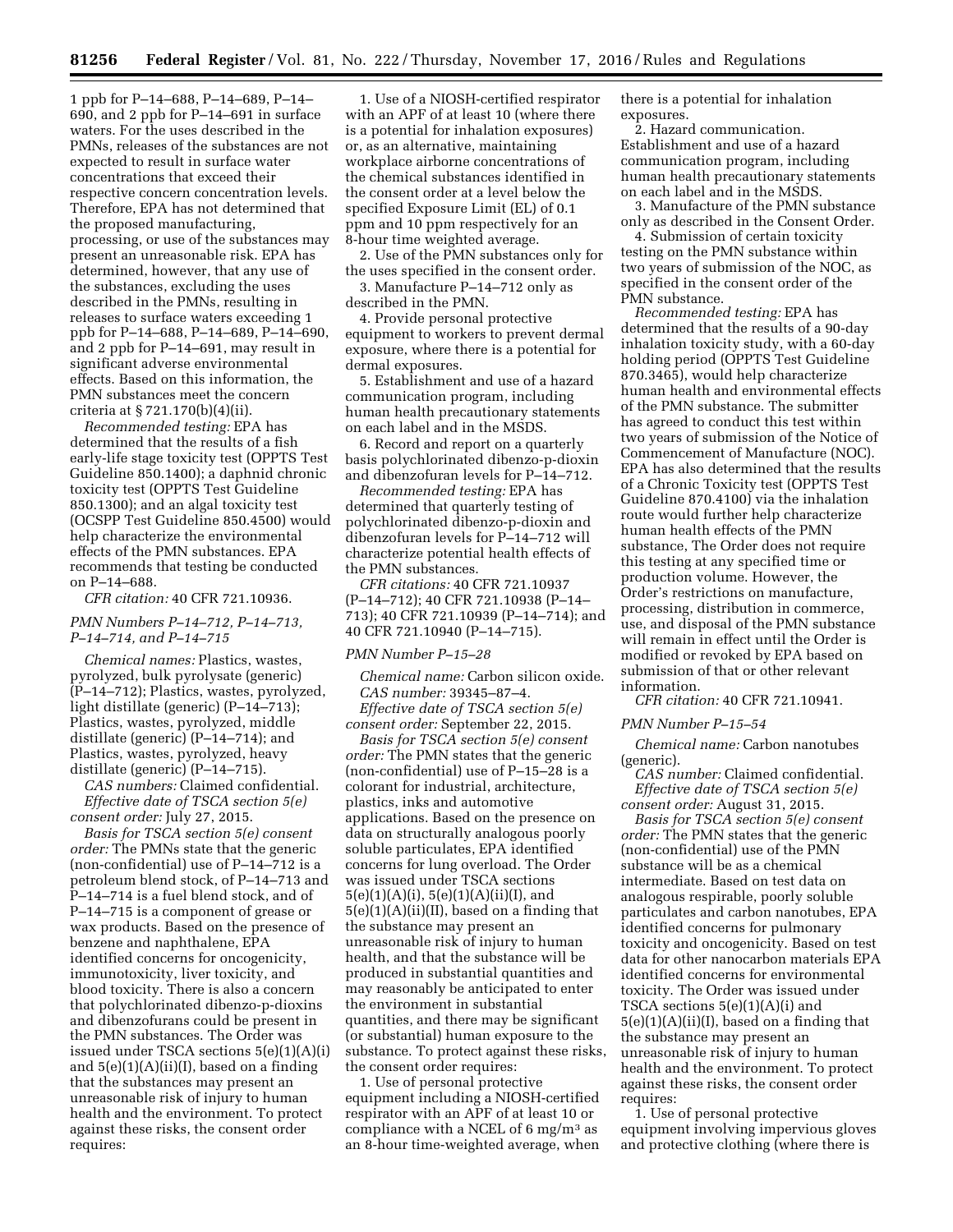a potential for dermal exposures) and a National Institute for Occupational Safety and Health (NIOSH)-certified air purifying, tight-fitting full-face respirator equipped with N–100, P–100, or R–100 cartridges, or power air purifying particulate respirator with an Assigned Protection Factor (APF) of at least 50 (where there is a potential for inhalation exposures).

2. Submission of certain physical chemical properties according to the time limits described in the order.

3. Submission of a 90-day inhalation study within one year of notice of commencement.

4. Use of the PMN substance only as a chemical intermediate.

5. No use of the PMN substance resulting in releases to surface waters and disposal of the PMN substance only by landfill or incineration.

The SNUR would designate as a ''significant new use'' the absence of these protective measures.

*Recommended testing:* EPA has determined that the development of data on certain physical-chemical properties, as well as certain human health and environmental toxicity testing would help characterize possible effects of the substance. The submitter has agreed to provide the results of certain physical-chemical property testing annually for at least three years after the commencement of manufacture. The submitter has also agreed to provide the results of a 90-day inhalation toxicity study already being conducted. Although the order does not require a daphnid chronic toxicity test (OPPTS Test Guideline 850.1300), a fish early-life stage toxicity test (OPPTS Test Guideline 850.1400), or an algal toxicity test (OCSPP Test Guideline 850.4500), the Order's restrictions on manufacture, processing, distribution in commerce, and disposal will remain in effect until the Order is modified or revoked by EPA based on submission of this or other relevant information.

*CFR citation:* 40 CFR 721.10942.

# *PMN Number P–15–149*

*Chemical name:* Sulfonated alkylbenzene salts (generic).

*CAS number:* Claimed confidential. *Effective date of TSCA section 5(e) consent order:* September 15, 2015.

*Basis for TSCA section 5(e) consent order:* The PMN states that the generic (non-confidential) use of the substance will be for enhanced oil recovery. Based on test data on analogous surfactants, EPA identified concerns for surfactant effects on the lung and irritation to eyes and mucous membranes. Further, based on structural activity relationship (SAR) analysis of test data on analogous

anionic surfactants, EPA predicts toxicity to aquatic organisms may occur at concentrations that exceed 2 ppb of the PMN substance in surface waters. The Order was issued under TSCA sections  $5(e)(1)(A)(i)$  and  $5(e)(1)(A)(ii)(I)$ based on a finding that the substance may present an unreasonable risk of injury to human health and the environment. To protect against these risks, the consent order requires:

1. Hazard communication. Establishment and use of a hazard communication program, including environmental and human health precautionary statements on each label and in the MSDS.

2. Submission of certain toxicity testing on the PMN substance prior to exceeding the confidential production volume limit as specified in the consent order of the PMN substance.

3. Use of the PMN substance only for the confidential use specified in the consent order.

4. Comply with the release to water provisions specified in the consent order.

The SNUR designates as a ''significant new use'' the absence of these protective measures.

*Recommended testing:* EPA has determined that the results of a fish acute toxicity test, freshwater and marine (OPPTS Test Guideline 850.1075); an acute invertebrate toxicity test, freshwater daphnids (OPPTS Test Guideline 850.1010); and an algal toxicity test (OCSPP Test Guideline 850.4500) would help characterize the environmental effects of the PMN substance. The submitter has agreed to complete this testing by the confidential production volume identified in the consent order. In addition, EPA has determined that the results of a fish early-life stage toxicity test (OPPTS Test Guideline 850.1400); a daphnid chronic toxicity test (OPPTS Test Guideline 850.1300); acute inhalation toxicity test (OPPTS Test Guideline 870.1300); acute eye irritation test (OPPTS Test Guideline 870.2400); and acute dermal irritation test (OPPTS Test Guideline OPPTS 870.2500) would help characterize the potential environmental and human health effects of the PMN substance. The Order does not require these tests at any specified time or production volume. However, the Order's restrictions on manufacture, processing, distribution in commerce, use, and disposal of the PMN substance will remain in effect until the Order is modified or revoked by EPA based on submission of that or other relevant information.

*CFR citation:* 40 CFR 721.10943.

## *PMN Number P–15–267*

*Chemical name:* Substituted quinoline derivative (generic). *CAS number:* Claimed confidential.

*Basis for Action:* The PMN states that the generic (non-confidential) use of the substance will be as a pesticide additive. Based on test data on the PMN substance, EPA identified concerns for chronic toxicity including blood, kidney, and spleen toxicity. As described in the PMN, occupational exposures are expected to be minimal due to the use of adequate personal protective equipment. Therefore, EPA has not determined that the proposed manufacturing, processing, or use of the substance may present an unreasonable risk. EPA has determined, however, that use of the substance without use of impervious dermal protection where there is potential for dermal exposures, use of a NIOSH-certified respirator with an APF of at least 10, where there is a potential for inhalation exposures, and use other than as a pesticide additive may result in serious health effects. Based on this information, the PMN substance meets the concern criteria at § 721.170(b)(3)(i).

*Recommended testing:* EPA has determined that the results of a 90-day inhalation toxicity test (OPPTS Test Guideline 870.3465) would help characterize the human health effects of the PMN substance.

*CFR citation:* 40 CFR 721.10944.

#### *PMN Number P–15–470*

*Chemical name:* Algal oil amide (generic).

*CAS number:* Claimed confidential. *Basis for Action:* The PMN states that the generic (non-confidential) use of the substance will be as a chemical intermediate. Based on SAR analysis of test data on analogous aliphatic amines, EPA predicts toxicity to aquatic organisms may occur at concentrations that exceed 2 ppb of the PMN substance in surface waters for greater than 20 days per year. This 20-day criterion is derived from partial life cycle tests (daphnid chronic and fish early life stage tests) that typically range from 21 to 28 days in duration. EPA predicts toxicity to aquatic organisms may occur if releases of the substance to surface water, from uses other than as described in the PMN, exceed releases from the use described in the PMN. For the use described in the PMN, environmental releases did not exceed 2 ppb for more than 20 days per year. Therefore, EPA has not determined that the proposed manufacturing, processing, or use of the substance may present an unreasonable risk. EPA has determined, however, that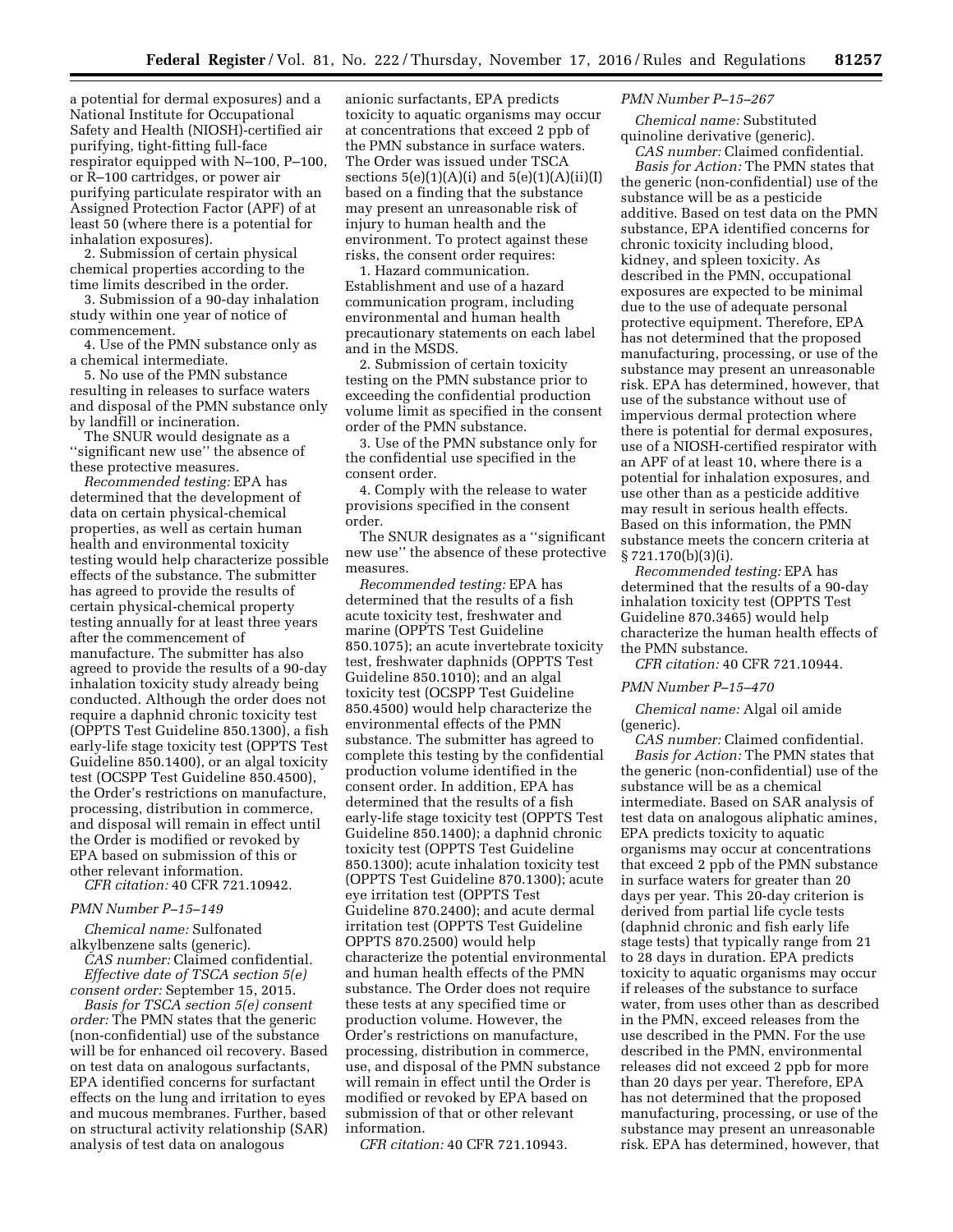any use of the substance other than as listed in the PMN may result in significant adverse environmental effects. Based on this information, the PMN substance meets the concern criteria at § 721.170(b)(4)(ii).

*Recommended testing:* EPA has determined that the results of a fish acute toxicity test, freshwater and marine (OPPTS Test Guideline 850.1075); an acute invertebrate toxicity test, freshwater daphnids (OPPTS Test Guideline 850.1010); and an algal toxicity test (OCSPP Test Guideline 850.4500) would help characterize the environmental effects of the PMN substance.

## *CFR citation:* 40 CFR 721.10945.

#### *PMN Number P–15–485*

*Chemical name:* Bismuth compound (generic).

*CAS number:* Claimed confidential. *Effective date of TSCA section 5(e) consent order:* December 21, 2015.

*Basis for TSCA section 5(e) consent order:* The PMN states that the generic (non-confidential) use of the substance will be as an additive for industrial coatings. Based on SAR analysis of test data on analogous respirable, poorly soluble particulates, EPA identified concerns for lung toxicity. The Order was issued under TSCA sections  $5(e)(1)(A)(i)$  and  $5(e)(1)(A)(ii)(I)$  based on a finding that the substance may present an unreasonable risk of injury to human health. To protect against these risks, the consent order requires:

1. Use of personal protective equipment including a NIOSH-certified respirator with an APF of at least 10 or compliance with a NCEL of 2.4 mg/m3 as an 8-hour time-weighted average, when there is a potential for inhalation exposures.

2. Establishment and use of a hazard communication program, including human health precautionary statements on each label and in the MSDS.

3. Submission of certain toxicity testing on the PMN substance prior to exceeding the production volume limit as specified in the consent order.

The SNUR designates as a ''significant new use'' the absence of these protective measures.

*Recommended testing:* EPA has determined that the results of a 90-day inhalation toxicity test (OPPTS Test Guideline 870.3465) with special attention to histopathology (inflammation and cell proliferation) of the lung tissues and various parameters of the bronchoalveolar lavage fluid (BALF) (*e.g.,* maker enzyme activities, total protein content, total cell count, cell differential, and cell viability) would help to characterize the health

effects of the PMN substance. The submitter has agreed to complete this testing by the aggregate production volume identified in the consent order. In addition, EPA has determined that the results of a 2-year inhalation bioassay (OCSPP Test Guideline 870.4200) would help characterize the potential human health effects of the PMN substance. The Order does not require this test at any specified time or production volume. However, the Order's restrictions on manufacture, processing, distribution in commerce, use, and disposal of the PMN substance will remain in effect until the Order is modified or revoked by EPA based on submission of that or other relevant information.

*CFR citation:* 40 CFR 721.10946.

# *PMN Numbers P–15–612, P–15–613, P– 15–614, P–15–615, P–15–616, P–15–617, and P–15–618*

*Chemical names:* Sulfur thulium ytterbium yttrium oxide (P–15–612); Gadolinium sulfur ytterbium yttrium oxide, erbium- and thulium-doped (P– 15–613); Neodymium sulfur yttrium oxide (P–15–614); Erbium gadolinium neodymium sulfur ytterbium yttrium oxide (P–15–615); Erbium gadolinium sulfur ytterbium yttrium oxide (P–15– 616); Erbium gadolinium ytterbium oxide (P–15–617); and Erbium gadolinium sulfur ytterbium oxide (P– 15–618).

*CAS numbers:* 180189–40–6 (P–15– 612); 1651187–84–6 (P–15–613); 1651158–45–5 (P–15–614); 1651152– 96–3 (P–15–615); 1622295–07–1 (P–15– 616); 1651152–05–4 (P–15–617); and 934388–91–7 (P–15–618).

*Effective date of TSCA section 5(e) consent order:* December 21, 2015.

*Basis for TSCA section 5(e) consent order:* The PMNs state that the use of the substances will be as additives for brand protection and anti-counterfeiting inks and polymers. Based on SAR analysis of test data on analogous respirable, poorly soluble particulates, EPA identified concerns for lung toxicity. The Order was issued under TSCA sections 5(e)(1)(A)(i) and 5(e)(1)(A)(ii)(I) based on a finding that the substance may present an unreasonable risk of injury to human health. To protect against these risks, the consent order requires:

1. Use of personal protective equipment including a NIOSH-certified respirator with an APF of at least 10 or compliance with a NCEL of 0.07 mg/m3 as an 8-hour time-weighted average, when there is a potential for inhalation exposures.

2. Establishment and use of a hazard communication program, including

human health precautionary statements on each label and in the MSDS.

3. Submission of certain toxicity testing on the PMN substances prior to exceeding the production volume limit as specified in the consent order.

The SNUR designates as a ''significant new use'' the absence of these protective measures.

*Recommended testing:* EPA has determined that the results of a 90-day inhalation toxicity test (OPPTS Test Guideline 870.3465) with special attention to histopathology (inflammation and cell proliferation) of the lung tissues and various parameters of the bronchoalveolar lavage fluid (BALF) (*e.g.,* maker enzyme activities, total protein content, total cell count, cell differential, and cell viability) would help to characterize the health effects of the PMN substance. The submitter has agreed to complete this testing by the aggregate production volume identified in the consent order. In addition, EPA has determined that the results of a 2-year inhalation bioassay (OCSPP Test Guideline 870.4200) would help characterize the potential human health effects of the PMN substances. The Order does not require this test at any specified time or production volume. However, the Order's restrictions on manufacture, processing, distribution in commerce, use, and disposal of the PMN substances will remain in effect until the Order is modified or revoked by EPA based on submission of that or other relevant information.

*CFR citations:* 40 CFR 721.10947 (P– 15–612); 40 CFR 721.10948 (P–15–613); 40 CFR 721.10949 (P–15–614); 40 CFR 721.10950 (P–15–615); 40 CFR 721.10951 (P–15–616); 40 CFR 721.10952 (P–15–617); and 40 CFR 721.10953 (P–15–618).

## *PMN Number P–15–655*

*Chemical names:* 2-Ethylhexanoic acid, compound with alkyamino cyclohexane (generic) (P-15-0655, chemical A); and 2-Ethylhexanoic acid, compound with cyclohexylamine (generic) (P–15–0655, chemical B).

*CAS numbers:* Claimed confidential. *Basis for Action:* The PMN states that the generic (non-confidential) use of the substances will be as an epoxy curing agent. Based on SAR analysis of test data on analogous aliphatic amines, EPA predicts toxicity to aquatic organisms may occur at concentrations that exceed 34 ppb of the PMN substances in surface waters. As described in the PMN, releases of the substances are not expected to result in surface water concentrations that exceed 34 ppb. Therefore, EPA has not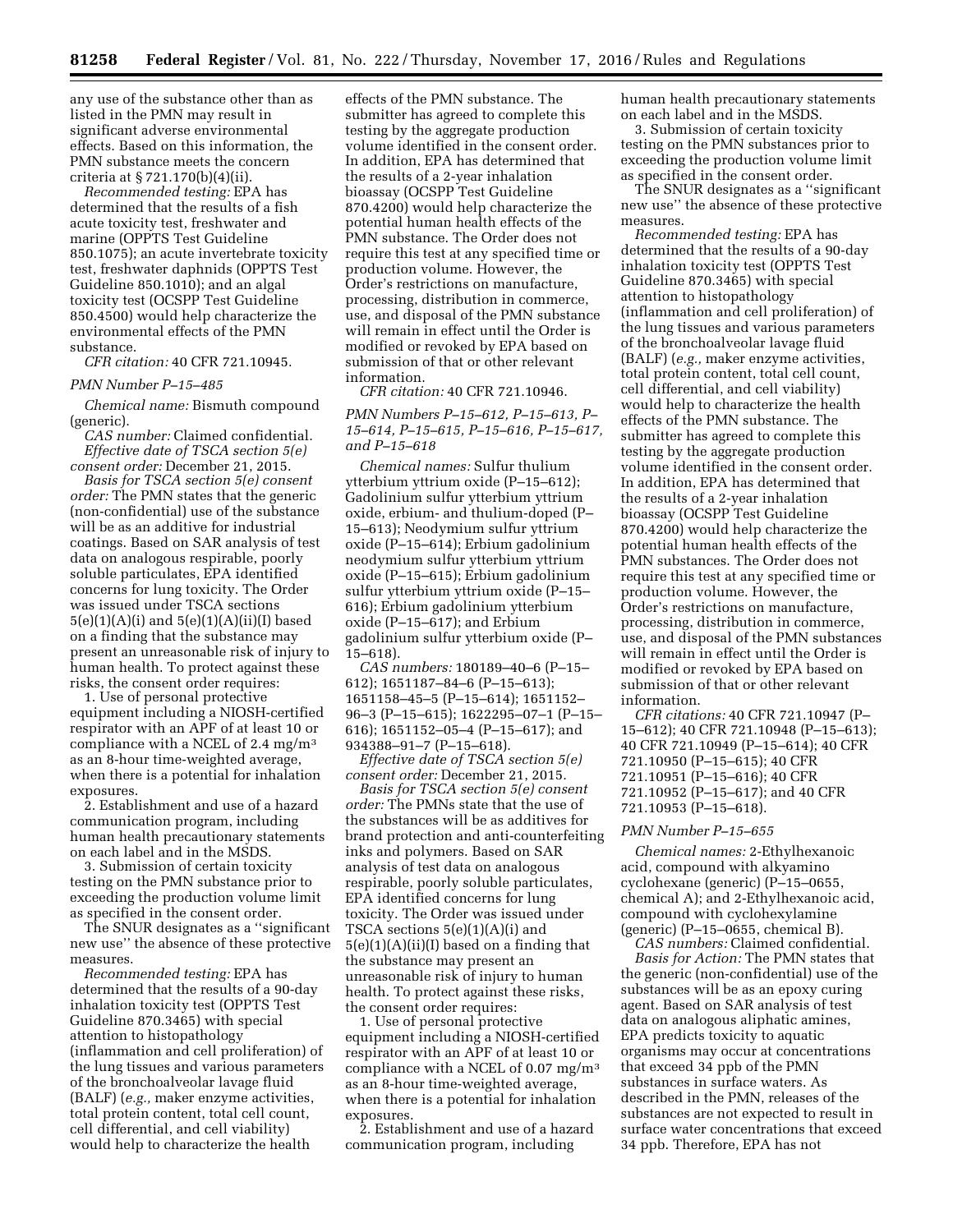determined that the proposed manufacturing, processing, or use of the substance may present an unreasonable risk. EPA has determined, however, that any use of the substances that results in releases to surface water concentrations exceeding 34 ppb may cause significant adverse environmental effects. Based on this information, the PMN substances meet the concern criteria at § 721.170(b)(4)(ii).

*Recommended testing:* EPA has determined that the results of a fish acute toxicity test, freshwater and marine (OPPTS Test Guideline 850.1075); an acute invertebrate toxicity test, freshwater daphnids (OPPTS Test Guideline 850.1010); and an algal toxicity test (OCSPP Test Guideline 850.4500) would help characterize the environmental effects of the PMN substances.

*CFR citation:* 40 CFR 721.10954.

#### *PMN Number P–15–680*

*Chemical name:* Propenoic acid, alkyl ester, polymer with 1,3 cyclohexanedialkylamine, reaction products with oxirane(alkoxyalkyl) (generic).

*CAS number:* Claimed confidential. *Basis for Action:* The PMN states that the generic (non-confidential) use of the substance will be as an ingredient in liquid paint coating. Based on data on the PMN substance as well as SAR analysis of test data on analogous aliphatic amines, EPA predicts toxicity to aquatic organisms may occur at concentrations that exceed 1 ppb of the PMN substance in surface waters. As described in the PMN, releases of the substance are not expected to result in surface water concentrations that exceed 1 ppb. Therefore, EPA has not determined that the proposed manufacturing, processing, or use of the substance may present an unreasonable risk. EPA has determined, however, that any use of the substance that results in releases to surface water concentrations exceeding 1 ppb may result in significant adverse environmental effects. Based on this information, the PMN substance meets the concern criteria at § 721.170(b)(4)(i) and  $(b)(4)(ii)$ .

*Recommended testing:* EPA has determined that the results of an activated sludge sorption isotherm test (OPPTS Test Guideline 835.1110); a fish early-life stage toxicity test (OPPTS Test Guideline 850.1400); and a daphnid chronic toxicity test (OPPTS Test Guideline 850.1300) would help characterize the environmental effects of the PMN substance.

*CFR citation:* 40 CFR 721.10955.

## *PMN Number P–15–691*

*Chemical name:* Acrylic acid, polymer with polyalkylene polyamine (generic).

*CAS number:* Claimed confidential. *Basis for Action:* The PMN states that the use of the substance will be as a chemical intermediate. Based on data on the PMN substance and SAR analysis of test data on analogous polycationic polymers, EPA predicts toxicity to aquatic organisms may occur at concentrations that exceed 5 ppb of the PMN substance in surface waters for greater than 20 days per year. This 20 day criterion is derived from partial life cycle tests (daphnid chronic and fish early life stage tests) that typically range from 21 to 28 days in duration. EPA predicts toxicity to aquatic organisms may occur if releases of the substance to surface water, from uses other than as described in the PMN, exceed releases from the use described in the PMN. For the use described in the PMN, environmental releases did not exceed 5 ppb for more than 20 days per year. Therefore, EPA has not determined that the proposed manufacturing, processing, or use of the substance may present an unreasonable risk. EPA has determined, however, that any use of the substance other than as listed in the PMN may result in significant adverse environmental effects. Based on this information, the PMN substance meets the concern criteria at  $\S 721.170(b)(4)(i)$ and  $(b)(4)(ii)$ .

*Recommended testing:* EPA has determined that the results of a Zahn-Wellens/EMPA Test (OPPTS Test Guideline 835.3200); a fish early-life stage toxicity test (OPPTS Test Guideline 850.1400); a fish acutetoxicity test (OPPTS Test Guideline 850.1085) mitigated by humic acid test; and a daphnid chronic toxicity test (OPPTS Test Guideline 850.1300); would help characterize the environmental effects of the PMN substance. EPA recommends that the fate testing be performed first as the results may mitigate the need for further toxicity testing or change the testing recommendations.

*CFR citation:* 40 CFR 721.10956.

## *PMN Number P–16–30*

*Chemical name:* 1,2- Cyclohexanedicarboxylic acid, 1-(2 phenylhydrazide).

*CAS number:* 1807977–72–5. *Basis for Action:* The PMN states that the substance will be used as a curing agent in anaerobic adhesive and sealant formulations. Based on test data on analogous hydrazines, EPA identified concerns for blood toxicity,

neurotoxicity, oncogenicity, and mutagenicity. Hydrazides are expected to be positive in the chromosome aberration test and positive for lung sensitization. Based on the presence of a free acid, irritation to moist tissue (eyes, lungs, and mucous membranes) is expected. As described in the PMN, occupational exposures are expected to be minimal due to the use of adequate personal protective equipment. Therefore, EPA has not determined that the proposed manufacturing, processing, or use of the substance may present an unreasonable risk. EPA has determined, however, that use of the substance without use of impervious gloves and impervious clothing where there is a potential for dermal exposures, may result in serious health effects. Based on this information, the PMN substance meets the concern criteria at  $\S 721.170(b)(1)(i)(C)$  and  $(b)(3)(ii).$ 

*Recommended testing:* EPA has determined that the results of a 90-day dermal toxicity test (OPPTS Test Guideline 870.3250) and a carcinogenicity test (OPPTS Test Guideline 870.4200) by the expected route of exposure in two species of rodents, would help characterize the human health effects of the PMN substance.

*CFR citation:* 40 CFR 721.10957.

## *PMN Number P–16–52*

*Chemical name:* 2,5-Furandione, dihydro-, polymer with 1,1'-iminobis[2 propanol], benzoate (ester), N-benzoyl derivs.

*CAS number:* 592479–38–4. *Basis for Action:* The PMN states that the generic (non-confidential) use of the substance will be as printing ink. Based on SAR analysis of test data on analogous esters and amides, EPA predicts toxicity to aquatic organisms may occur at concentrations that exceed 5 ppb of the PMN substance in surface waters. As described in the PMN, releases of the substance are not expected to result in surface water concentrations that exceed 5 ppb. Therefore, EPA has not determined that the proposed manufacturing, processing, or use of the substance may present an unreasonable risk. EPA has determined, however, that any use of the substance resulting in surface water concentrations exceeding 5 ppb may cause significant adverse environmental effects. Based on this information, the PMN substance meets the concern criteria at § 721.170(b)(4)(ii).

*Recommended testing:* EPA has determined that the results of a fish acute toxicity test, freshwater and marine (OPPTS Test Guideline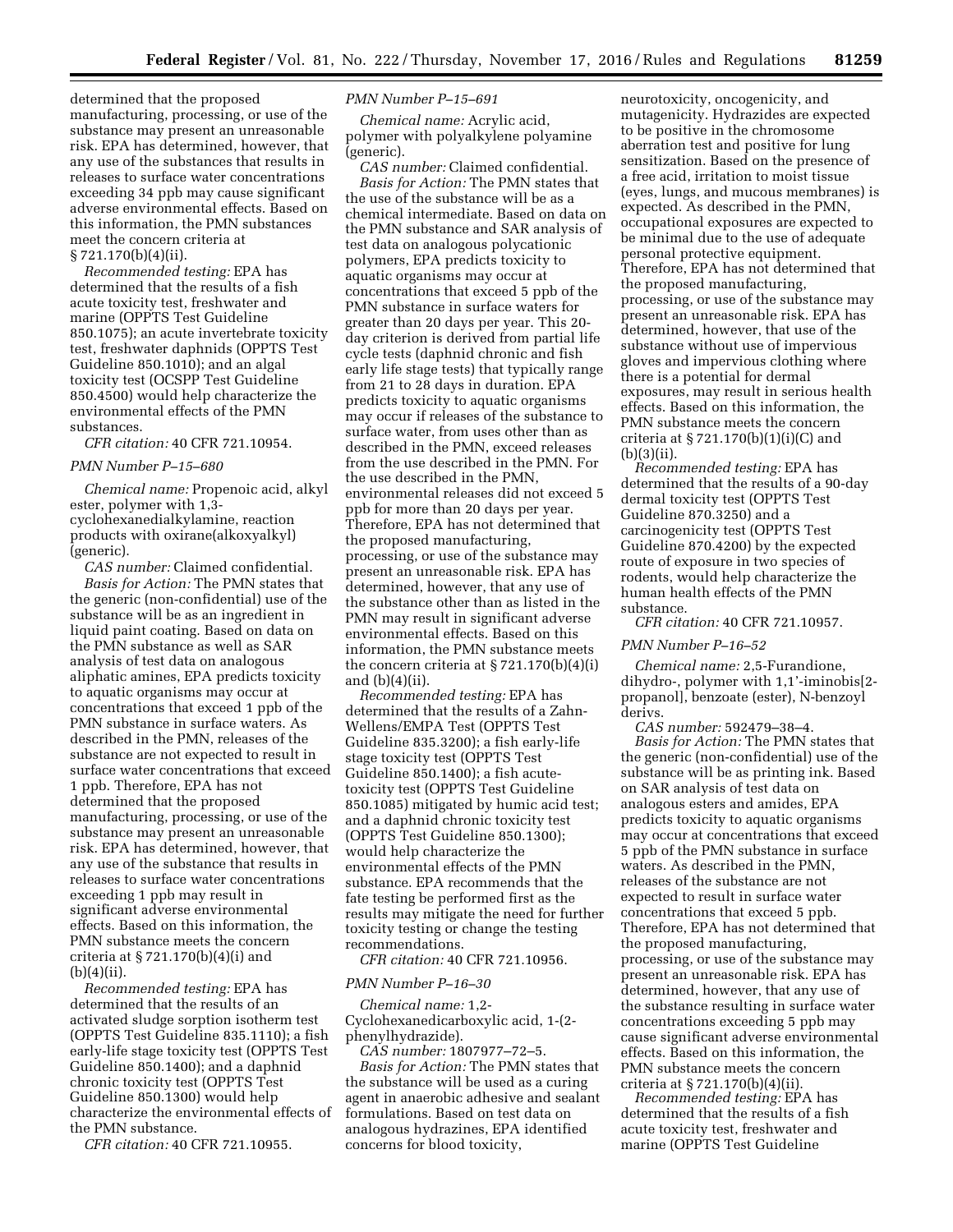850.1075); an acute invertebrate toxicity test, freshwater daphnids (OPPTS Test Guideline 850.1010); and an algal toxicity test (OCSPP Test Guideline 850.4500) would help characterize the environmental effects of the PMN substance.

*CFR citation:* 40 CFR 721.10958.

#### *PMN Numbers P–16–56 and P–16–57*

*Chemical name:* Dialkyl fattyalkylamino propanamide alkylamine acetates (generic).

*CAS number:* Claimed confidential.

*Basis for Action:* The PMNs state that the generic (non-confidential) use of the substances is in oil production. Based on SAR analysis of test data on analogous aliphatic amines, EPA predicts toxicity to aquatic organisms may occur at concentrations that exceed 1 ppb of the PMN substances in surface waters. As described in the PMNs, releases of the substances are not expected to result in surface water concentrations that exceed 1 ppb. Therefore, EPA has not determined that the proposed manufacturing, processing, or use of the substances may present an unreasonable risk. EPA has determined, however, that any use of the substances that results in releases to surface water concentrations exceeding 1 ppb may cause significant adverse environmental effects. Based on this information, the PMN substances meets the concern criteria at § 721.170(b)(4)(i).

*Recommended testing:* EPA has determined that the results of a fish early-life stage toxicity test (OPPTS Test Guideline 850.1400); a mysid chronic toxicity test (OPPTS Test Guideline 850.1350); and an algal toxicity test (OCSPP Test Guideline 850.4500) would help characterize the environmental effects of the PMN substances.

*CFR citation:* 40 CFR 721.10959.

# *PMN Number P–16–58*

*Chemical name:* 

Dialkylaminopropylaminopropanoate ester (generic).

*CAS number:* Claimed confidential. *Basis for Action:* The PMN states that the substance will be used as a chemical intermediate. Based on SAR analysis of test data on analogous aliphatic amines, EPA predicts toxicity to aquatic organisms may occur at concentrations that exceed 14 ppb of the PMN substance in surface waters. As described in the PMN, releases of the substance are not expected to result in surface water concentrations that exceed 14 ppb. Therefore, EPA has not determined that the proposed manufacturing, processing, or use of the substance may present an unreasonable risk. EPA has determined, however, that

any use of the substance resulting in surface water concentrations exceeding 14 ppb may cause significant adverse environmental effects. Based on this information, the PMN substance meets the concern criteria at § 721.170(b)(4)(ii).

*Recommended testing:* EPA has determined that the results of a fish acute toxicity test, freshwater and marine (OPPTS Test Guideline 850.1075); an acute invertebrate toxicity test, freshwater daphnids (OPPTS Test Guideline 850.1010); and an algal toxicity test (OCSPP Test Guideline 850.4500) would help characterize the environmental effects of the PMN substance.

*CFR citation:* 40 CFR 721.10960.

#### **V. Rationale and Objectives of the Rule**

## *A. Rationale*

During review of the PMNs submitted for the chemical substances that are subject to these SNURs, EPA concluded that for 34 of the 57 chemical substances, regulation was warranted under TSCA section 5(e), pending the development of information sufficient to make reasoned evaluations of the health or environmental effects of the chemical substances. The basis for such findings is outlined in Unit IV. Based on these findings, TSCA section 5(e) consent orders requiring the use of appropriate exposure controls were negotiated with the PMN submitters. The SNUR provisions for these chemical substances are consistent with the provisions of the TSCA section 5(e) consent orders. These SNURs are promulgated pursuant to § 721.160 (see Unit VI.).

In the other 23 cases, where the uses are not regulated under a TSCA section 5(e) consent order, EPA determined that one or more of the criteria of concern established at § 721.170 were met, as discussed in Unit IV.

#### *B. Objectives*

EPA is issuing these SNURs for specific chemical substances which have undergone premanufacture review because the Agency wants to achieve the following objectives with regard to the significant new uses designated in this rule:

• EPA will receive notice of any person's intent to manufacture or process a listed chemical substance for the described significant new use before that activity begins.

• EPA will have an opportunity to review and evaluate data submitted in a SNUN before the notice submitter begins manufacturing or processing a listed chemical substance for the described significant new use.

• EPA will be able to either determine that the prospective manufacture or processing is not likely to present an unreasonable risk, or to take necessary regulatory action associated with any other determination, before the described significant new use of the chemical substance occurs.

• EPA will ensure that all manufacturers and processors of the same chemical substance that is subject to a TSCA section 5(e) consent order are subject to similar requirements.

Issuance of a SNUR for a chemical substance does not signify that the chemical substance is listed on the TSCA Chemical Substance Inventory (TSCA Inventory). Guidance on how to determine if a chemical substance is on the TSCA Inventory is available on the Internet at *[http://www.epa.gov/opptintr/](http://www.epa.gov/opptintr/existingchemicals/pubs/tscainventory/index.html)  [existingchemicals/pubs/tscainventory/](http://www.epa.gov/opptintr/existingchemicals/pubs/tscainventory/index.html) [index.html.](http://www.epa.gov/opptintr/existingchemicals/pubs/tscainventory/index.html)* 

## **VI. Direct Final Procedures**

EPA is issuing these SNURs as a direct final rule, as described in § 721.160(c)(3) and § 721.170(d)(4). In accordance with  $\S$  721.160(c)(3)(ii) and  $$ 721.170(d)(4)(i)(B)$ , the effective date of this rule is January 17, 2017 without further notice, unless EPA receives written adverse or critical comments, or notice of intent to submit adverse or critical comments before December 19, 2016.

If EPA receives written adverse or critical comments, or notice of intent to submit adverse or critical comments, on one or more of these SNURs before December 19, 2016, EPA will withdraw the relevant sections of this direct final rule before its effective date. EPA will then issue a proposed SNUR for the chemical substance(s) on which adverse or critical comments were received, providing a 30-day period for public comment.

This rule establishes SNURs for a number of chemical substances. Any person who submits adverse or critical comments, or notice of intent to submit adverse or critical comments, must identify the chemical substance and the new use to which it applies. EPA will not withdraw a SNUR for a chemical substance not identified in the comment.

## **VII. Applicability of Rule to Uses Occurring Before Effective Date of the Final Rule**

To establish a significant new use, EPA must determine that the use is not ongoing. The chemical substances subject to this rule have undergone premanufacture review. In cases where EPA has not received a notice of commencement (NOC) and the chemical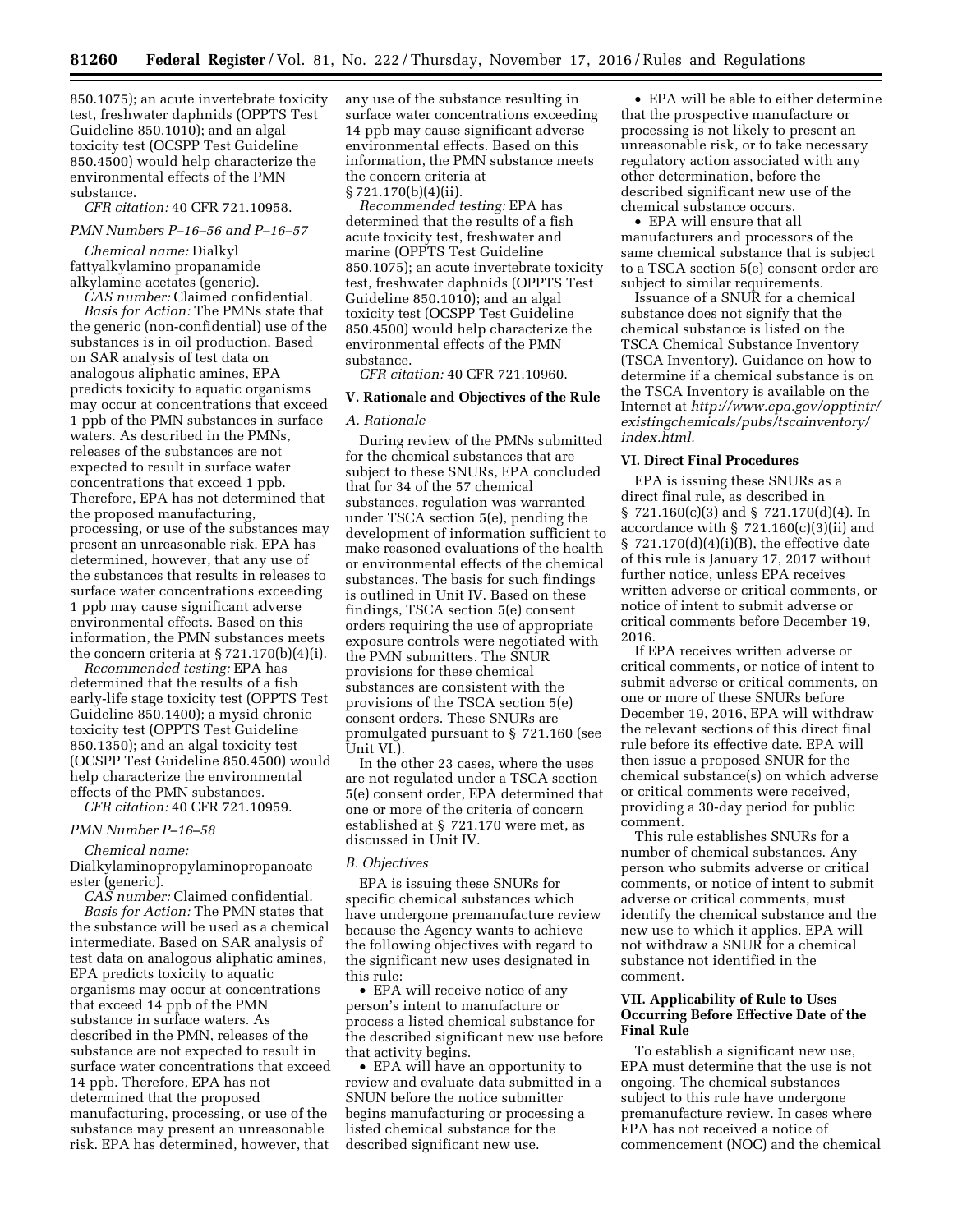substance has not been added to the TSCA Inventory, no person may commence such activities without first submitting a PMN. Therefore, for chemical substances for which an NOC has not been submitted EPA concludes that the designated significant new uses are not ongoing.

When chemical substances identified in this rule are added to the TSCA Inventory, EPA recognizes that, before the rule is effective, other persons might engage in a use that has been identified as a significant new use. However, TSCA section 5(e) consent orders have been issued for 34 of the 57 chemical substances, and the PMN submitters are prohibited by the TSCA section 5(e) consent orders from undertaking activities which would be designated as significant new uses. The identities of 46 of the 57 chemical substances subject to this rule have been claimed as confidential and EPA has received no post-PMN *bona fide* submissions (per §§ 720.25 and 721.11). Based on this, the Agency believes that it is highly unlikely that any of the significant new uses described in the regulatory text of this rule are ongoing.

Therefore, EPA designates November 9, 2016 (the date of public release/web posting of this rule) as the cutoff date for determining whether the new use is ongoing. This designation varies slightly from EPA's past practice of designating the date of **Federal Register** publication as the date for making this determination. The objective of EPA's approach has been to ensure that a person could not defeat a SNUR by initiating a significant new use before the effective date of the direct final rule. In developing this rule, EPA has recognized that, given EPA's practice of now posting rules on its Web site a week or more in advance of **Federal Register** publication, this objective could be thwarted even before that publication. Thus, EPA has slightly modified its approach in this rulemaking and plans to follow this modified approach in future significant new use rulemakings.

Persons who begin commercial manufacture or processing of the chemical substances for a significant new use identified as of that date would have to cease any such activity upon the effective date of the final rule. To resume their activities, these persons would have to first comply with all applicable SNUR notification requirements and wait until the notice review period, including any extensions, expires. If such a person met the conditions of advance compliance under § 721.45(h), the person would be considered exempt from the

requirements of the SNUR. Consult the **Federal Register** document of April 24, 1990 for a more detailed discussion of the cutoff date for ongoing uses.

## **VIII. Development and Submission of Information**

EPA recognizes that TSCA section 5 does not require developing any particular new information (*e.g.,*  generating test data) before submission of a SNUN. There is an exception: development of test data is required where the chemical substance subject to the SNUR is also subject to a rule, order or consent agreement under TSCA section 4 (see TSCA section 5(b)(1)).

In the absence of a TSCA section 4 test rule covering the chemical substance, persons are required only to submit information in their possession or control and to describe any other information known to or reasonably ascertainable by them (see 40 CFR 720.50). However, upon review of PMNs and SNUNs, the Agency has the authority to require appropriate testing. In cases where EPA issued a TSCA section 5(e) consent order that requires or recommends certain testing, Unit IV. lists those tests. Unit IV. also lists recommended testing for non-5(e) SNURs. Descriptions of tests are provided for informational purposes. EPA strongly encourages persons, before performing any testing, to consult with the Agency pertaining to protocol selection. To access the OCSPP test guidelines referenced in this document electronically, please go to *[http://](http://www.epa.gov/ocspp) [www.epa.gov/ocspp](http://www.epa.gov/ocspp)* and select ''Test Methods and Guidelines.'' The Organisation for Economic Co-operation and Development (OECD) test guidelines are available from the OECD Bookshop at *[http://](http://www.oecdbookshop.org) [www.oecdbookshop.org](http://www.oecdbookshop.org)* or SourceOECD at *[http://www.sourceoecd.org.](http://www.sourceoecd.org)* ASTM International standards are available at *[http://www.astm.org/Standard/](http://www.astm.org/Standard/index.shtml)  [index.shtml.](http://www.astm.org/Standard/index.shtml)* 

In the TSCA section 5(e) consent orders for several of the chemical substances regulated under this rule, EPA has established production volume limits in view of the lack of data on the potential health and environmental risks that may be posed by the significant new uses or increased exposure to the chemical substances. These limits cannot be exceeded unless the PMN submitter first submits the results of toxicity tests that would permit a reasoned evaluation of the potential risks posed by these chemical substances. Under recent TSCA section 5(e) consent orders, each PMN submitter is required to submit each study at least 14 weeks (earlier TSCA section 5(e)

consent orders required submissions at least 12 weeks) before reaching the specified production limit. Listings of the tests specified in the TSCA section 5(e) consent orders are included in Unit IV. The SNURs contain the same production volume limits as the TSCA section 5(e) consent orders. Exceeding these production limits is defined as a significant new use. Persons who intend to exceed the production limit must notify the Agency by submitting a SNUN at least 90 days in advance of commencement of non-exempt commercial manufacture or processing.

The recommended tests specified in Unit IV. may not be the only means of addressing the potential risks of the chemical substance. However, submitting a SNUN without any test data may increase the likelihood that EPA will take action under TSCA section 5(e), particularly if satisfactory test results have not been obtained from a prior PMN or SNUN submitter. EPA recommends that potential SNUN submitters contact EPA early enough so that they will be able to conduct the appropriate tests.

SNUN submitters should be aware that EPA will be better able to evaluate SNUNs which provide detailed information on the following:

• Human exposure and environmental release that may result from the significant new use of the chemical substances.

• Potential benefits of the chemical substances.

• Information on risks posed by the chemical substances compared to risks posed by potential substitutes.

# **IX. Procedural Determinations**

By this rule, EPA is establishing certain significant new uses which have been claimed as CBI subject to Agency confidentiality regulations at 40 CFR part 2 and 40 CFR part 720, subpart E. Absent a final determination or other disposition of the confidentiality claim under 40 CFR part 2 procedures, EPA is required to keep this information confidential. EPA promulgated a procedure to deal with the situation where a specific significant new use is CBI, at 40 CFR 721.1725(b)(1).

Under these procedures a manufacturer or processor may request EPA to determine whether a proposed use would be a significant new use under the rule. The manufacturer or processor must show that it has a *bona fide* intent to manufacture or process the chemical substance and must identify the specific use for which it intends to manufacture or process the chemical substance. If EPA concludes that the person has shown a *bona fide* intent to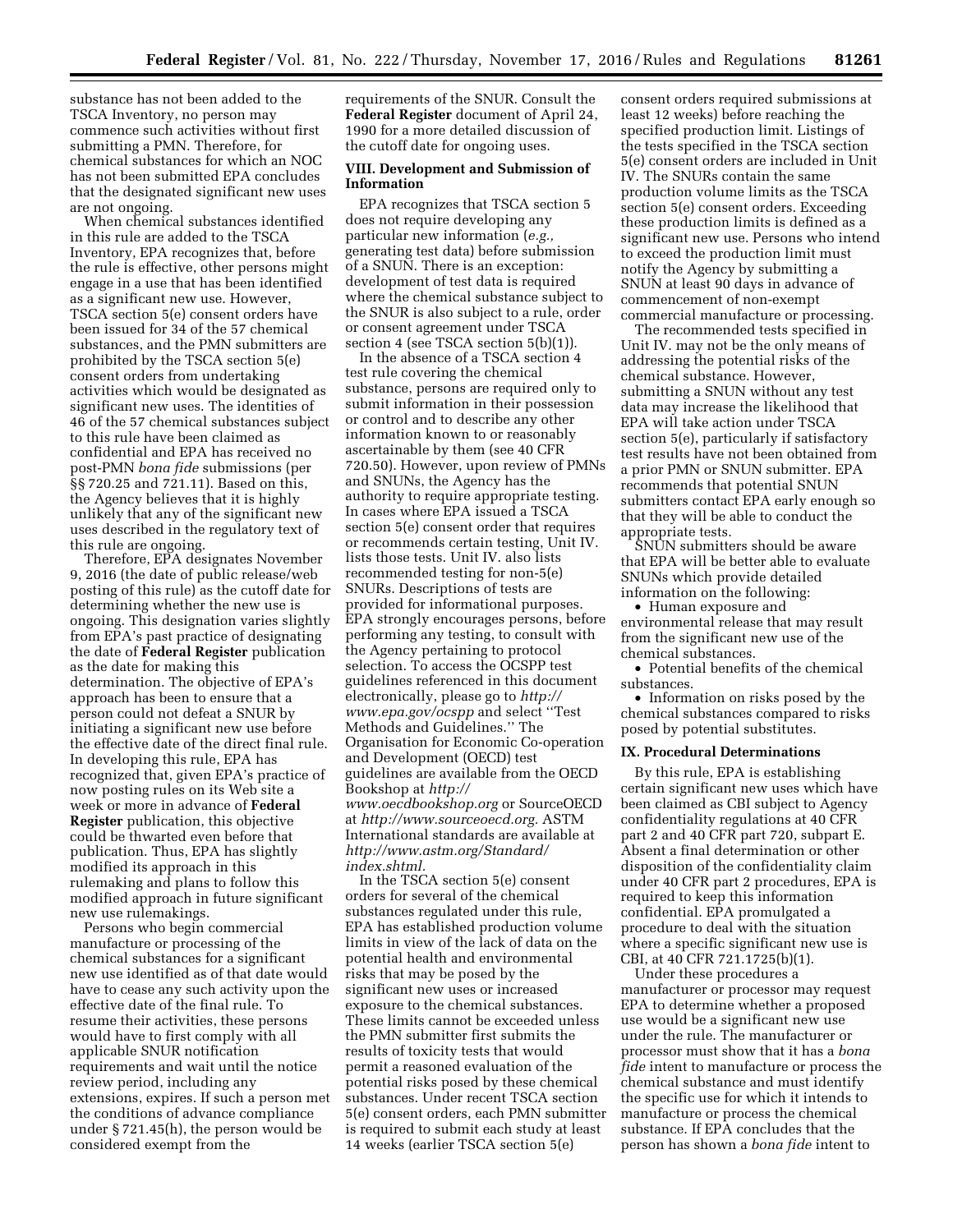manufacture or process the chemical substance, EPA will tell the person whether the use identified in the *bona fide* submission would be a significant new use under the rule. Since most of the chemical identities of the chemical substances subject to these SNURs are also CBI, manufacturers and processors can combine the *bona fide* submission under the procedure in § 721.1725(b)(1) with that under § 721.11 into a single ste

If EPA determines that the use identified in the *bona fide* submission would not be a significant new use, *i.e.,*  the use does not meet the criteria specified in the rule for a significant new use, that person can manufacture or process the chemical substance so long as the significant new use trigger is not met. In the case of a production volume trigger, this means that the aggregate annual production volume does not exceed that identified in the *bona fide*  submission to EPA. Because of confidentiality concerns, EPA does not typically disclose the actual production volume that constitutes the use trigger. Thus, if the person later intends to exceed that volume, a new *bona fide*  submission would be necessary to determine whether that higher volume would be a significant new use.

## **X. SNUN Submissions**

According to § 721.1(c), persons submitting a SNUN must comply with the same notification requirements and EPA regulatory procedures as persons submitting a PMN, including submission of test data on health and environmental effects as described in 40 CFR 720.50. SNUNs must be submitted on EPA Form No. 7710–25, generated using e-PMN software, and submitted to the Agency in accordance with the procedures set forth in 40 CFR 720.40 and § 721.25. E–PMN software is available electronically at *[http://](http://www.epa.gov/opptintr/newchems) [www.epa.gov/opptintr/newchems.](http://www.epa.gov/opptintr/newchems)* 

## **XI. Economic Analysis**

EPA has evaluated the potential costs of establishing SNUN requirements for potential manufacturers and processors of the chemical substances subject to this rule. EPA's complete economic analysis is available in the docket under docket ID number EPA–HQ–OPPT– 2016–0207.

#### **XII. Scientific Standards, Evidence, and Available Information**

EPA has used scientific information, technical procedures, measures, methods, protocols, methodologies, and models consistent with the risk assessment documents included in the public docket. These information

sources supply information relevant to whether a particular use would be a significant new use, based on relevant factors including those listed under TSCA section 5(a)(2).

The clarity and completeness of the data, assumptions, methods, quality assurance, and analyses employed in EPA's decision are documented, as applicable and to the extent necessary for purposes of this significant new use rule, in Unit II and in the documents noted above. EPA recognizes, based on the available information, that there is variability and uncertainty in whether any particular significant new use would actually present an unreasonable risk. For precisely this reason, it is appropriate to secure a future notice and review process for these uses, at such time as they are known more definitely. The extent to which the various information, procedures, measures, methods, protocols, methodologies or models used in EPA's decision have been subject to independent verification or peer review is adequate to justify their use, collectively, in the record for a significant new use rule.

#### **XIII. Statutory and Executive Order Reviews**

## *A. Executive Order 12866*

This action establishes SNURs for several new chemical substances that were the subject of PMNs, or TSCA section 5(e) consent orders. The Office of Management and Budget (OMB) has exempted these types of actions from review under Executive Order 12866, entitled ''Regulatory Planning and Review'' (58 FR 51735, October 4, 1993).

## *B. Paperwork Reduction Act (PRA)*

According to PRA (44 U.S.C. 3501 *et seq.*), an agency may not conduct or sponsor, and a person is not required to respond to a collection of information that requires OMB approval under PRA, unless it has been approved by OMB and displays a currently valid OMB control number. The OMB control numbers for EPA's regulations in title 40 of the CFR, after appearing in the **Federal Register**, are listed in 40 CFR part 9, and included on the related collection instrument or form, if applicable. EPA is amending the table in 40 CFR part 9 to list the OMB approval number for the information collection requirements contained in this action. This listing of the OMB control numbers and their subsequent codification in the CFR satisfies the display requirements of PRA and OMB's implementing regulations at 5 CFR part 1320. This Information Collection Request (ICR) was previously subject to public notice

and comment prior to OMB approval, and given the technical nature of the table, EPA finds that further notice and comment to amend it is unnecessary. As a result, EPA finds that there is ''good cause" under section  $553(b)(3)(B)$  of the Administrative Procedure Act (5 U.S.C. 553(b)(3)(B)) to amend this table without further notice and comment.

The information collection requirements related to this action have already been approved by OMB pursuant to PRA under OMB control number 2070–0012 (EPA ICR No. 574). This action does not impose any burden requiring additional OMB approval. If an entity were to submit a SNUN to the Agency, the annual burden is estimated to average between 30 and 170 hours per response. This burden estimate includes the time needed to review instructions, search existing data sources, gather and maintain the data needed, and complete, review, and submit the required SNUN.

Send any comments about the accuracy of the burden estimate, and any suggested methods for minimizing respondent burden, including through the use of automated collection techniques, to the Director, Collection Strategies Division, Office of Environmental Information (2822T), Environmental Protection Agency, 1200 Pennsylvania Ave. NW., Washington, DC 20460–0001. Please remember to include the OMB control number in any correspondence, but do not submit any completed forms to this address.

#### *C. Regulatory Flexibility Act (RFA)*

On February 18, 2012, EPA certified pursuant to RFA section 605(b) (5 U.S.C. 601 *et seq.*), that promulgation of a SNUR does not have a significant economic impact on a substantial number of small entities where the following are true:

1. A significant number of SNUNs would not be submitted by small entities in response to the SNUR.

2. The SNUR submitted by any small entity would not cost significantly more than \$8,300.

A copy of that certification is available in the docket for this action.

This action is within the scope of the February 18, 2012 certification. Based on the Economic Analysis discussed in Unit XI. and EPA's experience promulgating SNURs (discussed in the certification), EPA believes that the following are true:

• A significant number of SNUNs would not be submitted by small entities in response to the SNUR.

• Submission of the SNUN would not cost any small entity significantly more than \$8,300.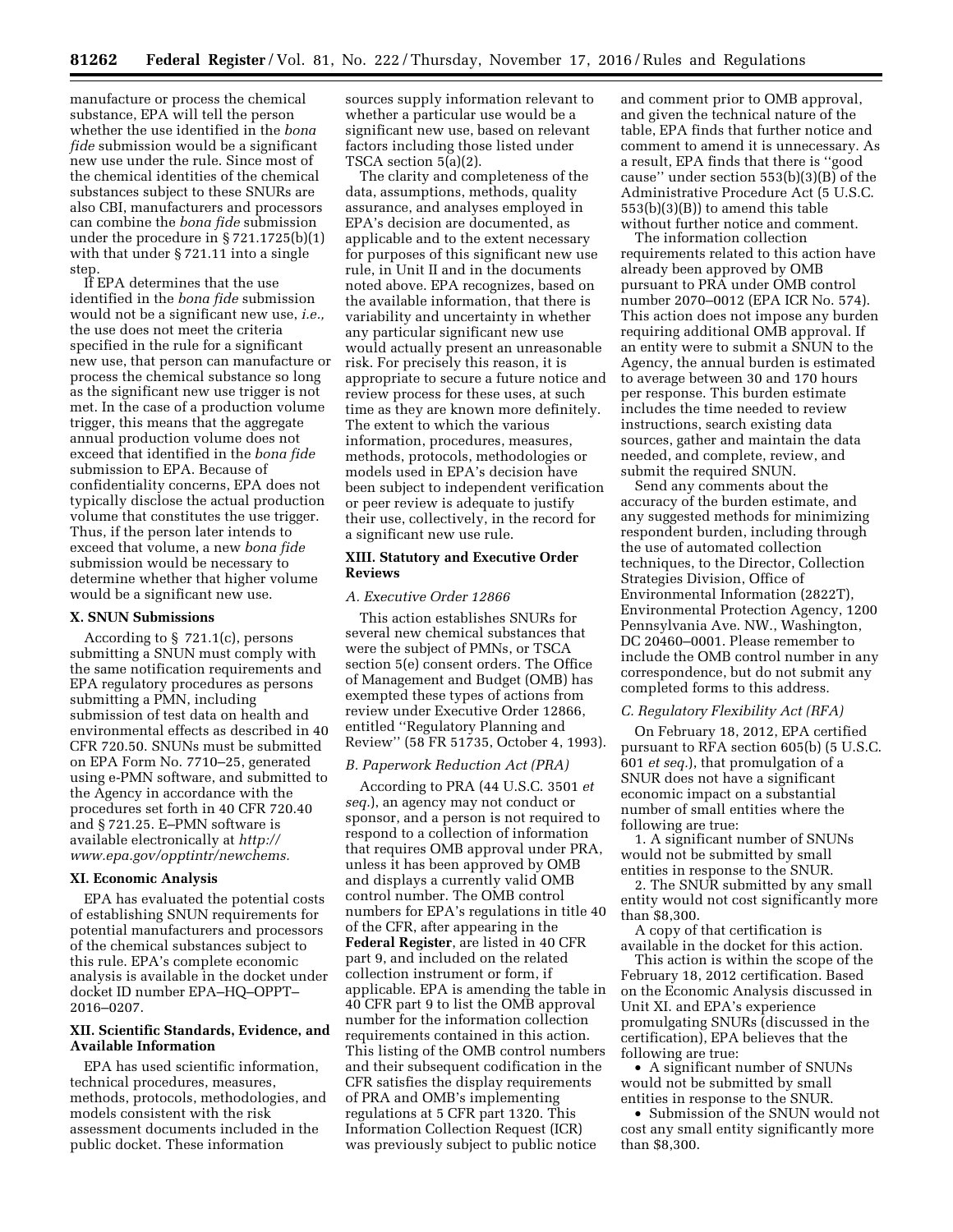Therefore, the promulgation of the SNUR would not have a significant economic impact on a substantial number of small entities.

# *D. Unfunded Mandates Reform Act (UMRA)*

Based on EPA's experience with proposing and finalizing SNURs, State, local, and Tribal governments have not been impacted by these rulemakings, and EPA does not have any reasons to believe that any State, local, or Tribal government will be impacted by this action. As such, EPA has determined that this action does not impose any enforceable duty, contain any unfunded mandate, or otherwise have any effect on small governments subject to the requirements of UMRA sections 202, 203, 204, or 205 (2 U.S.C. 1501 *et seq.*).

#### *E. Executive Order 13132*

This action will not have a substantial direct effect on States, on the relationship between the national government and the States, or on the distribution of power and responsibilities among the various levels of government, as specified in Executive Order 13132, entitled ''Federalism'' (64 FR 43255, August 10, 1999).

## *F. Executive Order 13175*

This action does not have Tribal implications because it is not expected to have substantial direct effects on Indian Tribes. This action does not significantly nor uniquely affect the communities of Indian Tribal governments, nor does it involve or impose any requirements that affect Indian Tribes. Accordingly, the requirements of Executive Order 13175, entitled ''Consultation and Coordination with Indian Tribal Governments'' (65 FR 67249, November 9, 2000), do not apply to this action.

## *G. Executive Order 13045*

This action is not subject to Executive Order 13045, entitled ''Protection of Children from Environmental Health Risks and Safety Risks'' (62 FR 19885, April 23, 1997), because this is not an economically significant regulatory action as defined by Executive Order 12866, and this action does not address environmental health or safety risks disproportionately affecting children.

#### *H. Executive Order 13211*

This action is not subject to Executive Order 13211, entitled ''Actions Concerning Regulations That Significantly Affect Energy Supply, Distribution, or Use'' (66 FR 28355, May 22, 2001), because this action is not

expected to affect energy supply, distribution, or use and because this action is not a significant regulatory action under Executive Order 12866.

# *I. National Technology Transfer and Advancement Act (NTTAA)*

In addition, since this action does not involve any technical standards, NTTAA section 12(d) (15 U.S.C. 272 note), does not apply to this action.

#### *J. Executive Order 12898*

This action does not entail special considerations of environmental justice related issues as delineated by Executive Order 12898, entitled ''Federal Actions to Address Environmental Justice in Minority Populations and Low-Income Populations'' (59 FR 7629, February 16, 1994).

#### **XIV. Congressional Review Act**

Pursuant to the Congressional Review Act (5 U.S.C. 801 *et seq.*), EPA will submit a report containing this rule and other required information to the U.S. Senate, the U.S. House of Representatives, and the Comptroller General of the United States prior to publication of the rule in the **Federal Register**. This action is not a ''major rule'' as defined by 5 U.S.C. 804(2).

## **List of Subjects**

*40 CFR Part 9* 

Environmental protection, Reporting and recordkeeping requirements.

#### *40 CFR Part 721*

Environmental protection, Chemicals, Hazardous substances, Reporting and recordkeeping requirements.

Dated: November 3, 2016.

#### **Maria J. Doa,**

*Director, Chemical Control Division, Office of Pollution Prevention and Toxics.* 

Therefore, 40 CFR parts 9 and 721 are amended as follows:

# **PART 9—[AMENDED]**

■ 1. The authority citation for part 9 continues to read as follows:

**Authority:** 7 U.S.C. 135 *et seq.,* 136–136y; 15 U.S.C. 2001, 2003, 2005, 2006, 2601–2671; 21 U.S.C. 331j, 346a, 348; 31 U.S.C. 9701; 33 U.S.C. 1251 *et seq.,* 1311, 1313d, 1314, 1318, 1321, 1326, 1330, 1342, 1344, 1345(d) and (e), 1361; E.O. 11735, 38 FR 21243, 3 CFR, 1971–1975 Comp. p. 973; 42 U.S.C. 241, 242b, 243, 246, 300f, 300g, 300g–1, 300g–2, 300g–3, 300g–4, 300g–5, 300g–6, 300j–1, 300j–2, 300j–3, 300j–4, 300j–9, 1857 *et seq.,*  6901–6992k, 7401–7671q, 7542, 9601–9657, 11023, 11048.

 $\blacksquare$  2. In § 9.1, add the following sections in numerical order under the

undesignated center heading ''Significant New Uses of Chemical Substances'' to read as follows:

#### **§ 9.1 OMB approvals under the Paperwork Reduction Act.**

\* \* \* \* \*

| 40 CFR citation |   |  | <b>OMB</b><br>Control No. |  |
|-----------------|---|--|---------------------------|--|
| $\star$         | ÷ |  |                           |  |

Significant New Uses of Chemical Substances

| $\star$                | $\star$ | $\star$ | $\star$ | ÷                      |
|------------------------|---------|---------|---------|------------------------|
| 721.10927              |         |         |         | 2070-0012              |
| 721.10928              |         |         |         | 2070-0012              |
| 721.10929              |         |         |         | 2070-0012              |
| 721.10930              |         |         |         | 2070-0012              |
| 721.10931              |         |         |         | 2070-0012              |
| 721.10932              |         |         |         | 2070-0012              |
| 721.10933              |         |         |         | 2070-0012              |
| 721.10934              |         |         |         | 2070-0012              |
| 721.10935              |         |         |         | 2070-0012              |
| 721.10936              |         |         |         | 2070-0012              |
| 721.10937              |         |         |         | 2070-0012              |
| 721.10938              |         |         |         | 2070-0012              |
| 721.10939              |         |         |         | 2070-0012              |
| 721.10940              |         |         |         | 2070-0012              |
| 721.10941              |         |         |         | 2070-0012              |
| 721.10942              |         |         |         | 2070-0012              |
| 721.10943              |         |         |         | 2070-0012              |
| 721.10944              |         |         |         | 2070-0012              |
| 721.10945<br>721.10946 |         |         |         | 2070-0012              |
| 721.10947              |         |         |         | 2070-0012<br>2070-0012 |
|                        |         |         |         | 2070-0012              |
| 721.10948<br>721.10949 |         |         |         | 2070-0012              |
| 721.10950              |         |         |         | 2070-0012              |
| 721.10951              |         |         |         | 2070-0012              |
| 721.10952              |         |         |         | 2070-0012              |
| 721.10953              |         |         |         | 2070-0012              |
| 721.10954              |         |         |         | 2070-0012              |
| 721.10955              |         |         |         | 2070-0012              |
| 721.10956              |         |         |         | 2070-0012              |
| 721.10957              |         |         |         | 2070-0012              |
| 721.10958              |         |         |         | 2070-0012              |
| 721.10959              |         |         |         | 2070-0012              |
| 721.10960              |         |         |         | 2070-0012              |
|                        |         |         |         |                        |

#### \* \* \* \* \*

# \* \* \* \* \*

## **PART 721—[AMENDED]**

■ 3. The authority citation for part 721 continues to read as follows:

**Authority:** 15 U.S.C. 2604, 2607, and 2625(c).

■ 4. Add § 721.10927 to subpart E to read as follows:

## **§ 721.10927 Bimodal mixture consisting of multi-walled carbon nanotubes and other classes of carbon nanotubes (generic).**

(a) *Chemical substance and significant new uses subject to reporting.*  (1) The chemical substance identified generically as a bimodal mixture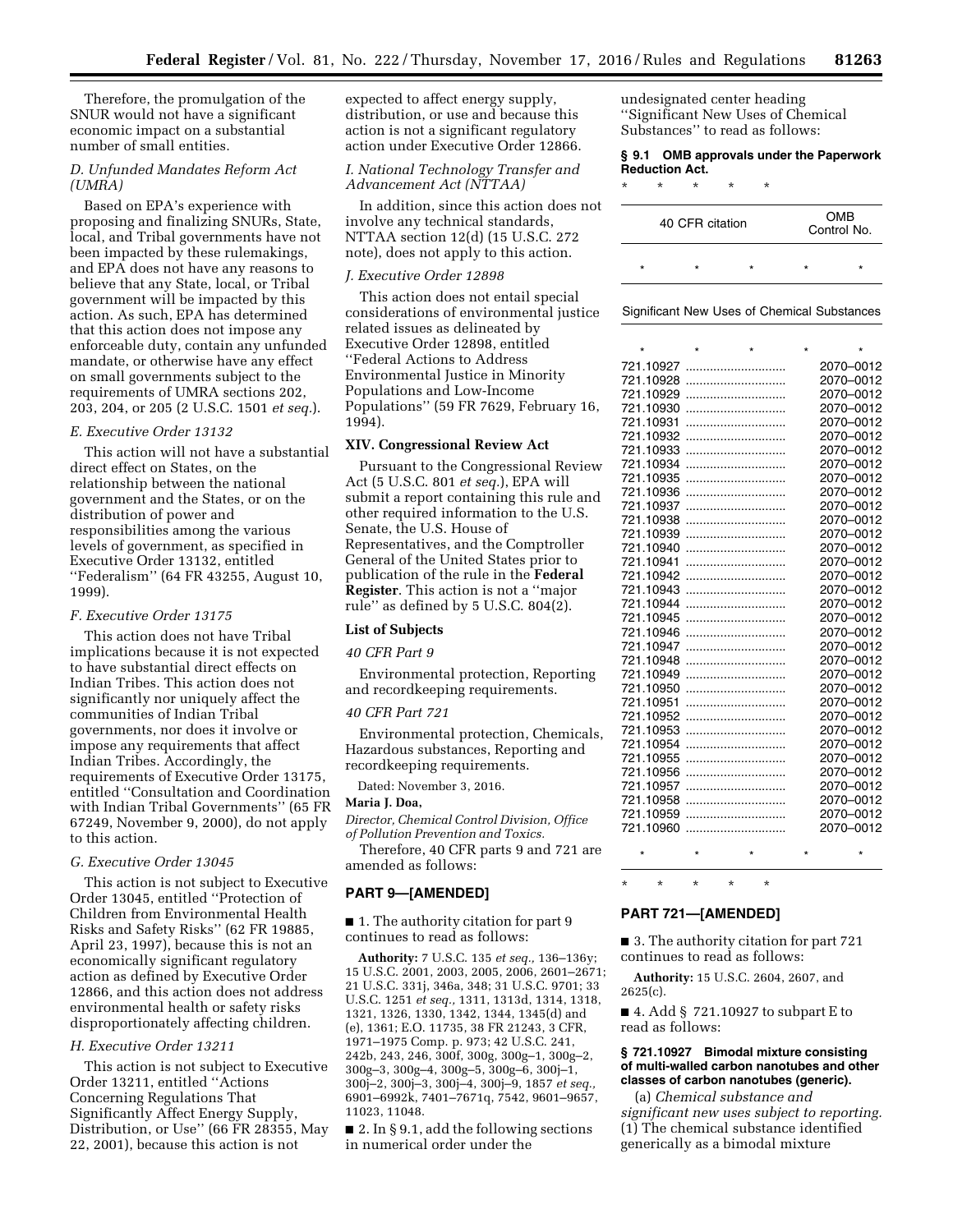consisting of multi-walled carbon nanotubes and other classes of carbon nanotubes (PMN P–11–482) is subject to reporting under this section for the significant new uses described in paragraph (a)(2) of this section.

(2) The significant new uses are:

(i) *Protection in the workplace.*  Requirements as specified in § 721.63(a)(1), (a)(2)(i), (a)(2)(ii), (a)(3),  $(a)(4)$ ,  $(a)(6)$  (particulate), and  $(c)$ . When determining which persons are reasonably likely to be exposed as required for § 721.63(a)(1) and (a)(4), engineering control measures (*e.g.,*  enclosure or confinement of the operation, general and local ventilation) or administrative control measures (*e.g.,*  workplace policies and procedures) shall be considered and implemented to prevent exposure, where feasible. A National Institute for Occupational Safety and Health (NIOSH)-certified air purifying, tight-fitting full-face respirator equipped with N–100, P–100, or R–100 cartridges, or power air purifying particulate respirator with an Assigned Protection Factor (APF) of at least 50 meets the requirements of  $§ 721.63(a)(4).$ 

(ii) *Industrial, commercial, and consumer activities.* Requirements as specified in § 721.80(k) and (q). A significant new use is any use involving an application method that generates a vapor, mist or aerosol.

(iii) *Disposal.* Requirements as specified in § 721.85(a)(1), (a)(2), (b)(1), (b)(2), (c)(1), and (c)(2).

(iv) *Release to water.* Requirements as specified in § 721.90(a)(1), (b)(1), and  $(c)(1)$ .

(b) *Specific requirements.* The provisions of subpart A of this part apply to this section except as modified by this paragraph.

(1) *Recordkeeping.* Recordkeeping requirements as specified in § 721.125(a) through (e), (i), (j), and (k) are applicable to manufacturers and processors of this substance.

(2) *Limitations or revocation of certain notification requirements.* The provisions of § 721.185 apply to this section.

(3) *Determining whether a specific use is subject to this section.* The provisions of § 721.1725(b)(1) apply to paragraph (a)(2)(ii) of this section.

■ 5. Add § 721.10928 to subpart E to read as follows:

#### **§ 721.10928 Coke (coal), secondary pitch; a carbon-containing residue from the coking of air blown pitch coke oil and/or pitch distillate; composed primarily of isotropic carbon, it contains small amounts of sulfur and ash constituents.**

(a) *Chemical substance and significant new uses subject to reporting.*  (1) The chemical substance identified as coke (coal), secondary pitch. Definition: A carbon-containing residue from the coking of air blown pitch coke oil and/ or pitch distillate. Composed primarily of isotropic carbon, it contains small amounts of sulfur and ash constituents (PMN P–12–292; CAS No. 94113–91–4) is subject to reporting under this section for the significant new uses described in paragraph (a)(2) of this section.

(2) The significant new uses are: (i) *Protection in the workplace.*  Requirements as specified in § 721.63(a)(1), (a)(4), (a)(6)(particulate), (b)(concentration set at 0.1 percent), and (c). When determining which persons are reasonably likely to be exposed as required for  $\S 721.63(a)(1)$  and  $(a)(4)$ , engineering control measures (*e.g.,*  enclosure or confinement of the operation, general and local ventilation) or administrative control measures (*e.g.,*  workplace policies and procedures) shall be considered and implemented to prevent exposure, where feasible. A National Institute for Occupational Safety and Health (NIOSH)-certified air purifying, tight-fitting full-face respirator equipped with N–100, P–100, or R–100 cartridges, or power air purifying particulate respirator with an Assigned Protection Factor (APF) of at least 50 meets the requirements of § 721.63(a)(4).

(A) As an alternative to the respirator requirements in paragraph  $(a)(2)(i)$  of this section, a manufacturer or processor may choose to follow the new chemical exposure limit (NCEL) provision listed in the TSCA section 5(e) consent order for this substance. The NCEL is 0.0025 mg/m3 as an 8-hour time weighted average. Persons who wish to pursue NCELs as an alternative to § 721.63 respirator requirements may request to so under § 721.30. Persons whose § 721.30 requests to use the NCELs approach are approved by EPA will be required to follow NCELs provisions comparable to those contained in the corresponding TSCA section 5(e) consent order.

(B) [Reserved]

(ii) *Hazard communication program.*  Requirements as specified in § 721.72(a) through (e)(concentration set at 0.1 percent), (f), (g)(1)(vii), (g)(2)(ii),  $(g)(2)(iv)$ ,  $(g)(1)(This substance may$ cause lung effects), and (g)(5).

(iii) *Industrial, commercial, and consumer activities.* Requirements as specified in § 721.80(f), (k), and (q).

(b) *Specific requirements.* The provisions of subpart A of this part apply to this section except as modified by this paragraph.

(1) *Recordkeeping.* Recordkeeping requirements as specified in

§ 721.125(a) through (d), and (f) through (i) are applicable to manufacturers and processors of this substance.

(2) *Limitations or revocation of certain notification requirements.* The provisions of § 721.185 apply to this section.

(3) *Determining whether a specific use is subject to this section.* The provisions of § 721.1725(b)(1) apply to paragraph (a)(2)(iii) of this section.

■ 6. Add § 721.10929 to subpart E to read as follows:

## **§ 721.10929 Single-walled carbon nanotubes (generic).**

(a) *Chemical substance and significant new uses subject to reporting.*  (1) The chemical substances identified generically as single walled carbon nanotubes (PMNs P–13–718, P–13–719, P–13–720, P–13–721, P–14–655, P–14– 656, P–14–657, and P–14–658) are subject to reporting under this section for the significant new uses described in paragraph (a)(2) of this section. The requirements of this rule do not apply to the PMN substance when it is embedded or incorporated into a polymer matrix that itself has been reacted (cured), embedded in a permanent solid polymer form that is not intended to undergo further processing, except mechanical processing, or incorporated into an article as defined at 40 CFR 720.3(c).

(2) The significant new uses are:

(i) *Protection in the workplace.*  Requirements as specified in § 721.63(a)(1), (a)(2)(i), (a)(2)(ii), (a)(3),  $(a)(4)$ ,  $(a)(6)$ (particulate),  $(b)$ , and  $(c)$ . When determining which persons are reasonably likely to be exposed as required for § 721.63(a)(1) and (a)(4), engineering control measures (*e.g.,*  enclosure or confinement of the operation, general and local ventilation) or administrative control measures (*e.g.,*  workplace policies and procedures) shall be considered and implemented to prevent exposure, where feasible. A National Institute for Occupational Safety and Health (NIOSH)-certified air purifying, tight-fitting full-face respirator equipped with N–100, P–100, or R–100 cartridges, or power air purifying particulate respirator with an Assigned Protection Factor (APF) of at least 50 meets the requirements of § 721.63(a)(4).

(ii) *Industrial, commercial, and consumer activities.* Requirements as specified in § 721.80(k)(A significant new use is use other than as: A semiconductor, conductive, or resistive element in electronic circuitry and devices; an electro-mechanical switch in electronic circuitry and devices; a film laminate to improve structural,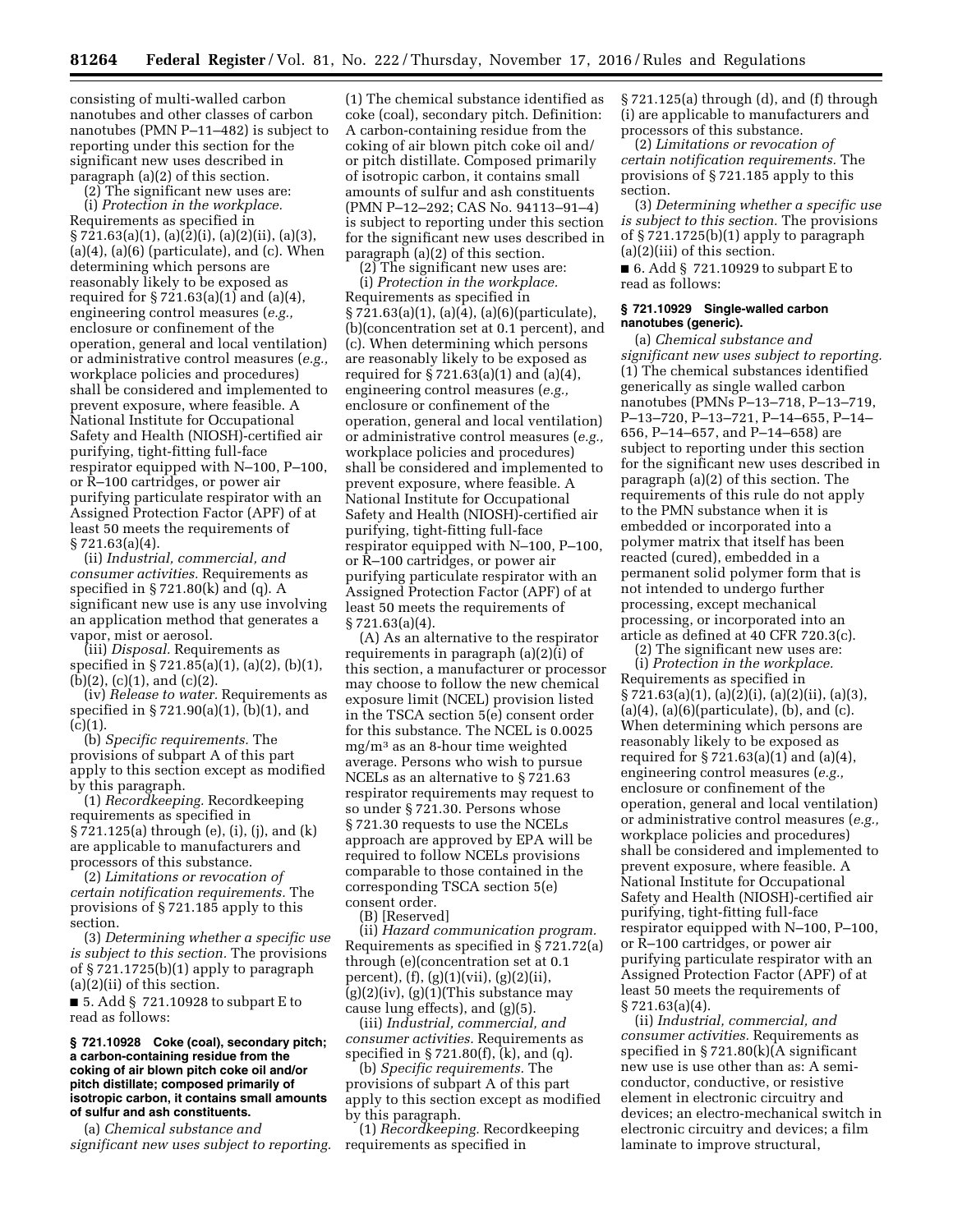electrical or electro-chemical properties of composite materials; a film laminate to improve conductivity in batteries, capacitors and fuels cells; with composite materials to improve their mechanical properties and electrical conductivities; catalyst support for use in fuel cells; in a nanoporous network in gas diffusion layers; for separation of chemicals; an additive to improve corrosion resistance of metals; an additive in lubricants and greases to improve wear resistance; an additive for transparency and conductivity in electronic devices; an additive for fibers in structural and electrical applications; an additive for fibers in fabrics and as a chemical intermediate) and (q). A significant new use is any use involving an application method that generates a vapor, mist or aerosol unless such application method occurs in an enclosed process. An enclosed process is defined as an operation that is designed and operated so that there is no release associated with normal or routine production processes into the environment of any substance present in the operation. An operation with inadvertent or emergency pressure relief releases remains an enclosed process so long as measures are taken to prevent worker exposure to and environmental contamination from the releases.

(iii) *Disposal.* Requirements as specified in § 721.85(a)(1), (a)(2), (b)(1), (b)(2), (c)(1), and (c)(2).

(iv) *Release to water.* Requirements as specified in § 721.90(a)(1), (b)(1), and  $(c)(1).$ 

(b) *Specific requirements.* The provisions of subpart A of this part apply to this section except as modified by this paragraph.

(1) *Recordkeeping.* Recordkeeping requirements as specified in § 721.125(a) through (e), (i), (j), and (k) are applicable to manufacturers and processors of this substance.

(2) *Limitations or revocation of certain notification requirements.* The provisions of § 721.185 apply to this section.

(3) *Determining whether a specific use is subject to this section.* The provisions of § 721.1725(b)(1) apply to paragraph (a)(2)(ii) of this section.

■ 7. Add § 721.10930 to subpart E to read as follows:

#### **§ 721.10930 Fatty acid amides (generic).**

(a) *Chemical substance and significant new uses subject to reporting.*  (1) The chemical substances identified generically as fatty acid amides (PMNs P–14–150, P–14–151, P–14–152, P–14– 165, and P–14–166) are subject to reporting under this section for the

significant new uses described in paragraph (a)(2) of this section.

(2) The significant new uses are: (i) *Industrial, commercial, and consumer activities.* Requirements as specified in § 721.80. A significant new use of the substances is any use other than as chemical intermediates, additives for flotation products, or adhesion promoters for use in asphalt applications where the surface water concentrations described under paragraph (a)(3)(i) of this section are exceeded.

(ii) [Reserved]

(3) The significant new uses for any use other than as chemical intermediates, additives for flotation products, or adhesion promoters for use in asphalt applications are:

(i) *Release to water.* Requirements as specified in § 721.90(a)(4), (b)(4), and (c)(4) where (N=1 for PMNs P–15–150 and P–14–165), (N=2 for PMN P–14– 166), and (N=4 for PMNs P–14–151 and P–14–152).

(ii) [Reserved]

(b) *Specific requirements.* The provisions of subpart A of this part apply to this section except as modified by this paragraph.

(1) *Recordkeeping.* Recordkeeping requirements as specified in § 721.125(a), (b), (c), (i), and (k) are applicable to manufacturers and processors of these substances.

(2) *Limitations or revocation of certain notification requirements.* The provisions of § 721.185 apply to this section.

■ 8. Add § 721.10931 to subpart E to read as follows:

## **§ 721.10931 Kaolin, reaction products with polysiloxane (generic).**

(a) *Chemical substance and significant new uses subject to reporting.*  (1) The chemical substance identified generically as kaolin, reaction products with polysiloxane (PMN P–14–413) is subject to reporting under this section for the significant new uses described in paragraph (a)(2) of this section.

(i) *Protection in the workplace.*  Requirements as specified in § 721.63(a)(1), (a)(4), (a)(6) (particulate), (b) (concentration set at 1.0 percent), and (c). When determining which persons are reasonably likely to be exposed as required for § 721.63(a)(1) and (a)(4), engineering control measures (*e.g.,* enclosure or confinement of the operation, general and local ventilation) or administrative control measures (*e.g.,*  workplace policies and procedures) shall be considered and implemented to prevent exposure, where feasible. A NIOSH-certified powered air purifying full facepiece respirator with an

Assigned Protection Factor (APF) of at least 1,000 equipped with an appropriate gas/vapor (acid gas, organic vapor, or substance specific) cartridge in combination with HEPA filters or a NIOSH-certified continuous flow supplied air respirator equipped with a full facepiece meet the requirements of § 721.63(a)(4).

(A) As an alternative to the respirator requirements in paragraph  $(a)(2)(i)$  of this section, a manufacturer or processor may choose to follow the new chemical exposure limit (NCEL) provision listed in the TSCA section 5(e) consent order for this substance. The NCEL is 0.1 mg/m3 as an 8-hour time weighted average. Persons who wish to pursue NCELs as an alternative to § 721.63 respirator requirements may request to do so under § 721.30. Persons whose § 721.30 requests to use the NCELs approach are approved by EPA will be required to follow NCELs provisions comparable to those contained in the corresponding TSCA section 5(e) consent order.

(B) [Reserved]

(ii) *Hazard communication program.*  Requirements as specified in § 721.72(a), through (e) (concentration set at 1.0 percent), (f), (g)(1)(ii), (g)(2)(ii),  $(g)(2)(iii)$ ,  $(g)(2)(iv)$ , and  $(g)(5)$ .

(iii) *Industrial, commercial, and consumer activities.* Requirements as specified in  $\S 721.80(q)$ .

(b) *Specific requirements.* The provisions of subpart A of this part apply to this section except as modified by this paragraph.

(1) *Recordkeeping.* Recordkeeping requirements as specified in  $\S 721.125(a)$  through (d), and (f), through (i) are applicable to manufacturers and processors of this substance.

(2) *Limitations or revocation of certain notification requirements.* The provisions of § 721.185 apply to this section.

(3) *Determining whether a specific use is subject to this section.* The provisions of § 721.1725(b)(1) apply to paragraph (a)(2)(iii) of this section.

■ 9. Add § 721.10932 to subpart E to read as follows:

# **§ 721.10932 Fatty acid amides (generic).**

(a) *Chemical substance and significant new uses subject to reporting.*  (1) The chemical substances identified generically as fatty acid amides (PMNs P–14–428, P–14–429, P–14–430, and P– 14–431) are subject to reporting under this section for the significant new uses described in paragraph (a)(2) of this section.

(2) The significant new uses are: (i) *Industrial, commercial, and consumer activities.* Requirements as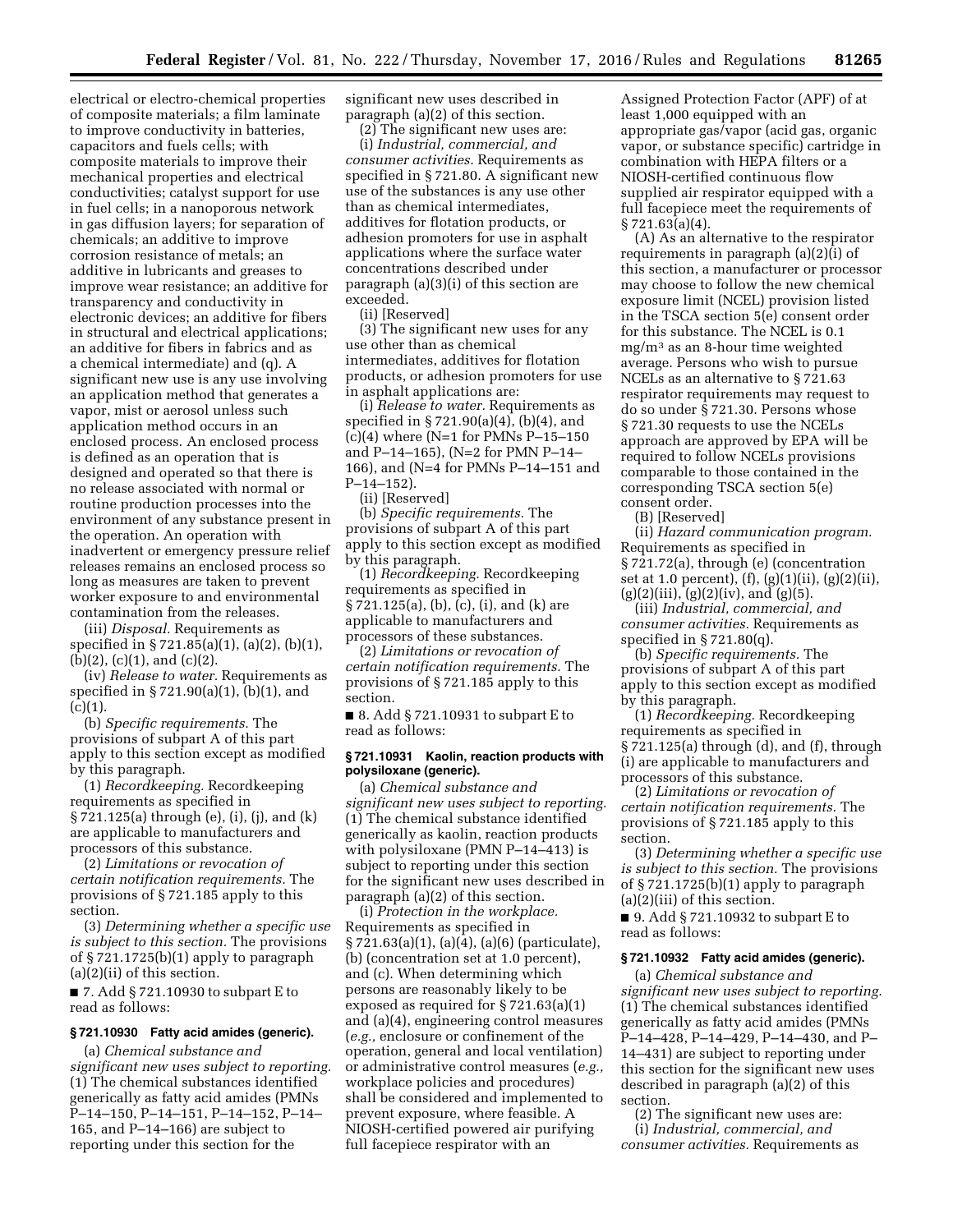specified in § 721.80. A significant new use of the substances is any use other than as emulsifier intermediates or adhesion promoters for use in asphalt applications where the surface water concentrations described under paragraph (a)(3)(i) of this section are exceeded.

(ii) [Reserved]

(3) The significant new uses for any use other than as emulsifier intermediates or adhesion promoters for use in asphalt applications are:

(i) *Release to water.* Requirements as specified in § 721.90(a)(4), (b)(4), and  $(c)(4)$  where (N=1 for PMNs P-14-428) and P–14–429) and (N=2 for PMNs

P–14–429 and P–14–431).

(ii) [Reserved]

(b) *Specific requirements.* The provisions of subpart A of this part apply to this section except as modified by this paragraph.

(1) *Recordkeeping.* Recordkeeping requirements as specified in § 721.125(a), (b), (c), (i), and (k) are applicable to manufacturers and processors of these substances.

(2) *Limitations or revocation of certain notification requirements.* The provisions of § 721.185 apply to this section.

■ 10. Add § 721.10933 to subpart E to read as follows:

## **§ 721.10933 Copolymers of perfluorinated and alkyl methacrylates (generic).**

(a) *Chemical substance and significant new uses subject to reporting.*  (1) The chemical substances identified generically as copolymers of perfluorinated and alkyl methacrylates (PMNs P–14–523, P–14–524, P–14–525, P–14–526, and P–14–527) are subject to reporting under this section for the significant new uses described in paragraph (a)(2) of this section.

(2) The significant new uses are: (i) *Protection in the workplace.*  Requirements as specified in § 721.63(a)(1), (a)(4), (a)(6) (particulate, gas/vapor or a combination gas/vapor and particulate)), and (c). When determining which persons are reasonably likely to be exposed as required for § 721.63(a)(1) engineering control measures (*e.g.,* enclosure or confinement of the operation, general and local ventilation) or administrative control measures (*e.g.,* workplace policies and procedures) shall be considered and implemented to prevent exposure, where feasible.

(ii) *Industrial, commercial, and consumer activities.* Requirements as specified in § 721.80(f), (k) (analysis and reporting and limitations of maximum impurity levels of certain impurities), (o) and (q). It is a significant new use to

use the PMN substance other than for water and oil repellent use on military protective clothing.

(iii) *Release to water.* Requirements as specified in § 721.90(a)(4), (b)(4), and  $(c)(4)$  where N=17.

(b) *Specific requirements.* The provisions of subpart A of this part apply to this section except as modified by this paragraph.

(1) *Recordkeeping.* Recordkeeping requirements as specified in § 721.125(a) through (e), and (i) are applicable to manufacturers and processors of this substance.

(2) *Limitations or revocation of certain notification requirements.* The provisions of § 721.185 apply to this section.

(3) *Determining whether a specific use is subject to this section.* The provisions of § 721.1725(b)(1) apply to paragraph (a)(2)(ii) of this section.

■ 11. Add § 721.10934 to subpart E to read as follows:

#### **§ 721.10934 Alkenoic acid, polymer with alkyl alkenoate, alkylalkylalkenoate, alkenoic acid and tridecafluoro alkylalkenoate, compds. with alkylaminoalcanol (generic).**

(a) *Chemical substance and significant new uses subject to reporting.*  (1) The chemical substance identified generically as alkenoic acid, polymer with alkyl alkenoate, alkylalkylalkenoate, alkenoic acid and tridecafluoro alkylalkenoate, compds. with alkylaminoalcanol (PMN P–14– 580) is subject to reporting under this section for the significant new uses described in paragraph (a)(2) of this section.

(2) The significant new uses are: (i) *Protection in the workplace.*  Requirements as specified in § 721.63(a)(1), (a)(4), (a)(6) (particulate, gas/vapor or a combination gas/vapor and particulate), and (c). When determining which persons are reasonably likely to be exposed as required for § 721.63(a)(1) engineering control measures (*e.g.,* enclosure or confinement of the operation, general and local ventilation) or administrative control measures (*e.g.,* workplace policies and procedures) shall be considered and implemented to prevent exposure, where feasible.

(ii) *Industrial, commercial, and consumer activities.* Requirements as specified in § 721.80(k) (analysis and reporting and limitations of maximum impurity levels of certain impurities; and use other described in the consent order) and (q).

(b) *Specific requirements.* The provisions of subpart A of this part apply to this section except as modified by this paragraph.

(1) *Recordkeeping.* Recordkeeping requirements as specified in § 721.125(a) through (e), and (i) are applicable to manufacturers and processors of this substance.

(2) *Limitations or revocation of certain notification requirements.* The provisions of § 721.185 apply to this section.

(3) *Determining whether a specific use is subject to this section.* The provisions of § 721.1725(b)(1) apply to paragraphs  $(a)(2)(ii)$  of this section.

■ 12. Add § 721.10935 to subpart E to read as follows:

## **§ 721.10935 Titanium oxide compound (generic).**

(a) *Chemical substance and significant new uses subject to reporting.*  (1) The chemical substance identified generically as titanium oxide compound (PMN P–14–643) is subject to reporting under this section for the significant new uses described in paragraph (a)(2) of this section.

(2) The significant new uses are: (i) *Protection in the workplace.*  Requirements as specified in § 721.63(a)(1), (a)(4) (respirators must provide a National Institute for Occupational Safety and Health (NIOSH) assigned protection factor of at least 10), (a)(6) (particulate), (b) (concentration set at 1.0 percent), and (c). When determining which persons are reasonably likely to be exposed as required for § 721.63(a)(1) and (a)(4), engineering control measures (*e.g.,*  enclosure or confinement of the operation, general and local ventilation) or administrative control measures (*e.g.,*  workplace policies and procedures) shall be considered and implemented to prevent exposure, where feasible.

(A) As an alternative to the respirator requirements in paragraph (a)(2)(i) of this section, a manufacturer or processor may choose to follow the new chemical exposure limit (NCEL) provision listed in the TSCA section 5(e) consent order for this substance. The NCEL is 2.4 mg/m3 as an 8-hour time weighted average. Persons who wish to pursue NCELs as an alternative to § 721.63 respirator requirements may request to do so under § 721.30. Persons whose § 721.30 requests to use the NCELs approach are approved by EPA will be required to follow NCELs provisions comparable to those contained in the corresponding TSCA section 5(e) consent order.

(B) [Reserved]

(ii) *Hazard communication program.*  Requirements as specified in § 721.72(a), through (e) (concentration set at 1.0 percent), (f), (g)(1)(ii), (g)(2)(ii),  $(g)(2)(iii)$ , and  $(g)(2)(iv)$ , and  $(g)(5)$ .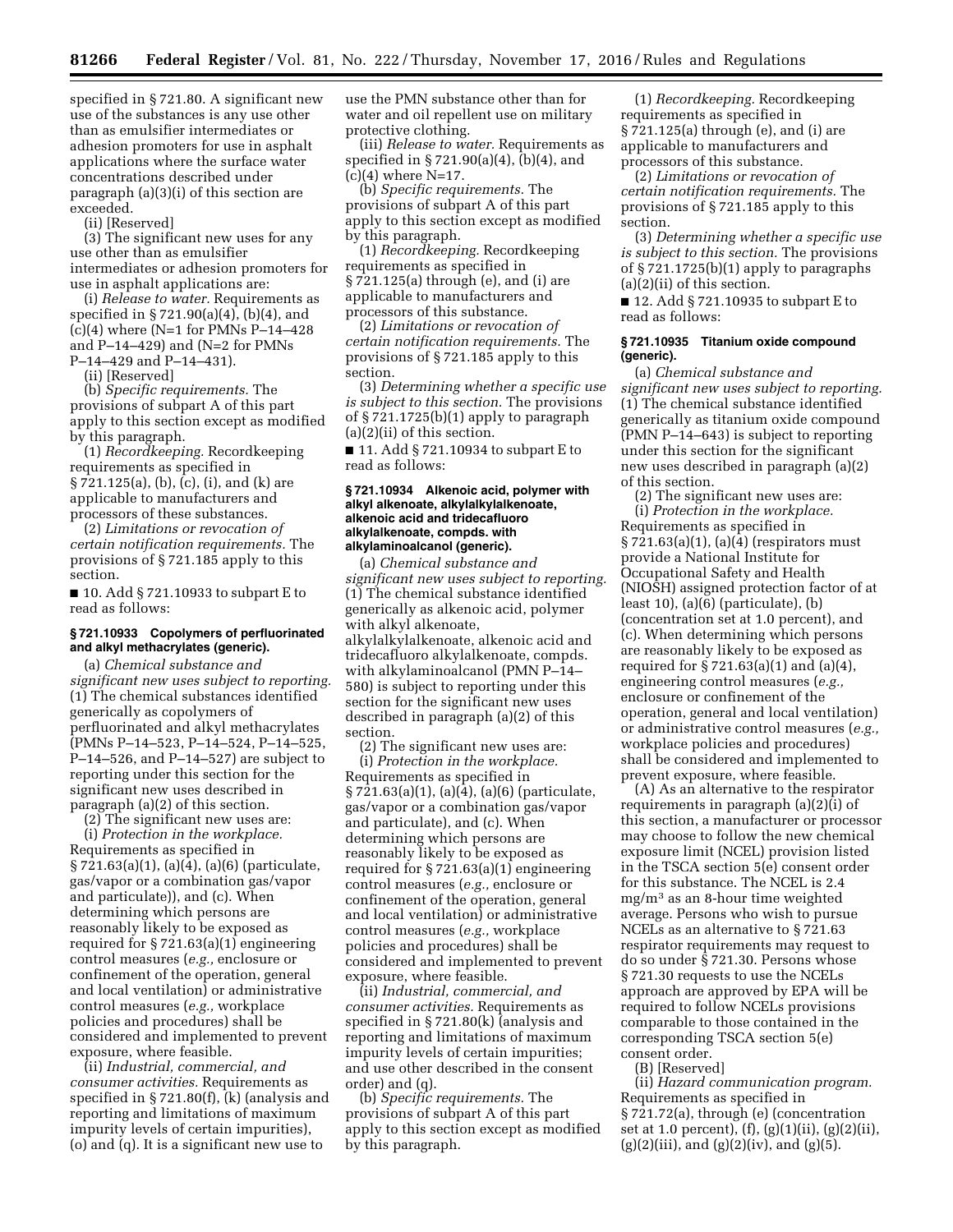(iii) *Industrial, commercial, and consumer activities.* Requirements as specified in § 721.80(p) (4,300,000 kilograms).

(b) *Specific requirements.* The provisions of subpart A of this part apply to this section except as modified by this paragraph.

(1) *Recordkeeping.* Recordkeeping requirements as specified in § 721.125(a) through (d), and (f), through (i) are applicable to manufacturers and processors of this.

(2) *Limitations or revocation of certain notification requirements.* The provisions of § 721.185 apply to this section.

■ 13. Add § 721.10936 to subpart E to read as follows:

#### **§ 721.10936 Fatty acid amide hydrochlorides (generic).**

(a) *Chemical substance and significant new uses subject to reporting.*  (1) The chemical substances identified generically as fatty acid amide hydrochlorides (PMNs P–14–688, P–14– 689, P–14–690, and P–14–691) are subject to reporting under this section for the significant new uses described in paragraph (a)(2) of this section.

(2) The significant new uses are:

(i) *Industrial, commercial, and consumer activities.* Requirements as specified in § 721.80. A significant new use of the substances is any use other than as surfactants for use in asphalt applications where the surface water concentrations described under paragraph (a)(3)(i) of this section are exceeded.

(ii) [Reserved]

(3) The significant new uses for any use other than as surfactants for use in asphalt applications are:

(i) *Release to water.* Requirements as specified in § 721.90(a)(4), (b)(4), and (c)(4) (N=1 for PMNs P–14–688, P–14– 689, and P–14–690) and (N=2 for PMN P–14–691).

(ii) [Reserved]

(b) *Specific requirements.* The provisions of subpart A of this part apply to this section except as modified by this paragraph.

(1) *Recordkeeping.* Recordkeeping requirements as specified in § 721.125(a), (b), (c), (i), and (k) are applicable to manufacturers and processors of these substances.

(2) *Limitations or revocation of certain notification requirements.* The provisions of § 721.185 apply to this section.

■ 14. Add § 721.10937 to subpart E to read as follows:

#### **§ 721.10937 Plastics, wastes, pyrolyzed, bulk pyrolysate (generic).**

(a) *Chemical substance and significant new uses subject to reporting.*  (1) The chemical substance identified generically as plastics, wastes, pyrolyzed, bulk pyrolysate (PMN P–14– 712) is subject to reporting under this section for the significant new uses described in paragraph (a)(2) of this section.

(2) The significant new uses are: (i) *Protection in the workplace.*  Requirements as specified in § 721.63(a)(1), (a)(2)(i), (a)(3), (a)(4) (respirators must provide a National Institute for Occupational Safety and Health (NIOSH) assigned protection factor of at least 10),  $(a)(6)(v)$ ,  $(a)(6)(vi)$ , (a)(6)(particulate or a combination gas/ vapor and particulate), (b)(concentration set at 0.1 percent), and (c). When determining which persons are reasonably likely to be exposed as required for § 721.63(a)(1) and (a)(4), engineering control measures (*e.g.,*  enclosure or confinement of the operation, general and local ventilation) or administrative control measures (*e.g.,*  workplace policies and procedures) shall be considered and implemented to prevent exposure, where feasible.

(A) As an alternative to the respirator requirements in paragraph (a)(2)(i) of this section, a manufacturer or processor may choose to follow the exposure limit (EL) provision listed in the TSCA section 5(e) consent order for this substance. The EL is both 0.1 ppm for benzene and 10 ppm for naphthalene as an 8-hour time weighted average.

(B) [Reserved]

(ii) *Hazard communication program.*  Requirements as specified in § 721.72(a) through (e)(concentration set at 1.0 percent),  $(f)$ ,  $(g)(1)(i)$ ,  $(g)(1)(ii)$ ,  $(g)(1)(iii)$ ,  $(g)(1)(iv)$ ,  $(g)(1)(v)$ ,  $(g)(1)(vi)$ ,  $(g)(1)(vii)$ ,  $(g)(1)(viii), (g)(1)(ix), (g)(2)(i), (g)(2)(ii),$  $(g)(2)(iii)$ ,  $(g)(2)(v)$ ,  $(g)(3)(i)$ ,  $(g)(3)(i)$ , and  $(g)(5)$ 

(iii) *Industrial, commercial, and consumer activities.* Requirements as specified in § 721.80(k). It is a significant new use to manufacture this substance other than as described in the PMN. It is a significant new use to manufacture this substance without testing the substance for polychlorinated dibenzo-p-dioxin and dibenzofuran impurities using EPA Method 8290A at each facility of manufacture, conducting the testing every quarter that the PMN substance is manufactured, submitting the results of any testing conducted, or providing test results more than 45 days after receiving them.

(b) *Specific requirements.* The provisions of subpart A of this part apply to this section except as modified by this paragraph.

(1) *Recordkeeping.* Recordkeeping requirements as specified in § 721.125(a) through (i) are applicable to manufacturers and processors of this substance.

(2) *Limitations or revocation of certain notification requirements.* The provisions of § 721.185 apply to this section.

(3) *Determining whether a specific use is subject to this section.* The provisions of § 721.1725(b)(1) apply to paragraph (a)(2)(iii) of this section.

■ 15. Add § 721.10938 to subpart E to read as follows:

## **§ 721.10938 Plastics, wastes, pyrolyzed, light distillate (generic).**

(a) *Chemical substance and significant new uses subject to reporting.*  (1) The chemical substance identified generically as plastics, wastes, pyrolyzed, light distillate (PMN P–14– 713) is subject to reporting under this section for the significant new uses described in paragraph (a)(2) of this section.

(2) The significant new uses are: (i) *Protection in the workplace.*  Requirements as specified in § 721.63(a)(1), (a)(2)(i), (a)(3), (a)(4)(respirators must provide a National Institute for Occupational Safety and Health (NIOSH) assigned protection factor of at least 10), (a)(6)(v),  $(a)(6)(vi)$ ,  $(a)(6)(particulate or a)$ combination gas/vapor and particulate), (b)(concentration set at 0.1 percent), and (c). When determining which persons are reasonably likely to be exposed as required for  $\S 721.63(a)(1)$  and  $(a)(4)$ , engineering control measures (*e.g.,*  enclosure or confinement of the operation, general and local ventilation) or administrative control measures (*e.g.,*  workplace policies and procedures) shall be considered and implemented to prevent exposure, where feasible.

(A) As an alternative to the respirator requirements in paragraph (a)(2)(i) of this section, a manufacturer or processor may choose to follow the exposure limit (EL) provision listed in the TSCA section 5(e) consent order for this substance. The EL is both 0.1 ppm for benzene and 10 ppm for naphthalene as an 8-hour time weighted average.

(B) [Reserved]

(ii) *Hazard communication program.*  Requirements as specified in § 721.72(a) through (e) (concentration set at 1.0 percent),  $(f)$ ,  $(g)(1)(i)$ ,  $(g)(1)(ii)$ ,  $(g)(1)(iii)$ ,  $(g)(1)(iv)$ ,  $(g)(1)(v)$ ,  $(g)(1)(vi)$ ,  $(g)(1)(vii)$ ,  $(g)(1)(viii), (g)(1)(ix), (g)(2)(i), (g)(2)(ii),$  $(g)(2)(iii)$ ,  $(g)(2)(v)$ ,  $(g)(3)(i)$ ,  $(g)(3)(i)$ , and  $(g)(5)$ .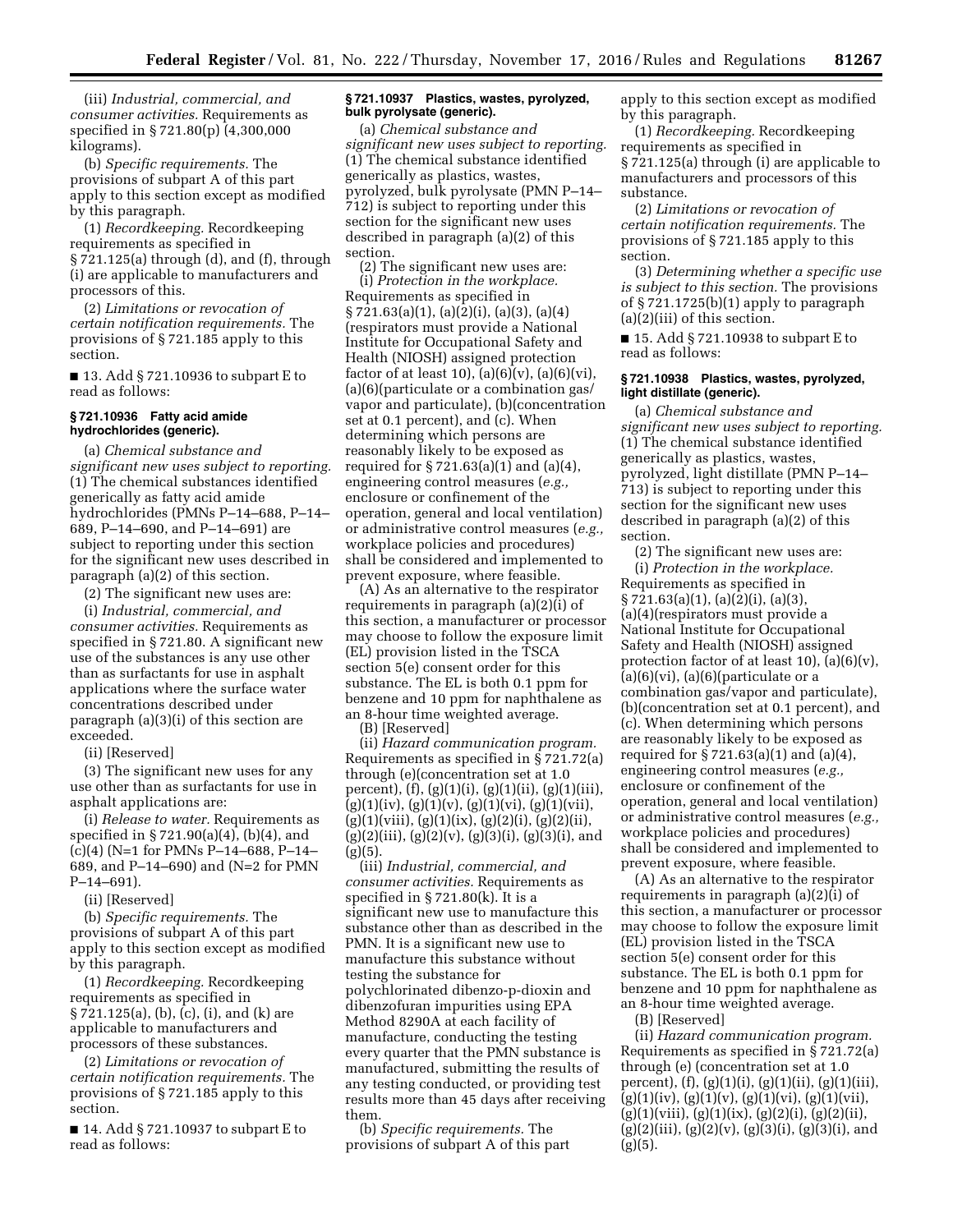(iii) *Industrial, commercial, and consumer activities.* Requirements as specified in § 721.80 (k).

(b) *Specific requirements.* The provisions of subpart A of this part apply to this section except as modified by this paragraph.

(1) *Recordkeeping.* Recordkeeping requirements as specified in § 721.125(a) through (i) are applicable to manufacturers and processors of this substance.

(2) *Limitations or revocation of certain notification requirements.* The provisions of § 721.185 apply to this section.

(3) *Determining whether a specific use is subject to this section.* The provisions of § 721.1725(b)(1) apply to paragraph (a)(2)(iii) of this section.

■ 16. Add § 721.10939 to subpart E to read as follows:

## **§ 721.10939 Plastics, wastes, pyrolyzed, middle distillate (generic).**

(a) *Chemical substance and significant new uses subject to reporting.*  (1) The chemical substance identified generically as plastics, wastes, pyrolyzed, middle distillate (PMN P– 14–714) is subject to reporting under this section for the significant new uses described in paragraph (a)(2) of this section.

(2) The significant new uses are:

(i) *Protection in the workplace.*  Requirements as specified in § 721.63(a)(1), (a)(2)(i), (a)(3), (a)(4)(respirators must provide a National Institute for Occupational Safety and Health (NIOSH) assigned protection factor of at least 10),  $(a)(6)(v)$ ,  $(a)(6)(vi), (a)(6)(particulate or a)$ combination gas/vapor and particulate), (b)(concentration set at 0.1 percent), and (c). When determining which persons are reasonably likely to be exposed as required for § 721.63(a)(1) and (a)(4), engineering control measures (*e.g.,*  enclosure or confinement of the operation, general and local ventilation) or administrative control measures (*e.g.,*  workplace policies and procedures) shall be considered and implemented to prevent exposure, where feasible.

(A) As an alternative to the respirator requirements in paragraph (a)(2)(i) of this section, a manufacturer or processor may choose to follow the exposure limit (EL) provision listed in the TSCA section 5(e) consent order for this substance. The EL is both 0.1 ppm for benzene and 10 ppm for naphthalene as an 8-hour time weighted average.

(B) [Reserved]

(ii) *Hazard communication program.*  Requirements as specified in § 721.72(a) through (e) (concentration set at 1.0 percent),  $(f)$ ,  $(g)(1)(i)$ ,  $(g)(1)(ii)$ ,  $(g)(1)(iii)$ ,  $(g)(1)(iv), (g)(1)(v), (g)(1)(vi), (g)(1)(vii),$  $(g)(1)(viii), (g)(1)(ix), (g)(2)(i), (g)(2)(ii),$  $(g)(2)(iii)$ ,  $(g)(2)(v)$ ,  $(g)(3)(i)$ ,  $(g)(3)(i)$ , and  $(g)(5)$ .

(iii) *Industrial, commercial, and consumer activities.* Requirements as specified in § 721.80(k).

(b) *Specific requirements.* The provisions of subpart A of this part apply to this section except as modified by this paragraph.

(1) *Recordkeeping.* Recordkeeping requirements as specified in § 721.125(a) through (i) are applicable to manufacturers and processors of this substance.

(2) *Limitations or revocation of certain notification requirements.* The provisions of § 721.185 apply to this section.

(3) *Determining whether a specific use is subject to this section.* The provisions of § 721.1725(b)(1) apply to paragraph  $(a)(2)(iii)$  of this section.

■ 17. Add § 721.10940 to subpart E to read as follows:

## **§ 721.10940 Plastics, wastes, pyrolyzed, heavy distillate (generic).**

(a) *Chemical substance and significant new uses subject to reporting.*  (1) The chemical substance identified generically as plastics, wastes, pyrolyzed, heavy distillate (PMN P–14– 715) is subject to reporting under this section for the significant new uses described in paragraph (a)(2) of this section.

(2) The significant new uses are: (i) *Protection in the workplace.*  Requirements as specified in § 721.63(a)(1), (a)(2)(i), (a)(3), (a)(4)(respirators must provide a National Institute for Occupational Safety and Health (NIOSH) assigned protection factor of at least 10),  $(a)(6)(v)$ ,  $(a)(6)(vi)$ ,  $(a)(6)(particulate or a)$ combination gas/vapor and particulate), (b)(concentration set at 0.1 percent), and (c). When determining which persons are reasonably likely to be exposed as required for  $\S 721.63(a)(1)$  and  $(a)(4)$ , engineering control measures (*e.g.,*  enclosure or confinement of the operation, general and local ventilation) or administrative control measures (*e.g.,*  workplace policies and procedures) shall be considered and implemented to prevent exposure, where feasible.

(A) As an alternative to the respirator requirements in paragraph (a)(2)(i) of this section, a manufacturer or processor may choose to follow the exposure limit (EL) provision listed in the TSCA section 5(e) consent order for this substance. The EL is both 0.1 ppm for benzene and 10 ppm for naphthalene as an 8-hour time weighted average.

(B) [Reserved]

(ii) *Hazard communication program.*  Requirements as specified in § 721.72(a) through (e) (concentration set at 1.0 percent),  $(f)$ ,  $(g)(1)(i)$ , through  $(g)(1)(ix)$ ,  $(g)(2)(i)$ , through  $(g)(2)(iii)$ ,  $(g)(2)(v)$ ,  $(g)(3)(i)$ ,  $(g)(3)(ii)$ , and  $(g)(5)$ .

(iii) *Industrial, commercial, and consumer activities.* Requirements as specified in § 721.80(k).

(b) *Specific requirements.* The provisions of subpart A of this part apply to this section except as modified by this paragraph.

(1) *Recordkeeping.* Recordkeeping requirements as specified in § 721.125(a) through (i) are applicable to manufacturers and processors of this substance.

(2) *Limitations or revocation of certain notification requirements.* The provisions of § 721.185 apply to this section.

(3) *Determining whether a specific use is subject to this section.* The provisions of § 721.1725(b)(1) apply to paragraph (a)(2)(iii) of this section.

■ 18. Add § 721.10941 to subpart E to read as follows:

## **§ 721.10941 Carbon silicon oxide.**

(a) *Chemical substance and significant new uses subject to reporting.*  (1) The chemical substance identified as carbon silicon oxide (PMN P–15–28; CAS No. 39345–87–4) is subject to reporting under this section for the significant new uses described in paragraph (a)(2) of this section.

(2) The significant new uses are: (i) *Protection in the workplace.*  Requirements as specified in § 721.63(a)(1), (a)(2)(i), (a)(3), (a)(4) (respirators must provide a National Institute for Occupational Safety and Health (NIOSH) assigned protection factor of at least 10),  $(a)(6)(v)$ ,  $(a)(6)(vi)$ , (a)(6) (particulate or a combination gas/ vapor and particulate), (b) (concentration set at 1.0 percent), and (c). When determining which persons are reasonably likely to be exposed as required for  $\S 721.63(a)(1)$  and  $(a)(4)$ , engineering control measures (*e.g.,*  enclosure or confinement of the operation, general and local ventilation) or administrative control measures (*e.g.,*  workplace policies and procedures) shall be considered and implemented to prevent exposure, where feasible.

(A) As an alternative to the respirator requirements in paragraph (a)(2)(i) of this section, a manufacturer or processor may choose to follow the new chemical exposure limit (NCEL) provision listed in the TSCA section 5(e) consent order for this substance. The NCEL is 6 mg/m3 as an 8-hour time weighted average. Persons who wish to pursue NCELs as an alternative to § 721.63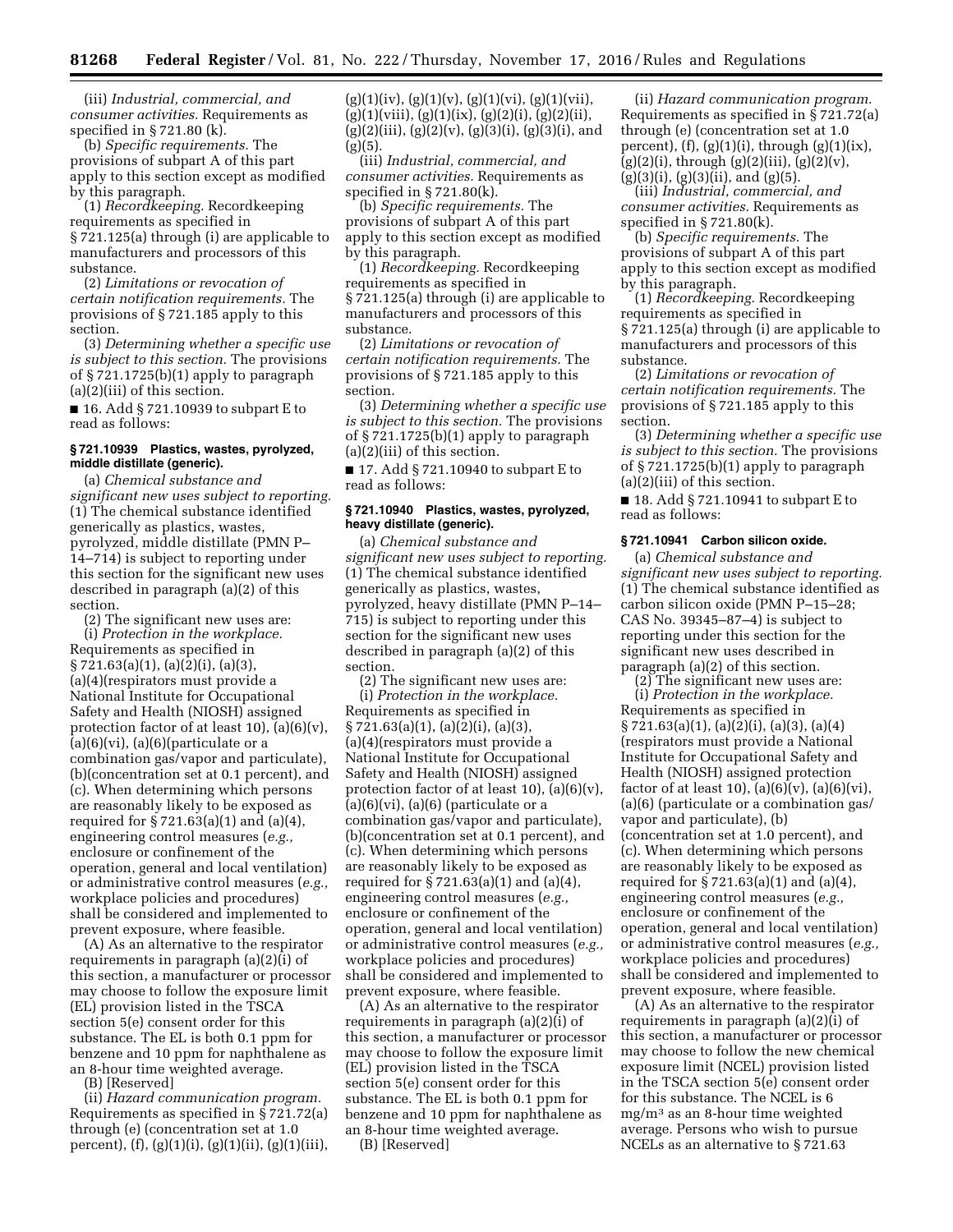respirator requirements may request to do so under § 721.30. Persons whose § 721.30 requests to use the NCELs approach are approved by EPA will be required to follow NCELs provisions comparable to those contained in the corresponding TSCA section 5(e) consent order.

(B) [Reserved]

(ii) *Hazard communication program.*  Requirements as specified in § 721.72(a) through (e) (concentration set at 1.0 percent),  $(f)$ ,  $(g)(1)(i)$ ,  $(g)(1)(ii)$ ,  $(g)(2)(i)$ ,  $(g)(2)(ii)$ ,  $(g)(2)(iv)$ ,  $(g)(2)(v)$ , and  $(g)(5)$ .

(iii) *Industrial, commercial, and consumer activities.* It is a significant new use to manufacture the PMN substance other than specified in the TSCA section 5(e) consent order. Requirements as specified in § 721.80(p) (within 24 months of submission of a Notice of Commencement of Manufacture).

(b) *Specific requirements.* The provisions of subpart A of this part apply to this section except as modified by this paragraph.

(1) *Recordkeeping.* Recordkeeping requirements as specified in § 721.125(a) through (i) are applicable to manufacturers and processors of this.

(2) *Limitations or revocation of certain notification requirements.* The provisions of § 721.185 apply to this section.

(3) *Determining whether a specific use is subject to this section.* The provisions of § 721.1725(b)(1) apply to paragraph (a)(2)(iii) of this section.

■ 19. Add § 721.10942 to subpart E to read as follows:

#### **§ 721.10942 Carbon nanotubes (generic).**

(a) *Chemical substance and significant new uses subject to reporting.*  (1) The chemical substance identified generically as carbon nanotubes (PMN P–15–54) is subject to reporting under this section for the significant new uses described in paragraph (a)(2) of this section.

(2) The significant new uses are: (i) *Protection in the workplace.*  Requirements as specified in § 721.63(a)(1), (a)(2)(i), (a)(2)(ii), (a)(3),  $(a)(4)$ ,  $(a)(6)$  (particulate), and  $(c)$ . When determining which persons are reasonably likely to be exposed as required for  $\S 721.63(a)(1)$  and  $(a)(4)$ , engineering control measures (*e.g.,*  enclosure or confinement of the operation, general and local ventilation) or administrative control measures (*e.g.,*  workplace policies and procedures) shall be considered and implemented to prevent exposure, where feasible. A National Institute for Occupational Safety and Health (NIOSH)-certified respirator with an Assigned Protection

Factor (APF) of at least 50 with an N– 100, P–100, or R–100 cartridge meets the requirements of  $\S 721.63(a)(4)$ .

(ii) *Industrial, commercial, and consumer activities.* Requirements as specified in § 721.80(k)(chemical intermediate) and (p)(one year).

(iii) *Disposal.* Requirements as specified in § 721.85(a)(1), (a)(2), (b)(1), (b)(2), (c)(1), and (c)(2).

(iv) *Release to water.* Requirements as specified in § 721.90(a)(1), (b)(1), and  $(c)(1).$ 

(b) *Specific requirements.* The provisions of subpart A of this part apply to this section except as modified by this paragraph.

(1) *Recordkeeping.* Recordkeeping requirements as specified in § 721.125(a) through (e), (i), (j), and (k) are applicable to manufacturers and processors of this substance.

(2) *Limitations or revocation of certain notification requirements.* The provisions of § 721.185 apply to this section.

■ 20. Add § 721.10943 to subpart E to read as follows:

#### **§ 721.10943 Sulfonated alkylbenzene salts (generic).**

(a) *Chemical substance and significant new uses subject to reporting.*  (1) The chemical substance identified generically as sulfonated alkylbenzene salts (PMN P–15–149) is subject to reporting under this section for the significant new uses described in paragraph (a)(2) of this section.

(2) The significant new uses are: (i) *Hazard communication program.*  Requirements as specified in § 721.72(a) through (e)(concentration set at 1.0 percent), (f), (g)(1)(i), (g)(1)(ii), (g)(1) (serious eye damage), (g)(2)(i), (g)(2)(ii),  $(g)(2)(iii)$ ,  $(g)(2)(v)$ ,  $(g)(3)(i)$ ,  $(g)(3)(ii)$ , (g)(4)(i) and (g)(5).

(ii) *Industrial, commercial, and consumer activities.* Requirements as specified in  $\S 721.80(k)$  and (q).

(iii) *Release to water.* Requirements as specified in § 721.90(a)(4), (b)(4), and  $(c)(4)$   $(N=2)$ .

(b) *Specific requirements.* The provisions of subpart A of this part apply to this section except as modified by this paragraph.

(1) *Recordkeeping.* Recordkeeping requirements as specified in § 721.125(a), (b), (c), (f), (g), (h), (i), and (k) are applicable to manufacturers and processors of this substance.

(2) *Limitations or revocation of certain notification requirements.* The provisions of § 721.185 apply to this section.

(3) *Determining whether a specific use is subject to this section.* The provisions of § 721.1725(b)(1) apply to paragraph (a)(2)(ii) of this section.

■ 21. Add § 721.10944 to subpart E to read as follows:

## **§ 721.10944 Substituted quinoline derivative (generic).**

(a) *Chemical substance and significant new uses subject to reporting.*  (1) The chemical substance identified generically as substituted quinoline derivative (PMN P–15–267) is subject to reporting under this section for the significant new uses described in paragraph (a)(2) of this section.

(2) The significant new uses are: (i) *Protection in the workplace.* 

Requirements as specified in § 721.63(a)(1), (a)(3), (a)(4) (respirators must provide a National Institute for Occupational Safety and Health (NIOSH) assigned protection factor of at least 10), (a)(6) (particulate), (b)(concentration set at 1.0 percent), and (c). When determining which persons are reasonably likely to be exposed as required for § 721.63(a)(1) and (a)(4), engineering control measures (*e.g.,*  enclosure or confinement of the operation, general and local ventilation) or administrative control measures (*e.g.,*  workplace policies and procedures) shall be considered and implemented to prevent exposure, where feasible.

(ii) *Industrial, commercial, and consumer activities.* Requirements as specified in § 721.80(j).

(b) *Specific requirements.* The provisions of subpart A of this part apply to this section except as modified by this paragraph.

(1) *Recordkeeping.* Recordkeeping requirements as specified in § 721.125(a), through (e), and (i) are applicable to manufacturers and processors of this substance.

(2) *Limitations or revocation of certain notification requirements.* The provisions of § 721.185 apply to this section.

(3) *Determining whether a specific use is subject to this section.* The provisions of § 721.1725(b)(1) apply to paragraph (a)(2)(ii) of this section.

■ 22. Add § 721.10945 to subpart E to read as follows:

# **§ 721.10945 Algal oil amide (generic).**

(a) *Chemical substance and significant new uses subject to reporting.*  (1) The chemical substance identified generically as algal oil amide (PMN P– 15–470) is subject to reporting under this section for the significant new uses described in paragraph (a)(2) of this section.

(2) The significant new uses are: (i) *Industrial, commercial, and consumer activities.* Requirements as specified in § 721.80(j). (ii) [Reserved]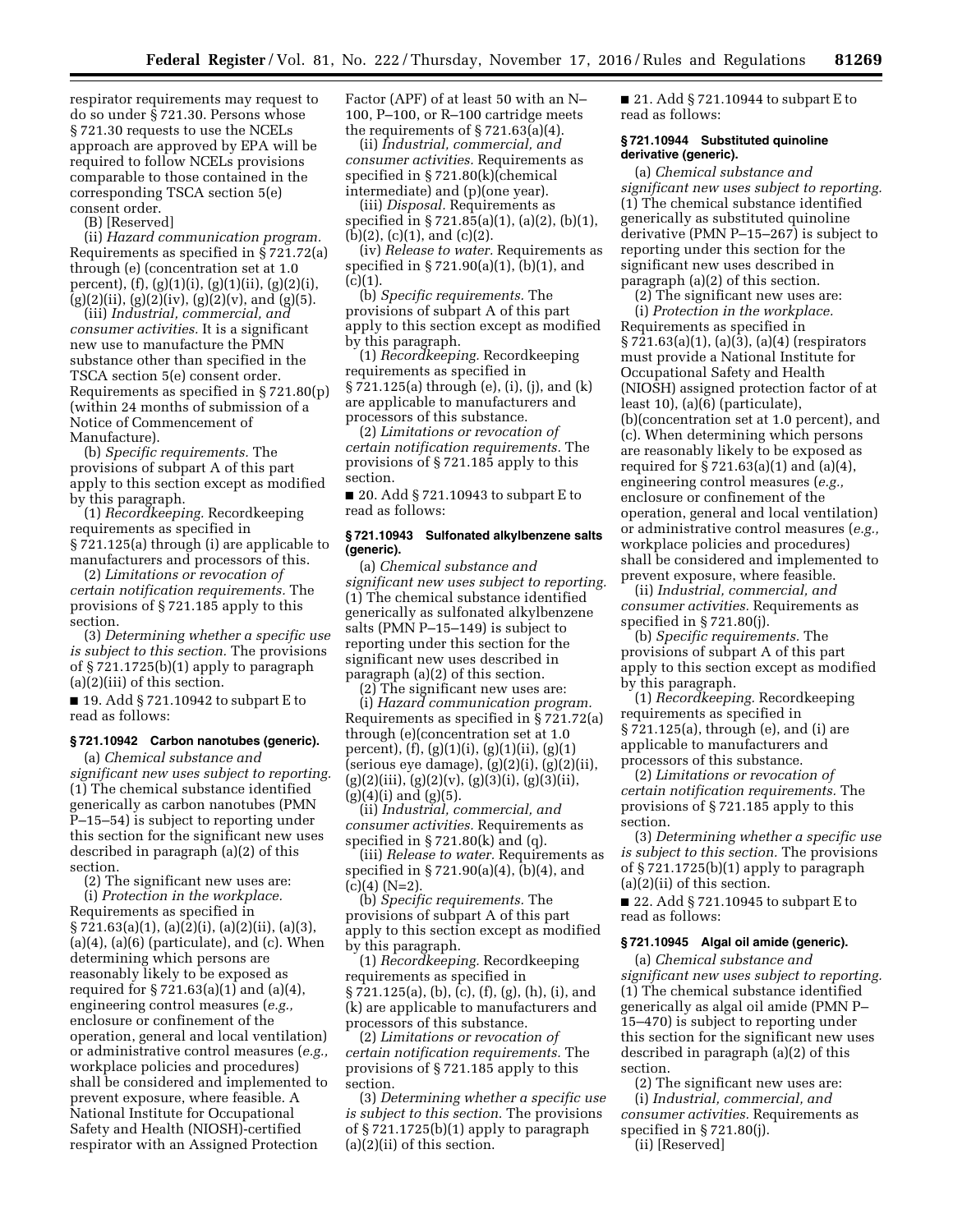(b) *Specific requirements.* The provisions of subpart A of this part apply to this section except as modified by this paragraph.

(1) *Recordkeeping.* Recordkeeping requirements as specified in § 721.125(a), (b), (c), and (i) are applicable to manufacturers and processors of this substance.

(2) *Limitations or revocation of certain notification requirements.* The provisions of § 721.185 apply to this section.

(3) *Determining whether a specific use is subject to this section.* The provisions of § 721.1725(b)(1) apply to paragraph (a)(2)(i) of this section.

■ 23. Add § 721.10946 to subpart E to read as follows:

## **§ 721.10946 Bismuth compound (generic).**

(a) *Chemical substance and significant new uses subject to reporting.*  (1) The chemical substance identified generically as bismuth compound (PMN P–15–485) is subject to reporting under this section for the significant new uses described in paragraph (a)(2) of this section. The requirements of this order do not apply when the chemical substance has been completely reacted (cured).

(2) The significant new uses are: (i) *Protection in the workplace.*  Requirements as specified in § 721.63(a)(1), (a)(4) (respirators must provide a National Institute for Occupational Safety and Health (NIOSH) assigned protection factor of at least 10), (a)(6) (particulate), (b)(concentration set at 1.0 percent), and (c). When determining which persons are reasonably likely to be exposed as required for  $\S 721.63(a)(1)$  and  $(a)(4)$ , engineering control measures (*e.g.,*  enclosure or confinement of the operation, general and local ventilation) or administrative control measures (*e.g.,*  workplace policies and procedures) shall be considered and implemented to prevent exposure, where feasible.

(A) As an alternative to the respirator requirements in paragraph (a)(2)(i) of this section, a manufacturer or processor may choose to follow the new chemical exposure limit (NCEL) provision listed in the TSCA section 5(e) consent order for this substance. The NCEL is 2.4 mg/ m3 as an 8-hour time weighted average. Persons who wish to pursue NCELs as an alternative to § 721.63 respirator requirements may request to do so under § 721.30. Persons whose § 721.30 requests to use the NCELs approach are approved by EPA will be required to follow NCELs provisions comparable to those contained in the corresponding TSCA section 5(e) consent order.

(B) [Reserved]

(ii) *Hazard communication program.*  Requirements as specified in § 721.72(a) through (e) (concentration set at 1.0 percent), (f), (g)(1)(ii), (g)(2)(ii),  $(g)(2)(iii)$ , and  $(g)(2)(iv)$ , and  $(g)(5)$ .

(iii) *Industrial, commercial, and consumer activities.* Requirements as specified in § 721.80(p) (360,000 kilograms).

(b) *Specific requirements.* The provisions of subpart A of this part apply to this section except as modified by this paragraph.

(1) *Recordkeeping.* Recordkeeping requirements as specified in § 721.125(a) through (d), and (f), through (i) are applicable to manufacturers and processors of this substance.

(2) *Limitations or revocation of certain notification requirements.* The provisions of § 721.185 apply to this section.

■ 24. Add § 721.10947 to subpart E to read as follows:

## **§ 721.10947 Sulfur thulium ytterbium yttrium oxide.**

(a) *Chemical substance and significant new uses subject to reporting.*  (1) The chemical substance identified as sulfur thulium ytterbium yttrium oxide (PMN P–15–612; CAS No. 180189–40–6) is subject to reporting under this section for the significant new uses described in paragraph (a)(2) of this section.

(2) The significant new uses are: (i) *Protection in the workplace.*  Requirements as specified in § 721.63(a)(1), (a)(4) (respirators must provide a National Institute for Occupational Safety and Health (NIOSH) assigned protection factor of at least 10), (a)(6) (particulate), (b) (concentration set at 1.0 percent), and (c). When determining which persons are reasonably likely to be exposed as required for  $\S 721.63(a)(1)$  and  $(a)(4)$ , engineering control measures (*e.g.,*  enclosure or confinement of the operation, general and local ventilation) or administrative control measures (*e.g.,*  workplace policies and procedures) shall be considered and implemented to prevent exposure, where feasible.

(A) As an alternative to the respirator requirements in paragraph (a)(2)(i) of this section, a manufacturer or processor may choose to follow the new chemical exposure limit (NCEL) provision listed in the TSCA section 5(e) consent order for this substance. The NCEL is 0.07 mg/m3 as an 8-hour time weighted average. Persons who wish to pursue NCELs as an alternative to § 721.63 respirator requirements may request to do so under § 721.30. Persons whose § 721.30 requests to use the NCELs approach are approved by EPA will be required to follow NCELs provisions

comparable to those contained in the corresponding TSCA section 5(e) consent order.

(B) [Reserved]

(ii) *Hazard communication program.*  Requirements as specified in § 721.72(a), (b), (c), (d), (e) (concentration set at 1.0 percent), (f),  $(g)(1)(ii)$ ,  $(g)(2)(ii)$ ,  $(g)(2)(iii)$ , and  $(g)(2)(iv)$ , and  $(g)(5)$ .

(iii) *Industrial, commercial, and consumer activities.* Requirements as specified in § 721.80(p) (6,000 kilograms, aggregate of PMNs P–15–612, P–15–613, P–15–614, P–15–615, P–15– 616, P–15–617, P–15–618, combined).

(b) *Specific requirements.* The provisions of subpart A of this part apply to this section except as modified by this paragraph.

(1) *Recordkeeping.* Recordkeeping requirements as specified in § 721.125(a), (b), (c), (d), (f), (g), (h), and (i) are applicable to manufacturers and processors of this substance.

(2) *Limitations or revocation of certain notification requirements.* The provisions of § 721.185 apply to this section.

■ 25. Add § 721.10948 to subpart E to read as follows:

## **§ 721.10948 Gadolinium sulfur ytterbium yttrium oxide, erbium- and thulium-doped.**

(a) *Chemical substance and significant new uses subject to reporting.*  (1) The chemical substance identified as (PMN P–15–613; CAS No, 1651187– 84–6) is subject to reporting under this section for the significant new uses described in paragraph (a)(2) of this section.

(2) The significant new uses are: (i) *Protection in the workplace.*  Requirements as specified in § 721.63(a)(1), (a)(4) (respirators must provide a National Institute for Occupational Safety and Health (NIOSH) assigned protection factor of at least  $10$ ,  $(a)(6)$  (particulate),  $(b)$ (concentration set at 1.0 percent), and (c). When determining which persons are reasonably likely to be exposed as required for  $\S 721.63(a)(1)$  and  $(a)(4)$ , engineering control measures (*e.g.,*  enclosure or confinement of the operation, general and local ventilation) or administrative control measures (*e.g.,*  workplace policies and procedures) shall be considered and implemented to prevent exposure, where feasible.

(A) As an alternative to the respirator requirements in paragraph (a)(2)(i) of this section, a manufacturer or processor may choose to follow the new chemical exposure limit (NCEL) provision listed in the TSCA section 5(e) consent order for this substance. The NCEL is 0.07 mg/m3 as an 8-hour time weighted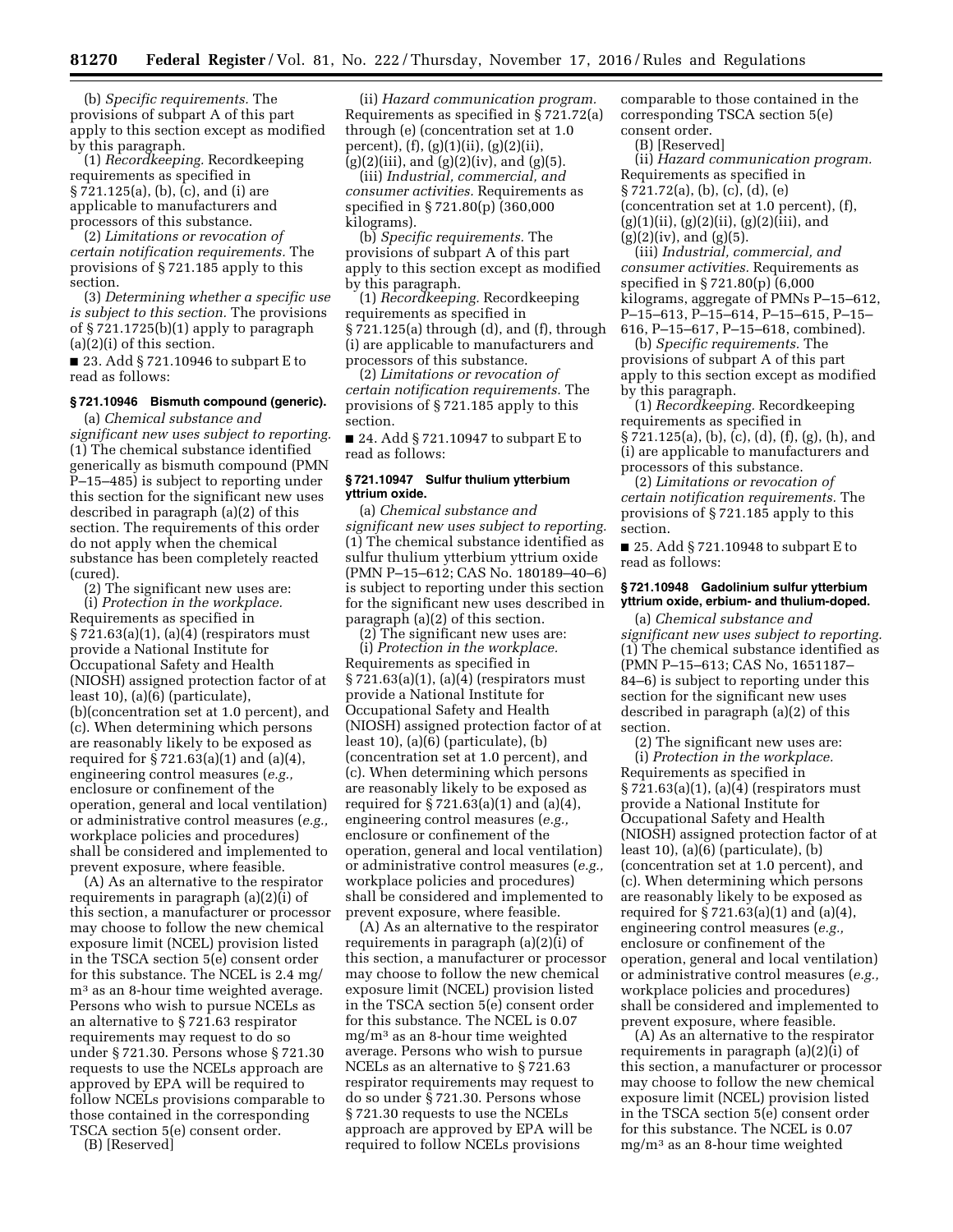average. Persons who wish to pursue NCELs as an alternative to § 721.63 respirator requirements may request to do so under § 721.30. Persons whose § 721.30 requests to use the NCELs approach are approved by EPA will be required to follow NCELs provisions comparable to those contained in the corresponding TSCA section 5(e) consent order.

(B) [Reserved]

(ii) *Hazard communication program.*  Requirements as specified in § 721.72(a), through (e) (concentration set at 1.0 percent), (f), (g)(1)(ii), (g)(2)(ii),  $(g)(2)(iii)$ , and  $(g)(2)(iv)$ , and  $(g)(5)$ .

(iii) *Industrial, commercial, and consumer activities.* Requirements as specified in § 721.80(p)(6,000 kilograms, aggregate of PMNs P–15–612, P–15–613, P–15–614, P–15–615, P–15–616, P–15– 617, P–15–618, combined).

(b) *Specific requirements.* The provisions of subpart A of this part apply to this section except as modified by this paragraph.

(1) *Recordkeeping.* Recordkeeping requirements as specified in § 721.125(a), (b), (c), (d), (f), (g), (h), and (i) are applicable to manufacturers and processors of this substance.

(2) *Limitations or revocation of certain notification requirements.* The provisions of § 721.185 apply to this section.

■ 26. Add § 721.10949 to subpart E to read as follows:

#### **§ 721.10949 Neodymium sulfur yttrium oxide.**

(a) *Chemical substance and significant new uses subject to reporting.*  (1) The chemical substance identified as neodymium sulfur yttrium oxide (PMN P–15–614; CAS No. 1651158–45–5) is subject to reporting under this section for the significant new uses described in paragraph (a)(2) of this section.

(2) The significant new uses are: (i) *Protection in the workplace.*  Requirements as specified in § 721.63(a)(1), (a)(4)(respirators must provide a National Institute for Occupational Safety and Health (NIOSH) assigned protection factor of at least 10), (a)(6)(particulate), (b)(concentration set at 1.0 percent), and (c). When determining which persons are reasonably likely to be exposed as required for § 721.63(a)(1) and (a)(4), engineering control measures (*e.g.,*  enclosure or confinement of the operation, general and local ventilation) or administrative control measures (*e.g.,*  workplace policies and procedures) shall be considered and implemented to prevent exposure, where feasible.

(A) As an alternative to the respirator requirements in paragraph (a)(2)(i) of

this section, a manufacturer or processor may choose to follow the new chemical exposure limit (NCEL) provision listed in the TSCA section 5(e) consent order for this substance. The NCEL is 0.07 mg/ m3 as an 8-hour time weighted average. Persons who wish to pursue NCELs as an alternative to § 721.63 respirator requirements may request to do so under § 721.30. Persons whose § 721.30 requests to use the NCELs approach are approved by EPA will be required to follow NCELs provisions comparable to those contained in the corresponding TSCA section 5(e) consent order.

(B) [Reserved]

(ii) *Hazard communication program.*  Requirements as specified in § 721.72(a) through (e) (concentration set at 1.0 percent), (f), (g)(1)(ii), (g)(2)(ii),  $(g)(2)(iii)$ , and  $(g)(2)(iv)$ , and  $(g)(5)$ .

(iii) *Industrial, commercial, and consumer activities.* Requirements as specified in § 721.80(p)(6,000 kilograms, aggregate of PMNs P–15–612, P–15–613, P–15–614, P–15–615, P–15–616, P–15– 617, P–15–618, combined).

(b) *Specific requirements.* The provisions of subpart A of this part apply to this section except as modified by this paragraph.

(1) *Recordkeeping.* Recordkeeping requirements as specified in § 721.125(a), (b), (c), (d), (f), (g), (h), and (i) are applicable to manufacturers and processors of this substance.

(2) *Limitations or revocation of certain notification requirements.* The provisions of § 721.185 apply to this section.

■ 27. Add § 721.10950 to subpart E to read as follows:

#### **§ 721.10950 Erbium gadolinium neodymium sulfur ytterbium yttrium oxide (P–15–615).**

(a) *Chemical substance and significant new uses subject to reporting.*  (1) The chemical substance identified as erbium gadolinium neodymium sulfur ytterbium yttrium oxide (PMN P–15– 615; CAS No. 1651152–96–3) is subject to reporting under this section for the significant new uses described in paragraph (a)(2) of this section.

 $(2)$  The significant new uses are: (i) *Protection in the workplace.*  Requirements as specified in  $\S 721.63(a)(1)$ , (a)(4)(respirators must provide a National Institute for Occupational Safety and Health (NIOSH) assigned protection factor of at least 10), (a)(6)(particulate), (b)(concentration set at 1.0 percent), and (c). When determining which persons are reasonably likely to be exposed as required for  $\S 721.63(a)(1)$  and  $(a)(4)$ , engineering control measures (*e.g.,*  enclosure or confinement of the

operation, general and local ventilation) or administrative control measures (*e.g.,*  workplace policies and procedures) shall be considered and implemented to prevent exposure, where feasible.

(A) As an alternative to the respirator requirements in paragraph (a)(2)(i) of this section, a manufacturer or processor may choose to follow the new chemical exposure limit (NCEL) provision listed in the TSCA section 5(e) consent order for this substance. The NCEL is 0.07 mg/ m3 as an 8-hour time weighted average. Persons who wish to pursue NCELs as an alternative to § 721.63 respirator requirements may request to do so under § 721.30. Persons whose § 721.30 requests to use the NCELs approach are approved by EPA will be required to follow NCELs provisions comparable to those contained in the corresponding TSCA section 5(e) consent order.

(B) [Reserved]

(ii) *Hazard communication program.*  Requirements as specified in § 721.72(a) through (e) (concentration set at 1.0 percent), (f), (g)(1)(ii), (g)(2)(ii),  $(g)(2)(iii)$ , and  $(g)(2)(iv)$ , and  $(g)(5)$ .

(iii) *Industrial, commercial, and consumer activities.* Requirements as specified in § 721.80(p)(6,000 kilograms, aggregate of PMNs P–15–612, P–15–613, P–15–614, P–15–615, P–15–616, P–15– 617, P–15–618, combined).

(b) *Specific requirements.* The provisions of subpart A of this part apply to this section except as modified by this paragraph.

(1) *Recordkeeping.* Recordkeeping requirements as specified in § 721.125 (a) through (d), and (f), through (i) are applicable to manufacturers and processors of this substance.

(2) *Limitations or revocation of certain notification requirements.* The provisions of § 721.185 apply to this section.

■ 28. Add § 721.10951 to subpart E to read as follows:

#### **§ 721.10951 Erbium gadolinium sulfur ytterbium yttrium oxide.**

(a) *Chemical substance and significant new uses subject to reporting.*  (1) The chemical substance identified as erbium gadolinium sulfur ytterbium yttrium oxide (P–15–616; CAS No. 1622295–07–1) is subject to reporting under this section for the significant new uses described in paragraph (a)(2) of this section.

(2) The significant new uses are: (i) *Protection in the workplace.*  Requirements as specified in § 721.63(a)(1), (a)(4)(respirators must provide a National Institute for Occupational Safety and Health (NIOSH) assigned protection factor of at least 10), (a)(6)(particulate),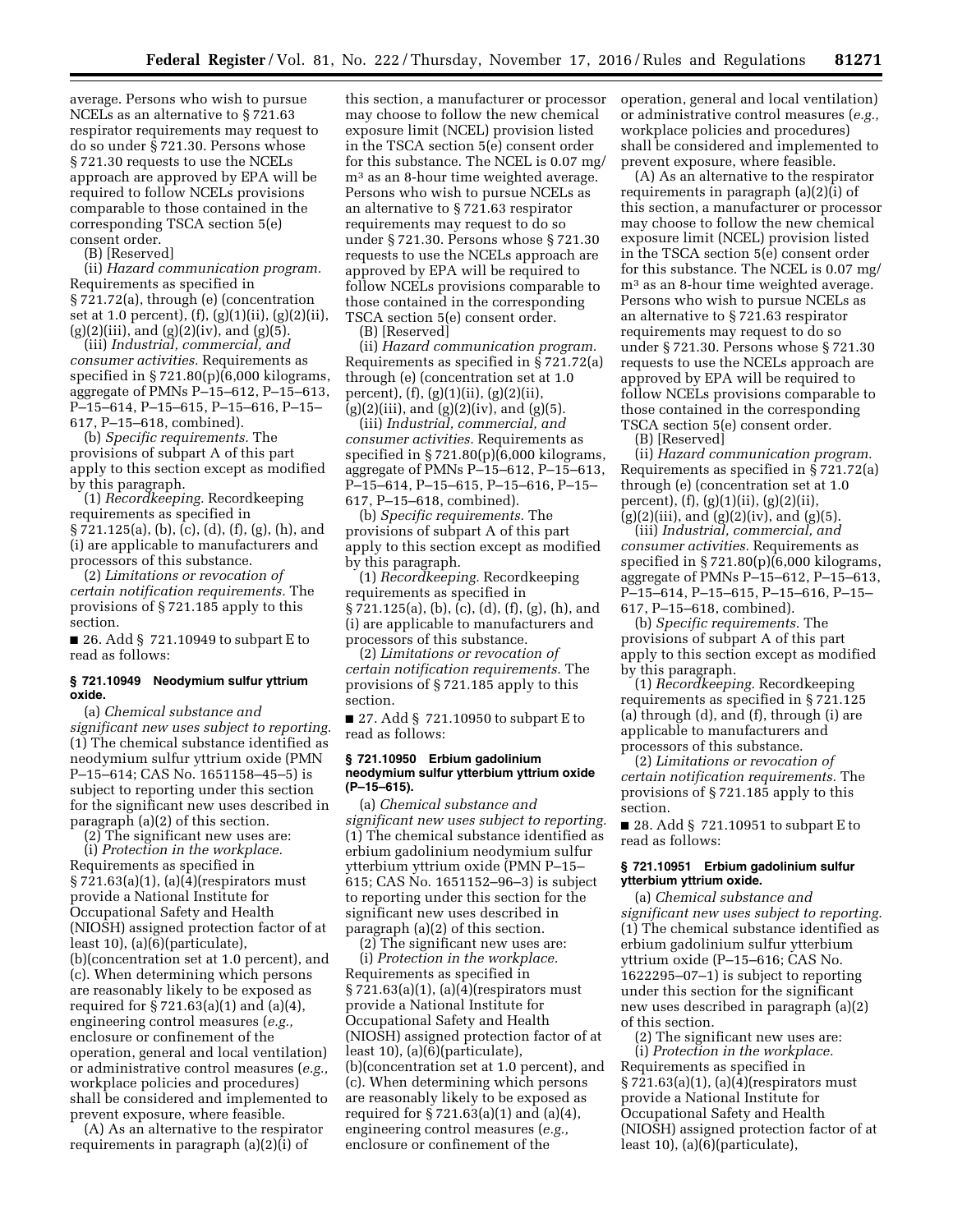(b)(concentration set at 1.0 percent), and (c). When determining which persons are reasonably likely to be exposed as required for § 721.63(a)(1) and (a)(4), engineering control measures (*e.g.,*  enclosure or confinement of the operation, general and local ventilation) or administrative control measures (*e.g.,*  workplace policies and procedures) shall be considered and implemented to prevent exposure, where feasible.

(A) As an alternative to the respirator requirements in paragraph (a)(2)(i) of this section, a manufacturer or processor may choose to follow the new chemical exposure limit (NCEL) provision listed in the TSCA section 5(e) consent order for this substance. The NCEL is 0.07 mg/ m3 as an 8-hour time weighted average. Persons who wish to pursue NCELs as an alternative to § 721.63 respirator requirements may request to do so under § 721.30. Persons whose § 721.30 requests to use the NCELs approach are approved by EPA will be required to follow NCELs provisions comparable to those contained in the corresponding TSCA section 5(e) consent order.

(B) [Reserved]

(ii) *Hazard communication program.*  Requirements as specified in § 721.72(a) through (e) (concentration set at 1.0 percent), (f), (g)(1)(ii), (g)(2)(ii),  $(g)(2)(iii)$ , and  $(g)(2)(iv)$ , and  $(g)(5)$ .

(iii) *Industrial, commercial, and consumer activities.* Requirements as specified in § 721.80(p)(6,000 kilograms, aggregate of PMNs P–15–612, P–15–613, P–15–614, P–15–615, P–15–616, P–15– 617, P–15–618, combined).

(b) *Specific requirements.* The provisions of subpart A of this part apply to this section except as modified by this paragraph.

(1) *Recordkeeping.* Recordkeeping requirements as specified in § 721.125 (a) through (d), and (f),through (i) are applicable to manufacturers and processors of this substance.

(2) *Limitations or revocation of certain notification requirements.* The provisions of § 721.185 apply to this section.

■ 29. Add § 721.10952 to subpart E to read as follows:

## **§ 721.10952 Erbium gadolinium ytterbium oxide.**

(a) *Chemical substance and significant new uses subject to reporting.*  (1) The chemical substance identified as erbium gadolinium ytterbium oxide (PMN P–15–617; CAS No. 1651152–05– 4) is subject to reporting under this section for the significant new uses described in paragraph (a)(2) of this section.

(2) The significant new uses are:

(i) *Protection in the workplace.*  Requirements as specified in  $\S 721.63(a)(1)$ , (a)(4)(respirators must provide a National Institute for Occupational Safety and Health (NIOSH) assigned protection factor of at least 10), (a)(6)(particulate), (b)(concentration set at 1.0 percent), and (c). When determining which persons are reasonably likely to be exposed as required for  $\S 721.63(a)(1)$  and  $(a)(4)$ , engineering control measures (*e.g.,*  enclosure or confinement of the operation, general and local ventilation) or administrative control measures (*e.g.,*  workplace policies and procedures) shall be considered and implemented to prevent exposure, where feasible.

(A) As an alternative to the respirator requirements in paragraph (a)(2)(i) of this section, a manufacturer or processor may choose to follow the new chemical exposure limit (NCEL) provision listed in the TSCA section 5(e) consent order for this substance. The NCEL is 0.07 mg/ m3 as an 8-hour time weighted average. Persons who wish to pursue NCELs as an alternative to § 721.63 respirator requirements may request to do so under § 721.30. Persons whose § 721.30 requests to use the NCELs approach are approved by EPA will be required to follow NCELs provisions comparable to those contained in the corresponding TSCA section 5(e) consent order.

(B) [Reserved]

(ii) *Hazard communication program.*  Requirements as specified in § 721.72(a) through (e) (concentration set at 1.0 percent), (f), (g)(1)(ii), (g)(2)(ii),  $(g)(2)(iii)$ , and  $(g)(2)(iv)$ , and  $(g)(5)$ .

(iii) *Industrial, commercial, and consumer activities.* Requirements as specified in § 721.80(p)(6,000 kilograms, aggregate of PMNs P–15–612, P–15–613, P–15–614, P–15–615, P–15–616, P–15– 617, P–15–618, combined).

(b) *Specific requirements.* The provisions of subpart A of this part apply to this section except as modified by this paragraph.

(1) *Recordkeeping.* Recordkeeping requirements as specified in § 721.125 (a) through (d), and (f), through (i) are applicable to manufacturers and processors of this substance.

(2) *Limitations or revocation of certain notification requirements.* The provisions of § 721.185 apply to this section.

■ 30. Add § 721.10953 to subpart E to read as follows:

## **§ 721.10953 Erbium gadolinium sulfur ytterbium oxide.**

(a) *Chemical substance and significant new uses subject to reporting.*  (1) The chemical substance identified as erbium gadolinium sulfur ytterbium

oxide (PMN P–15–618; CAS No. 934388–91–7) is subject to reporting under this section for the significant new uses described in paragraph (a)(2) of this section.

(2) The significant new uses are: (i) *Protection in the workplace.*  Requirements as specified in § 721.63(a)(1), (a)(4)(respirators must provide a National Institute for Occupational Safety and Health (NIOSH) assigned protection factor of at least 10), (a)(6)(particulate), (b)(concentration set at 1.0 percent), and (c). When determining which persons are reasonably likely to be exposed as required for  $\S 721.63(a)(1)$  and  $(a)(4)$ , engineering control measures (*e.g.,*  enclosure or confinement of the operation, general and local ventilation) or administrative control measures (*e.g.,*  workplace policies and procedures) shall be considered and implemented to prevent exposure, where feasible.

(A) As an alternative to the respirator requirements in paragraph (a)(2)(i) of this section, a manufacturer or processor may choose to follow the new chemical exposure limit (NCEL) provision listed in the TSCA section 5(e) consent order for this substance. The NCEL is 0.07 mg/m3 as an 8-hour time weighted average. Persons who wish to pursue NCELs as an alternative to § 721.63 respirator requirements may request to do so under § 721.30. Persons whose § 721.30 requests to use the NCELs approach are approved by EPA will be required to follow NCELs provisions comparable to those contained in the corresponding TSCA section 5(e) consent order.

(B) [Reserved]

(ii) *Hazard communication program.*  Requirements as specified in § 721.72(a) through (e) (concentration set at 1.0 percent), (f), (g)(1)(ii), (g)(2)(ii),  $(g)(2)(iii)$ , and  $(g)(2)(iv)$ , and  $(g)(5)$ .

(iii) *Industrial, commercial, and consumer activities.* Requirements as specified in § 721.80(p)(6,000 kilograms, aggregate of PMNs P–15–612, P–15–613, P–15–614, P–15–615, P–15–616, P–15– 617, P–15–618, combined).

(b) *Specific requirements.* The provisions of subpart A of this part apply to this section except as modified by this paragraph.

(1) *Recordkeeping.* Recordkeeping requirements as specified in § 721.125(a) through (d), (f), through (i) are applicable to manufacturers and processors of this substance.

(2) *Limitations or revocation of certain notification requirements.* The provisions of § 721.185 apply to this section.

■ 31. Add § 721.10954 to subpart E to read as follows: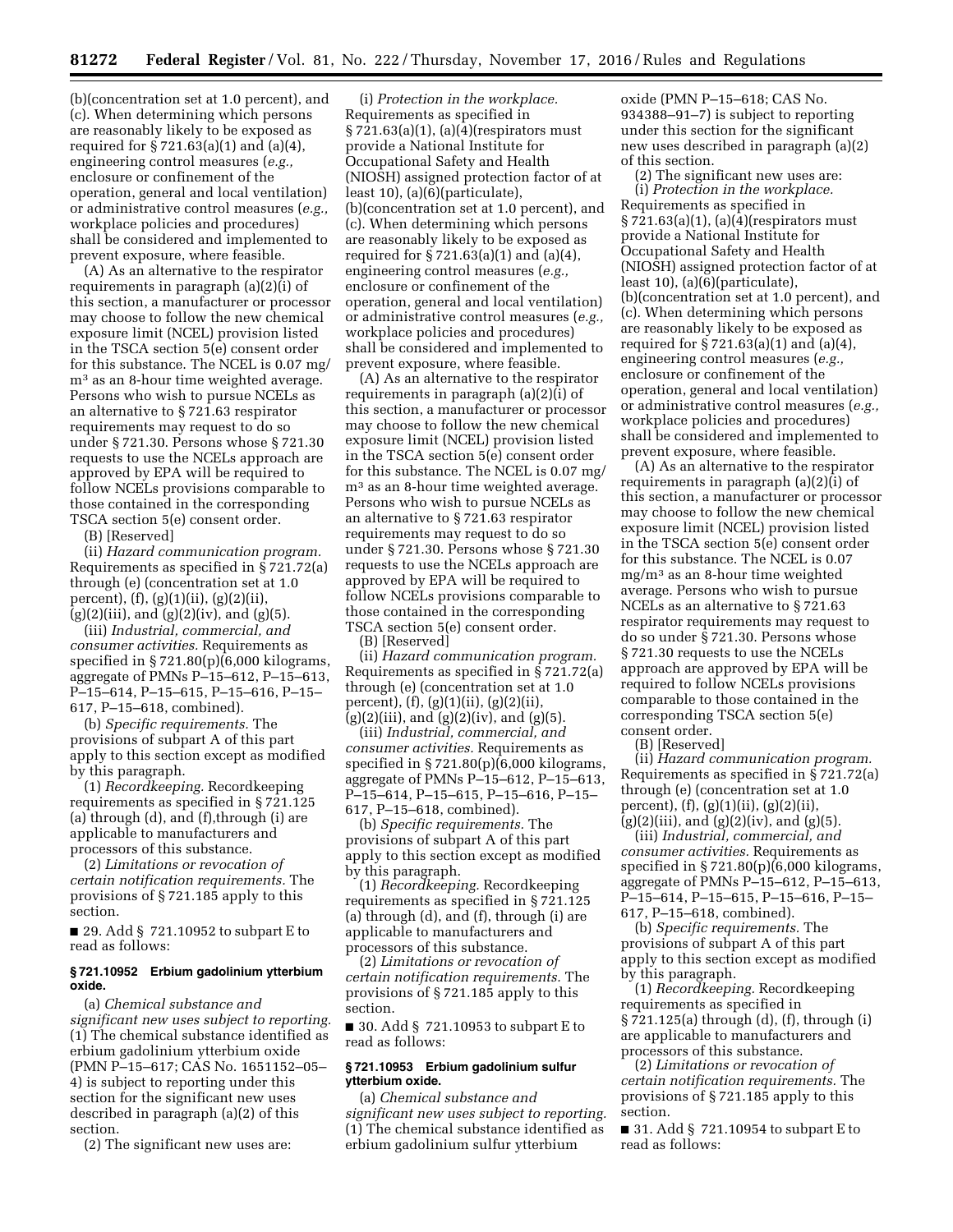#### **§ 721.10954 2-Ethylhexanoic acid, compound with alkyamino cyclohexane (generic); and 2-Ethylhexanoic acid, compound with cyclohexylamine (generic).**

(a) *Chemical substance and significant new uses subject to reporting.*  (1) The chemical substances identified generically as 2-ethylhexanoic acid, compound with alkyamino cyclohexane (PMN P–15–0655, chemical A); and 2 ethylhexanoic acid, compound with cyclohexylamine (PMN P–15–0655, chemical B) are subject to reporting under this section for the significant new uses described in paragraph (a)(2) of this section.

(2) The significant new uses are:

(i) *Release to water.* Requirements as specified in § 721.90(a)(4), (b)(4), and  $(c)(4)$  where  $N = 34$ .

(ii) [Reserved]

(b) *Specific requirements.* The provisions of subpart A of this part apply to this section except as modified by this paragraph.

(1) *Recordkeeping.* Recordkeeping requirements as specified in § 721.125(a), (b), (c), and (k) are applicable to manufacturers and processors of this substance.

(2) *Limitations or revocation of certain notification requirements.* The provisions of § 721.185 apply to this section.

■ 32. Add § 721.10955 to subpart E to read as follows:

#### **§ 721.10955 Propenoic acid, alkyl ester, polymer with 1,3-cyclohexanedialkylamine, reaction products with oxirane(alkoxyalkyl) (generic).**

(a) *Chemical substance and significant new uses subject to reporting.*  (1) The chemical substance identified generically as propenoic acid, alkyl ester, polymer with 1,3 cyclohexanedialkylamine, reaction products with oxirane(alkoxyalkyl) (PMN P–15–680) is subject to reporting under this section for the significant new uses described in paragraph (a)(2) of this section.

(2) The significant new uses are:

(i) *Release to water.* Requirements as specified in § 721.90 (a)(4), (b)(4), and  $(c)(4)$  where  $N = 1$ .

(ii) [Reserved]

(b) *Specific requirements.* The provisions of subpart A of this part apply to this section except as modified by this paragraph.

(1) *Recordkeeping.* Recordkeeping requirements as specified in § 721.125(a), (b), (c), and (k) are applicable to manufacturers and processors of this substance.

(2) *Limitations or revocation of certain notification requirements.* The provisions of § 721.185 apply to this section.

■ 33. Add § 721.10956 to subpart E to read as follows:

## **§ 721.10956 Acrylic acid, polymer with polyalkylene polyamine (generic).**

(a) *Chemical substance and significant new uses subject to reporting.*  (1) The chemical substance identified generically as acrylic acid, polymer with polyalkylene polyamine (PMN P–15– 691) is subject to reporting under this section for the significant new uses described in paragraph (a)(2) of this section.

(2) The significant new uses are: (i) *Industrial, commercial, and consumer activities.* Requirements as specified in § 721.80(g).

(ii) [Reserved]

(b) *Specific requirements.* The provisions of subpart A of this part apply to this section except as modified by this paragraph.

(1) *Recordkeeping.* Recordkeeping requirements as specified in § 721.125(a), (b), (c), and (k) are applicable to manufacturers and processors of this substance.

(2) *Limitations or revocation of certain notification requirements.* The provisions of § 721.185 apply to this section.

■ 34. Add § 721.10957 to subpart E to read as follows:

## **§ 721.10957 1,2-Cyclohexanedicarboxylic acid, 1-(2-phenylhydrazide).**

(a) *Chemical substance and significant new uses subject to reporting.*  (1) The chemical substance identified as (1,2-cyclohexanedicarboxylic acid, 1-(2 phenylhydrazide) (PMN P–16–30; CAS No. 1807977–72–5) is subject to reporting under this section for the significant new uses described in paragraph (a)(2) of this section.

(2) The significant new uses are:

(i) *Protection in the workplace.*  Requirements as specified in § 721.63(a)(1), (a)(2)(i), (a)(2)(ii), (a)(3), (a)(6)(particulate), (b)(concentration set at 1.0 percent), and (c). When determining which persons are reasonably likely to be exposed as required for § 721.63(a)(1) engineering control measures (*e.g.,* enclosure or confinement of the operation, general and local ventilation) or administrative control measures (*e.g.,* workplace policies and procedures) shall be considered and implemented to prevent exposure, where feasible.

(ii) [Reserved]

(b) *Specific requirements.* The provisions of subpart A of this part apply to this section except as modified by this paragraph.

(1) *Recordkeeping.* Recordkeeping requirements as specified in

§ 721.125(a) through (e) are applicable to manufacturers and processors of this substance.

(2) *Limitations or revocation of certain notification requirements.* The provisions of § 721.185 apply to this section.

■ 35. Add § 721.10958 to subpart E to read as follows:

#### **§ 721.10958 2,5-Furandione, dihydro-, polymer with 1,1**′**-iminobis[2-propanol], benzoate (ester), N-benzoyl derivs.**

(a) *Chemical substance and significant new uses subject to reporting.*  (1) The chemical substance identified as 2,5-furandione, dihydro-, polymer with 1,1′-iminobis[2-propanol], benzoate (ester), N-benzoyl derivs. (PMN P–16– 52; CAS No. 592479–38–4) is subject to reporting under this section for the significant new uses described in paragraph (a)(2) of this section.

 $(2)$  The significant new uses are: (i) *Release to water.* Requirements as specified in § 721.90(a)(4), (b)(4), and

(c)(4) where  $N = 5$ .

(ii) [Reserved]

(b) *Specific requirements.* The provisions of subpart A of this part apply to this section except as modified by this paragraph.

(1) *Recordkeeping.* Recordkeeping requirements as specified in § 721.125(a), (b), (c), and (k) are applicable to manufacturers and processors of this substance.

(2) *Limitations or revocation of certain notification requirements.* The provisions of § 721.185 apply to this section.

■ 36. Add § 721.10959 to subpart E to read as follows:

#### **§ 721.10959 Dialkyl fattyalkylamino propanamide alkylamine acetates (generic).**

(a) *Chemical substance and significant new uses subject to reporting.*  (1) The chemical substances identified generically as dialkyl fattyalkylamino propanamide alkylamine acetates (PMNs P–16–56 and P–16–57) are subject to reporting under this section for the significant new uses described in paragraph (a)(2) of this section.

(2) The significant new uses are: (i) *Release to water.* Requirements as

specified in § 721.90(a)(4), (b)(4), and  $(c)(4)$  where  $N = 1$ .

(ii) [Reserved]

(b) *Specific requirements.* The provisions of subpart A of this part apply to this section except as modified by this paragraph.

(1) *Recordkeeping.* Recordkeeping requirements as specified in § 721.125(a), (b), (c), and (k) are applicable to manufacturers and processors of this substance.